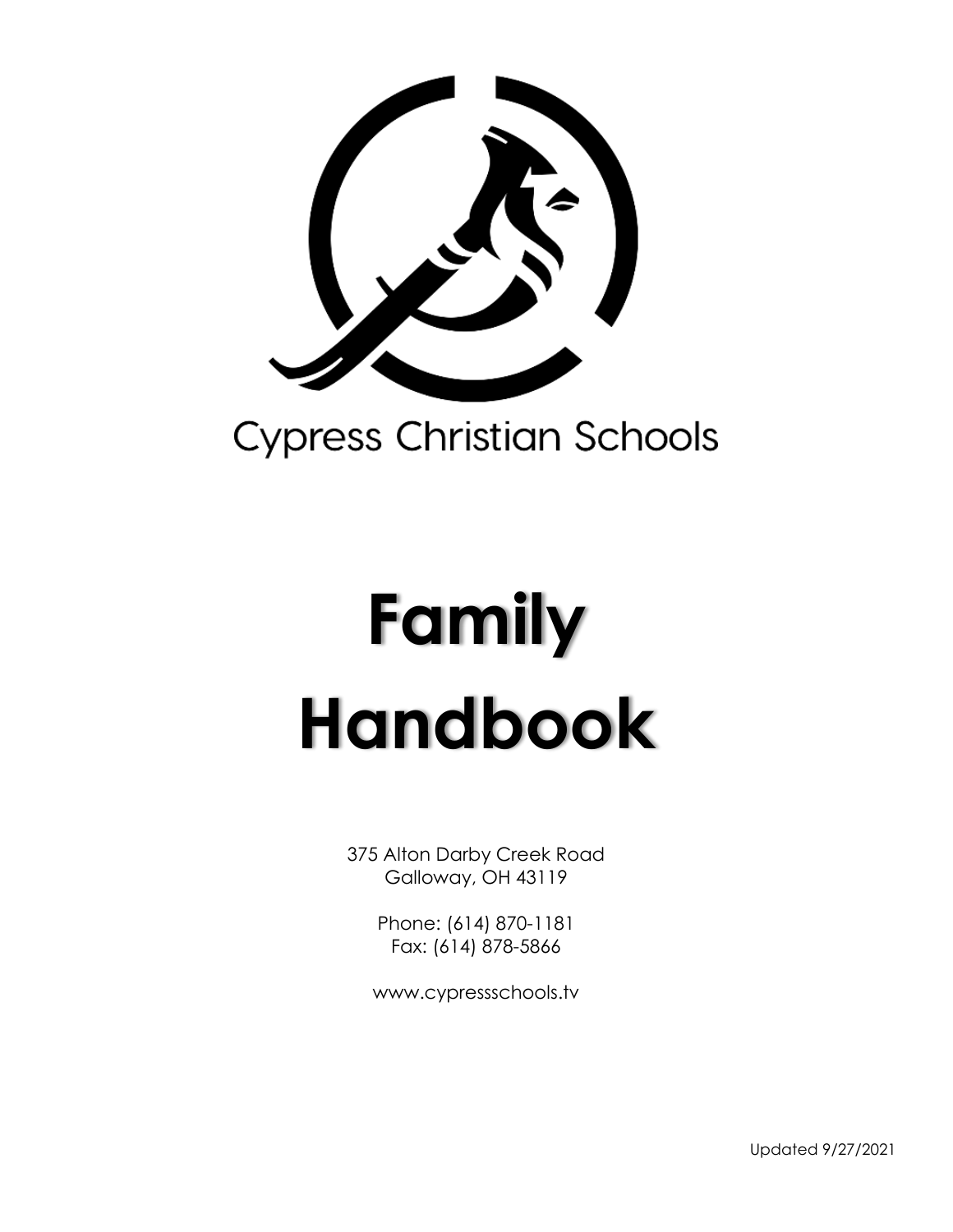#### **Table of Contents**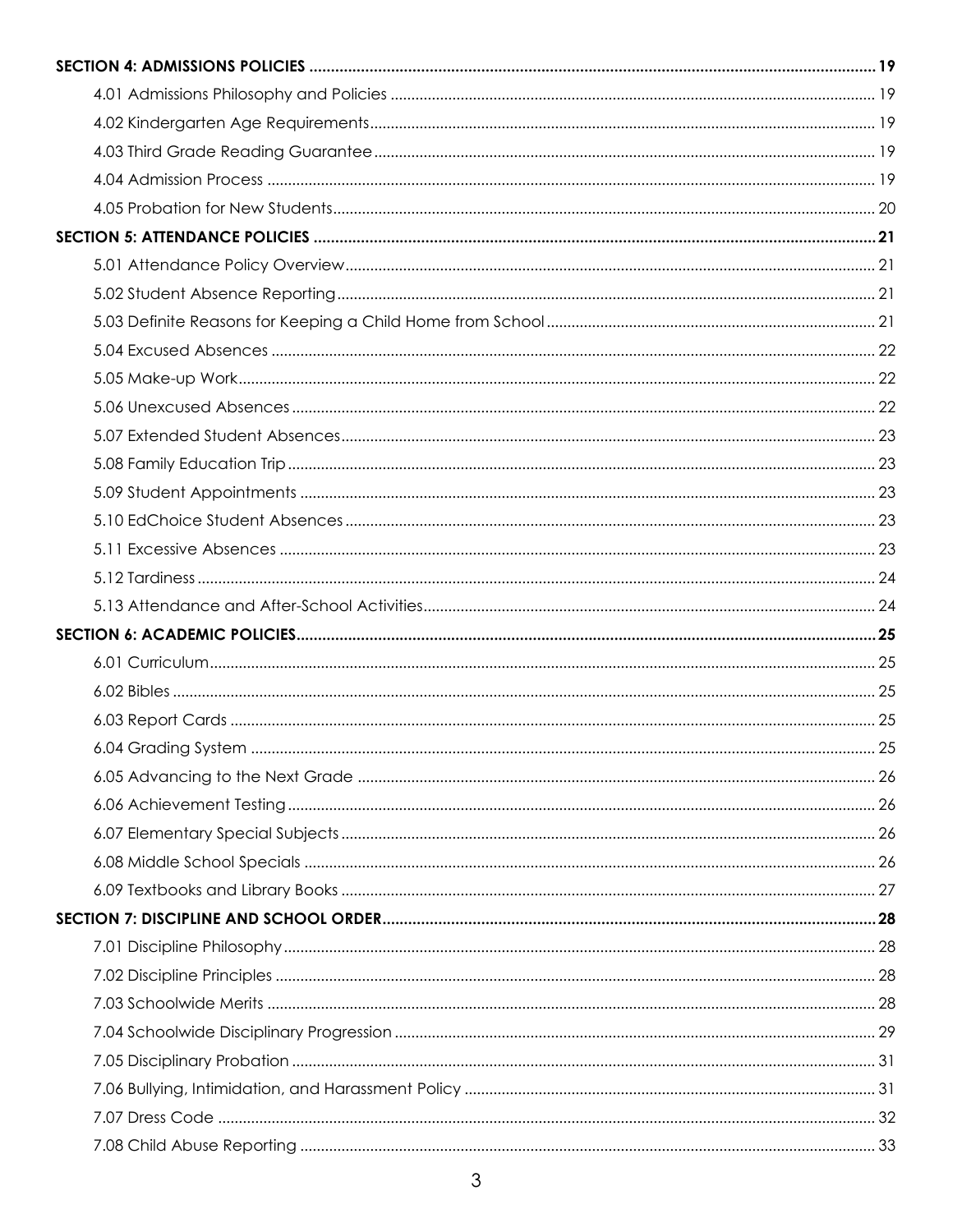| 39 |
|----|
|    |
|    |
|    |
|    |
|    |
|    |
|    |
|    |
|    |
|    |
|    |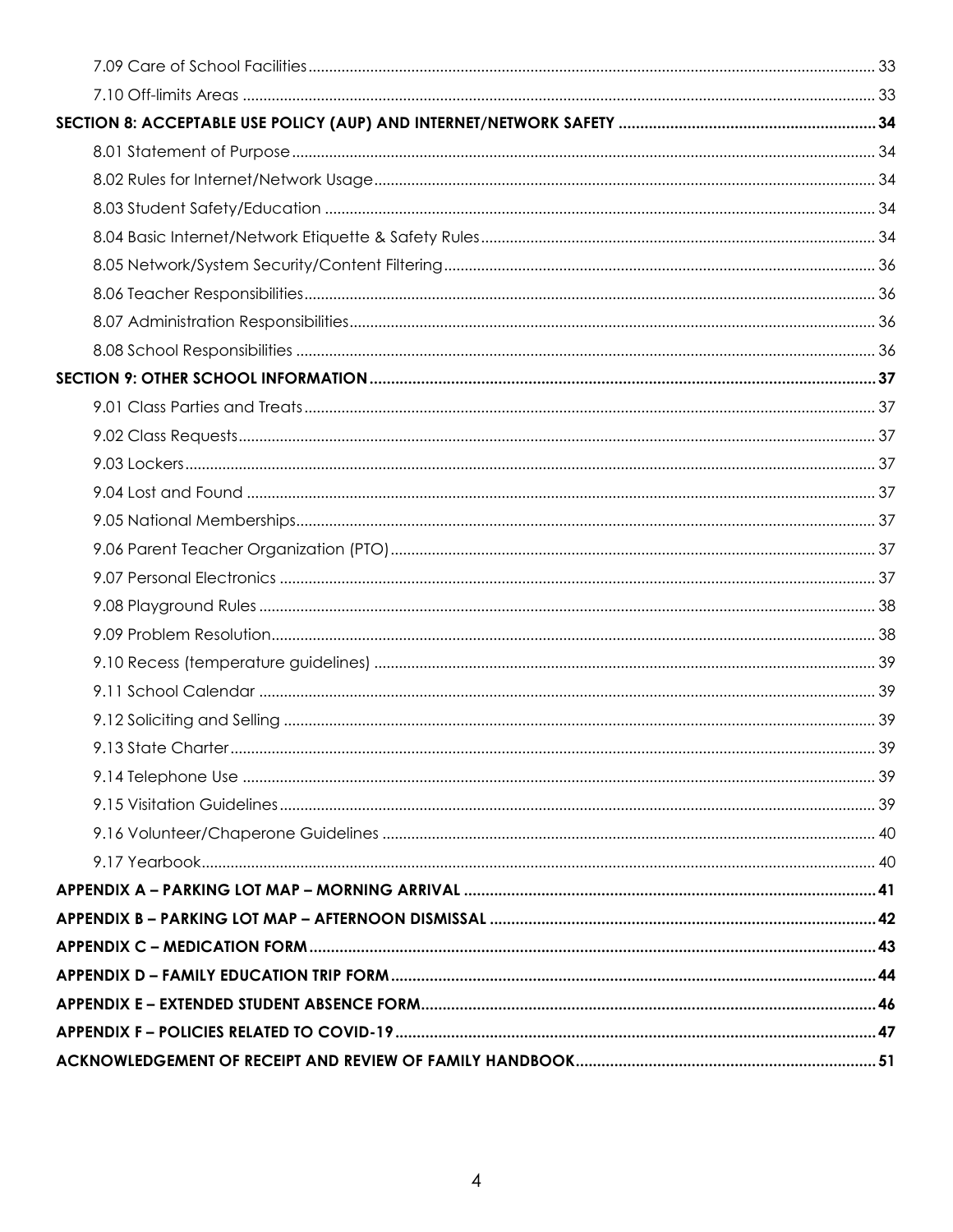# <span id="page-4-0"></span>**Section 1: Introduction**

## <span id="page-4-1"></span>**1.01 Greetings**

Cypress Christian School (CCS), a ministry of Cypress Wesleyan Church (CWC), is an educational institution which provides Christian instruction to children in kindergarten through eighth grade. Our guiding value is excellence in education within the context of Christian beliefs, compassion, and lifestyle. CWC recognizes the value and the need for a church-based daycare, preschool, and school system to serve our communities.

CCS recognizes the importance of our partnership with families and strive to work with them to provide the physical care, educational instruction, and spiritual development that are vital in the lives of children. We also realize we can fulfill this responsibility only with the support of families, the expertise and dedication of our staff, and the guidance of the Holy Spirit.

This handbook is designed to share important information and policies of CCS. Please read it and keep it available for future reference. The CCS Board and CCS administration reserve the right to amend these policies at any time.

We appreciate your trust in us and ask you to join our board, administration, and faculty in prayers for the love, patience, and wisdom needed to accomplish this awesome task.

## <span id="page-4-2"></span>**1.02 Non-Discrimination Statement**

The educational program of CCS shall be provided without discrimination based on race, color, or ethnic origin in administration of its educational policies, scholarships, loans, fee waivers, educational programs and/or extracurricular activities. In addition, the school is not intended to be an alternative to court ordered, administrative agency ordered, or public school district-initiated desegregation.

# <span id="page-4-3"></span>**1.03 Policy Changes Due to Covid-19**

Due to the ongoing situation surrounding Covid-19, CCS has adjusted several policies in this document on a temporary basis. These adjustments can be found in Appendix F Covid Related Policies. All other policies that are not addressed in this document remain in effect.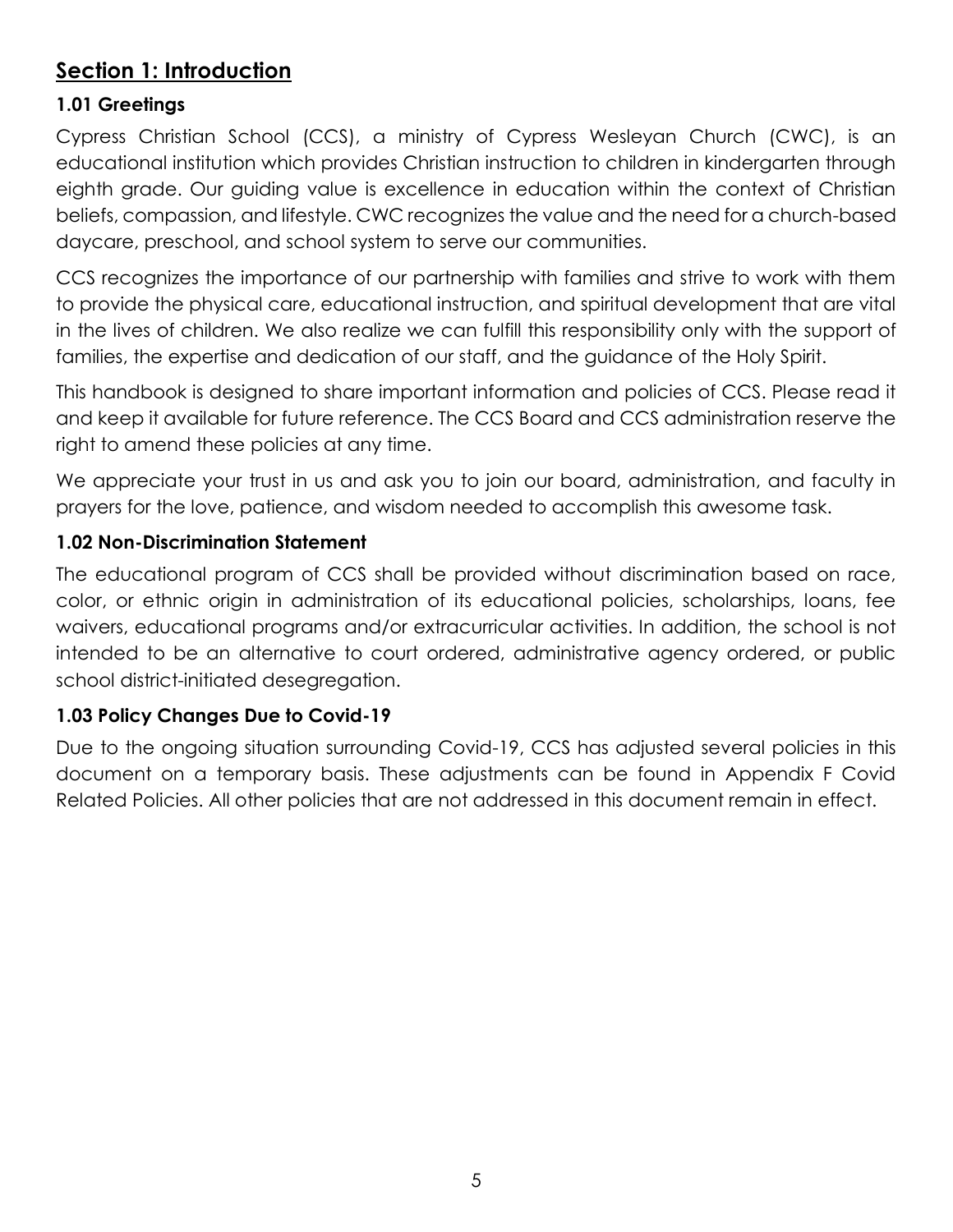# <span id="page-5-0"></span>**Section 2: Foundational Information**

#### <span id="page-5-1"></span>**2.01 Executive Leadership**

CCS operates under the authority of the CWC Local Board of Administration (LBA). CCS is governed by the CCS Board, which serves as the primary policy making, advisory, and development group of the school. The CCS Board appoints the administration to oversee the daily operation of the school. The administration reports to the CCS Board regularly as it relates to policy, staff, students, and development issues. The CCS board is the recommending group on behalf of the school to the LBA when appropriate.

#### <span id="page-5-2"></span>**2.02 Mission Statement**

It is the mission of CCS, working in partnership with parents and the church, to educate students with a strong biblical worldview; academically, physically, and emotionally to excel in the use of the gifts God has bestowed on them.

#### <span id="page-5-3"></span>**2.03 Vision Statement**

Graduates of CCS will demonstrate that life is a process of continual growth relative to their ability. They will serve God through all of their gifts and abilities, making the most of the resources available to them.

#### <span id="page-5-4"></span>**2.04 Statement of Beliefs**

#### **Salvation**

Salvation is wholly a work of God's free grace, received by repentance and faith. Each person can be made new in Christ by the Holy Spirit and thereafter continuously grow in the knowledge of God.

#### **Faith in the Holy Trinity**

The Father – We believe in one living and true God, both holy and loving, eternal, unlimited in power, wisdom, and goodness, the Creator and Preserver of all things.

The Son of God – We believe in Jesus Christ, the only begotten Son of God. We believe that Jesus was miraculously conceived, born of a virgin, and sinless in life. Christ was fully man and fully God, walked our earth, lived a life of obedience, suffered at the hands of men, and died on the cross. He fully atoned for the sins of all, was bodily resurrected and enthroned at God's right hand as our Intercessor.

The Holy Spirit – He is the Administrator of grace to all mankind. He is ever present, assuring, preserving, guiding, and enabling the believer.

#### **The Word of God**

The sole basis of our belief is the Bible. The Scripture in its entirety is composed of the 66 books of the Old and New Testaments, which originated with God, and was given through many different chosen authors. We believe that God's Word is inspired and infallible. It is fully inerrant in the original manuscripts and superior to all human authority. You don't fit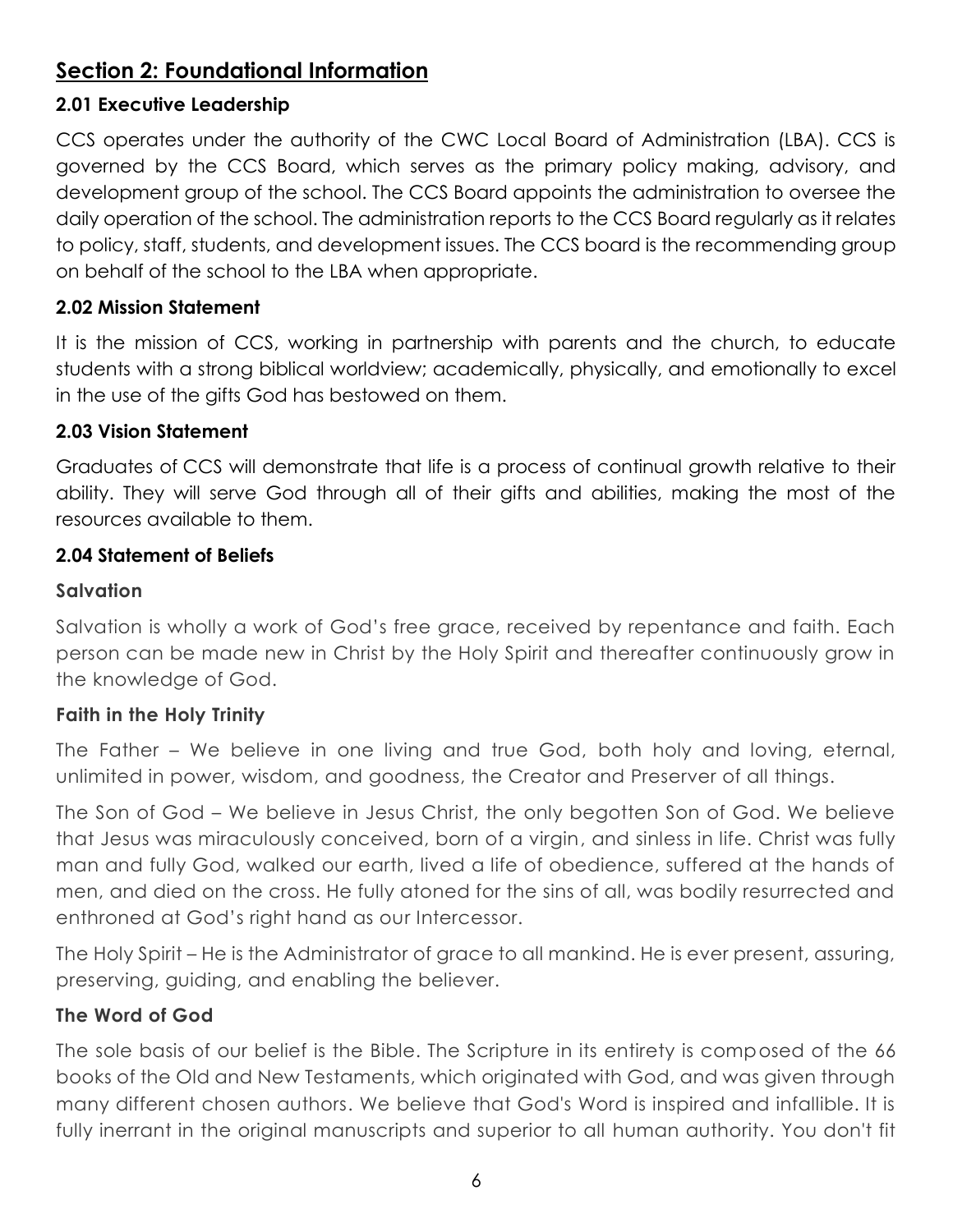the Bible in your life, you fit your life in the Bible. God's Word has never failed man. It is a perfect road map that leads to eternal life with God.

## **God's Purpose for Humanity**

We believe that the two great commandments which require us to love the Lord our God with all our heart, and our neighbor as ourselves, summarize the divine law as it is revealed in the Scriptures. They are the perfect measure and norm of human duty, both for the ordering and directing of families and nations, and all other social bodies, and for individual acts, by which we are required to acknowledge God as our only Supreme Ruler.

#### **Personal Choice**

We believe that humanity's creation in the image of God included the ability to choose between right and wrong.

#### **The Atonement**

We believe that Christ's offering of Himself, once and for all, through His sufferings and death on the cross, provides the perfect redemption and atonement for the sins of the whole world, both original and actual.

#### **Repentance and Faith**

We believe that for men and women to receive what God's prevenient grace has made possible, they must voluntarily respond in repentance and faith. Repentance begins by the convicting ministry of the Holy Spirit. It involves a willful change of mind that renounces sin and longs for righteousness, a godly sorrow for and a confession of sin. Faith, in turn, is the only condition of salvation. It begins in the agreement of the mind and the consent of the will to the truth of the gospel.

# **Good Works**

We believe that although good works cannot save us from our sins or from God's judgment, they are the fruit of faith and follow after regeneration.

#### **Sin after Repentance**

We believe that it is possible to fall into sin after giving your heart to Christ.

# **Sanctification**

We believe that sanctification is that work of the Holy Spirit by which the child of God is separated from sin unto God and is enabled to love God with all the heart and to walk in all His holy commandments blameless. Being "saved" or making a decision to follow Christ is when we have God. Sanctification is when God has you.

#### **The Gifts of the Spirit**

We believe that the Holy Spirit is the agent of all Spiritual gifts and that these gifts are given to glorify God and not man. However, we major on the fruit of the Spirit and not the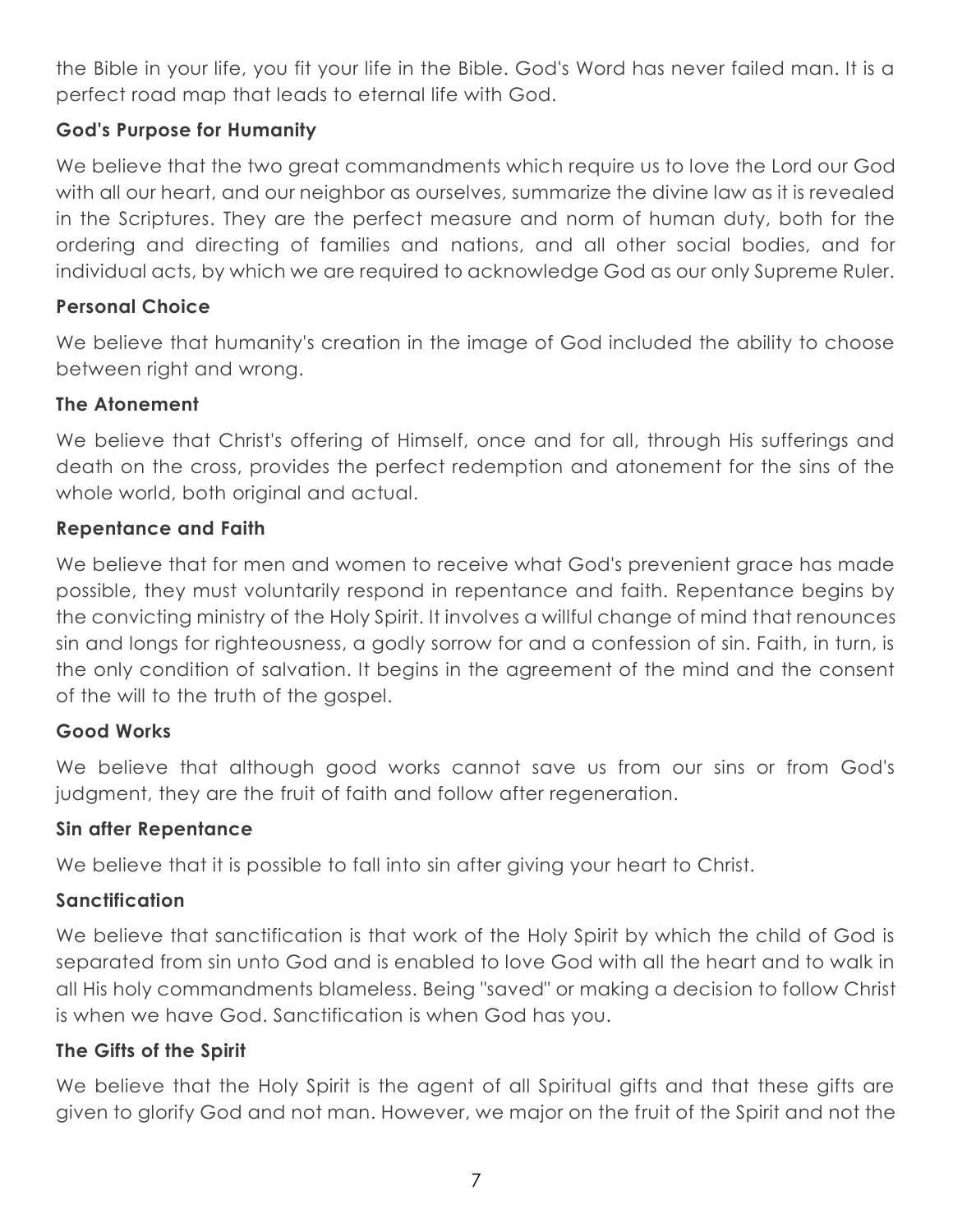gifts of the Spirit. Gifts of the Spirit without first the fruit of the Spirit is like a tree without roots.

# **The Second Coming of Christ**

We believe that the certainty of the personal and imminent return of Christ inspires holy living and zeal for reaching the world for Christ.

## **The Church**

We believe that the Christian church is the entire body of believers in Jesus Christ, who is the founder and only Head of the church. We believe that the church is God's only plan to save the world and is a powerful gathering of people beyond anything man could construct. We believe The Church is the hope of the world.

## **Destiny**

We believe that there is life after death and all are on their way to either heaven or hell.

## **The Sacraments: Baptism and Communion**

We believe that water baptism and communion [often referred to as the Lord's Supper] are the sacraments of the church commanded by Christ and ordained as a means of grace when received through faith. We believe that water baptism is an outward and visible sign of an inward transformation of the heart and should be administered to all believers. We believe that communion is a sacrament of our redemption by Christ's death and our hope in His victorious return, as well as a sign of the love that Christians have for each other.

#### **Marriage and the Family**

God's plan for human sexuality is that it is to be expressed only in a monogamous lifelong relationship between one man and one woman within the framework of marriage. This is the only relationship which is divinely designed for the birth and rearing of children and is a covenant union made in the sight of God, taking priority over every other human relationship.

#### <span id="page-7-0"></span>**2.05 Philosophy of Education**

CCS espouses the historic Christian view of life as presented in the Bible: since God created and sustains everything through His Son Jesus Christ, the world and life are God-centered and should glorify Him. Man, being a sinner by nature and choice, however, cannot in this condition glorify or know God. Man can only do this through the new birth, and by committing one's life to Jesus Christ as Savior and Lord. The total process of education, therefore, seeks this restoration of the student to the position of true knowledge, true righteousness and true holiness in Christ. CCS seeks to accomplish this by developing and relating the whole person to God spiritually, mentally, socially and physically. When we provide an atmosphere where young people can experience regeneration and spiritual growth, they can grow in their understanding of God's will. Discipleship, therefore, is an important part of the ministry of CCS.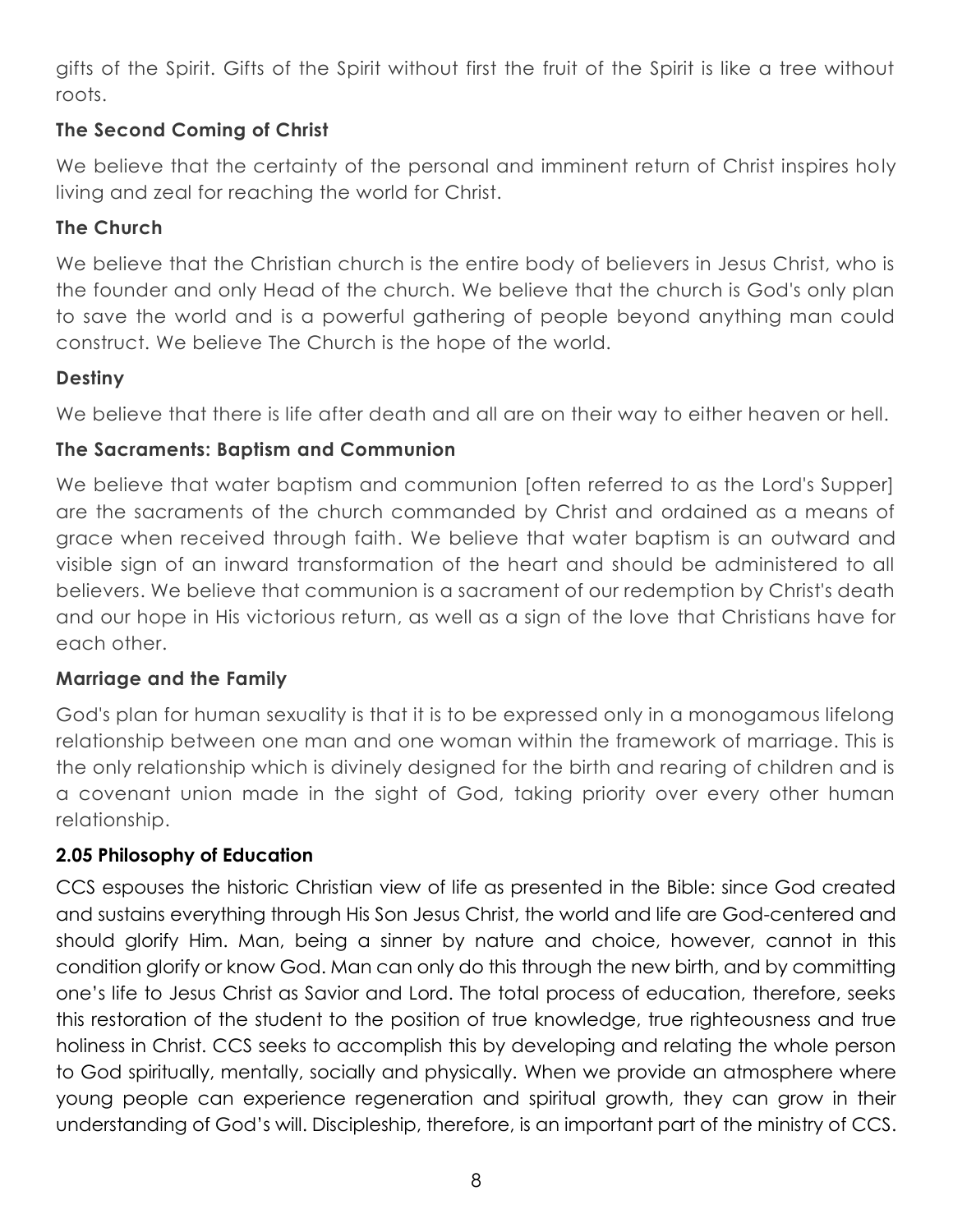Such an education stems from the comprehensive principle stated in Colossians 1:16-17: "For by Him (Christ) all things were created…He is before all things, and in Him all things hold together." Such an education is God-centered, not man centered, and presents all truth as God's truth. Even though knowledge is often factually the same for both the Christian and non-Christian, no subject can be taught in the totality of its truth if the Creator is ignored or denied.

Also vital to such an education is the recognition of the Holy Spirit's ministry in teaching and learning. If "all the treasures of wisdom and knowledge are hidden in Christ" (Colossians 2:3), then an educational process conducted in vital union with the Holy Spirit (John 16:3) will be a truly fruitful one. "He will guide you into all truth…".

It is in this atmosphere that CCS offers a program of instructional excellence emphasizing solid academics and using educationally sound materials and methods to develop the student's intellect. We believe this is the type of education parents are seeking when they enroll their children here. We believe that the school should function as an extension of the home to aid parents in giving this type of education.

## <span id="page-8-0"></span>**2.06 Teaching Ministry**

Teachers and school administrators are called by God to help raise up the young in the ways of faith. Jesus, the Savior, was also a teacher. He gathered his disciples and others around him and taught with such conviction and truth that the "many who heard him were astonished, saying, 'Where did this man get all this? What is the wisdom given to him? What mighty works are wrought by his hand!'" (Mark 6:2). His apostles, likewise, were teachers and gave witness "with great power" through their words and deeds, and "gave their testimony to the resurrection of the Lord Jesus, and great grace was upon them all" (Acts 4:33).

The ministry of teaching obligates the teacher to assist his or her students in understanding not only mathematics or physics, but how the order and discipline of mathematics or physics reveals the mind of God. It obligates one not only to instruct in geography and history, but to inculcate the faith by helping the students know that God created the mountains, the sea, the rivers, the deserts, the forests, the plains, and all the creatures that inhabit them, and to learn that human discoveries, empires, conflicts, and social movements are measured by the divinely ordained order. The ministry of teaching requires one not only to help students acquire skill in spelling, reading, grammar, and writing, but to understand that human language is a primary means by which students might explore the wonders of poetry and narrative and sacred Scripture itself—all of which indirectly or directly disclose salvation history. Regardless of the subject, true teachers minister to their students by helping them follow Paul's admonition:

Finally, brethren, whatever is true, whatever is honorable, whatever is just, whatever is pure, whatever is lovely, whatever is gracious, if there is any excellence, if there is anything worthy of praise, think about these things. What you have learned and received and heard and seen in me, do: and the God of peace will be with you. (Phil 4:8-9)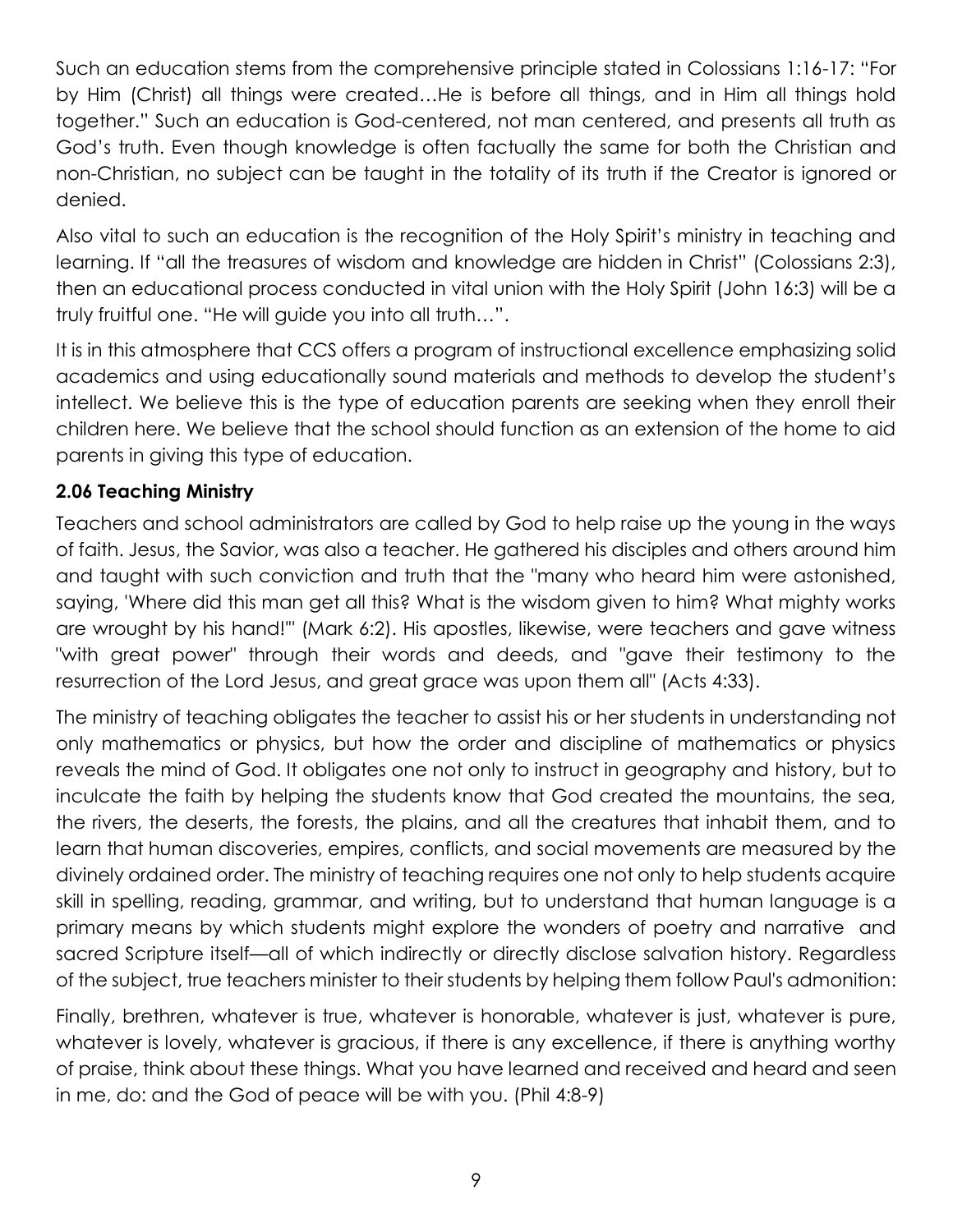Teachers in a Christian school must be ever mindful that they instruct not only through rational explanation of formal subject material but even more powerfully through word, deed, example, and shared experience. Simply put, they teach the faith by modeling the faith and by modeling faithfulness. This is why all teachers, even before their first meeting with students, must subscribe to the school's Statement of Faith. This is why teachers are required to give a godly example, both at school and away. Teachers must teach truth and avoid falsehood. "Therefore, putting away falsehood, let everyone speak the truth with his neighbor, for we are members one of another. ... Let no evil talk come out of your mouths, but only such as is good for edifying, as fits the occasion, that it my impart grace to those who hear" (Ephesians 4:25, 29).

Teachers minister to the students by providing them with faith experiences. They lead the youth in prayer, praise, and mercy. Paul urged Christians to "Let all bitterness and wrath and anger and clamor and slander to be put away from you, with all malice, and be kind to one another, tenderhearted, forgiving one another, as God in Christ forgave you" (Ephesians 4:31-32). Teachers also model the Christian life by being active in their own church community and by serving as an intermediary assisting their students in becoming active in their respective church communities so that those students might be further nurtured in faith with their friends and family around them.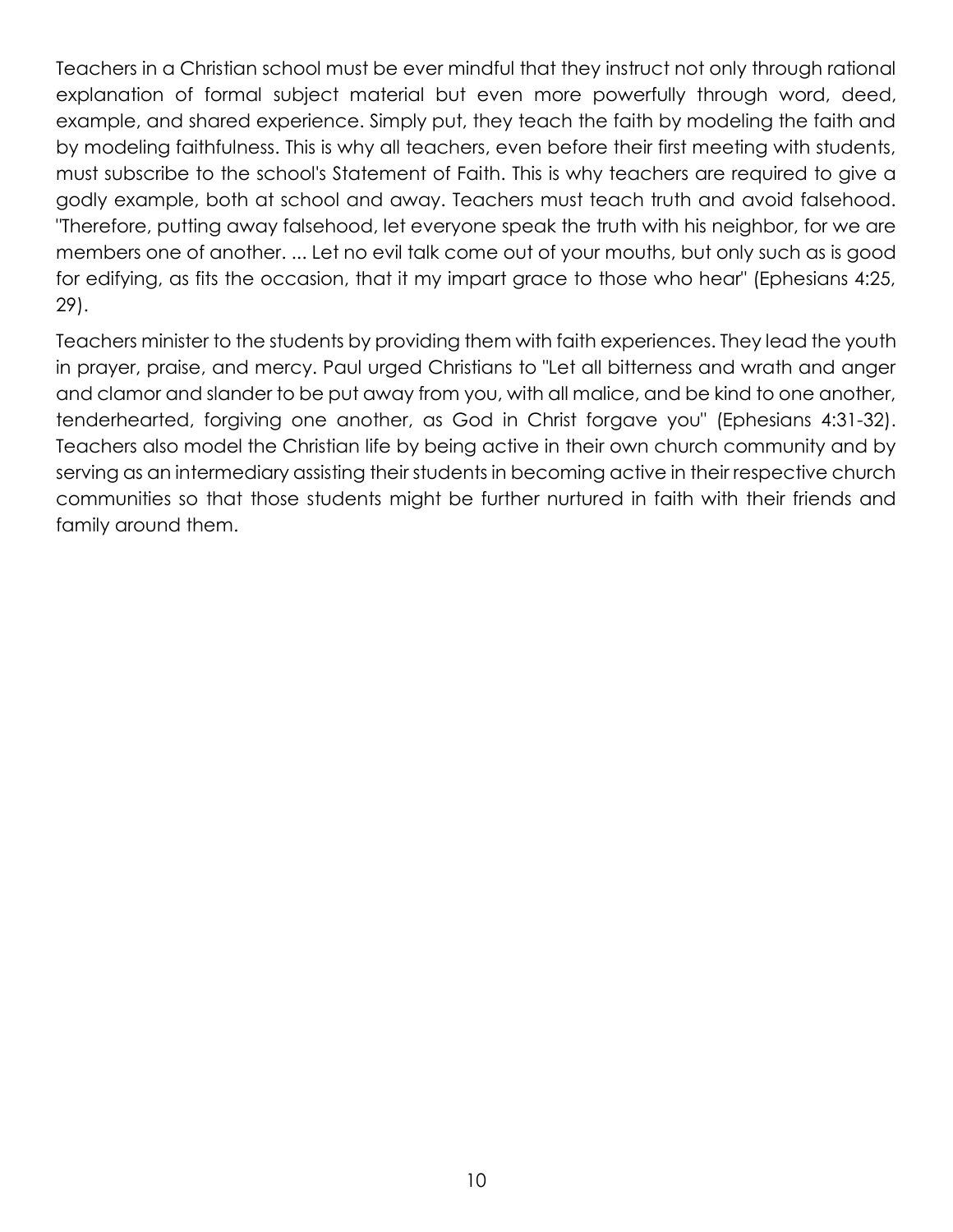# <span id="page-10-0"></span>**Section 3: General School Information**

# <span id="page-10-1"></span>**3.01 School Hours**

CCS's office hours are 7:00 a.m. to 5:00 p.m. The school day begins at 8:15 a.m. for all students. CCS has voicemail and email (office@cypressschools.tv) for messages and communication outside office hours. Students in grades K-1 are dismissed at 2:55 p.m., students in grades 2-4 are dismissed at 3:10 p.m., and students in grades 5-8 are dismissed at 3:25 p.m. CCS's school's day exceeds the state mandated minimum for all grade levels (Ohio Revised Code 3313.48).

# <span id="page-10-2"></span>**3.02 School Closing for Inclement Weather**

Closings and delays will be reported to the local television and radio stations, as well as on the school's Facebook page. CCS will also utilize the Remind text service to notify families of a closure (contact the school office for more information). School buses will follow their publicschool district's closing policy. Should busing be cancelled and CCS remains open, families will be responsible for providing transportation for students.

# <span id="page-10-3"></span>**3.03 Before and After School Kids (BASK)**

The BASK program provides care and supervision for students from the hours of 7:00 a.m. to 7:50 a.m. and 3:30 p.m. to 6:00 p.m. Applications, rates and general information are available from the school office or on the school website. Please note that the cost of BASK is not included in tuition and that BASK is not a drop-in service.

## <span id="page-10-4"></span>**3.04 Parking Lot Map**

Please refer to Appendix A and Appendix B for an annotated map when reviewing our dropoff (section 3.05) and dismissal procedures (section 3.06).

# <span id="page-10-5"></span>**3.05 Morning Drop-off – 7:50 a.m. to 8:15 a.m.**

- 1. No parking in the spaces nearest the school (red on the map).
- 2. Please drive slowly, pay attention to your surroundings, and avoid using your cell phone. Pull up as far as possible and close all gaps in the line.
- 3. For safety, please ensure students can exit the car on the passenger side.
- 4. Any families wanting to walk their students into the building must park in the spaces toward the daycare playground and enter through the "Church Lobby" doors (green on the map).
- 5. No students should be dropped off prior to 7:50 a.m. unless they are registered with BASK. There is no school staff supervision available for students prior to 7:50 a.m.
- 6. Any students arriving after 8:15 a.m. are tardy. These students will need to be walked into the building by a parent or guardian to be signed in at the main office to receive a pass to class.

# <span id="page-10-6"></span>**3.06 Afternoon Dismissal – 2:45 p.m. to 3:45 p.m.**

1. Dismissal of students is based upon grade level. To help with traffic flow, please arrive at the appropriate dismissal time. For families with multiple students, please arrive at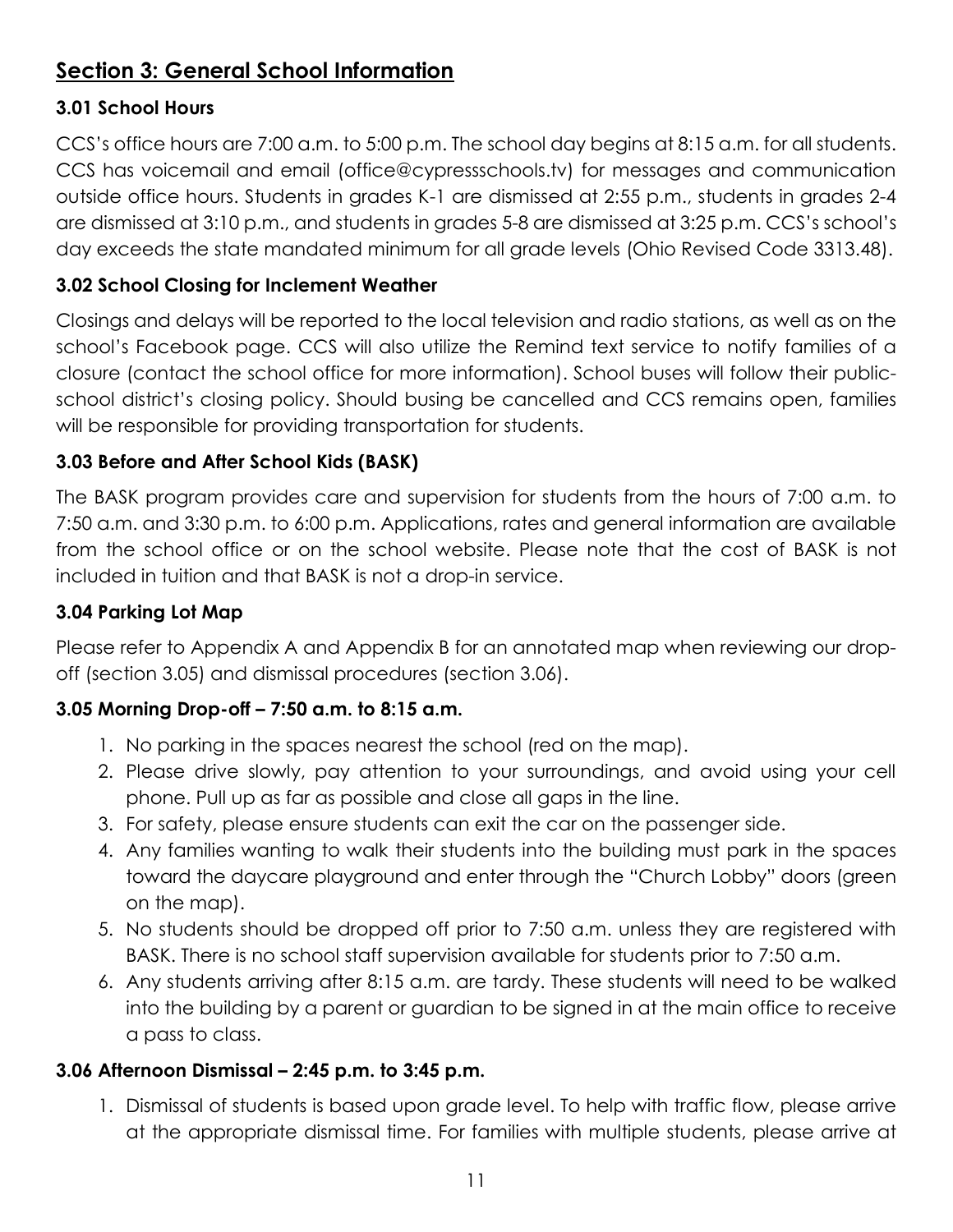the latest dismissal time. Younger students will be supervised by staff until older siblings are dismissed. Students in grades K-1 are dismissed at 2:55 p.m., students in grades 2-4 are dismissed at 3:10 p.m., and students in grades 5-8 are dismissed at 3:25 p.m.

- 2. Please ensure your student name card is clearly visible in the front window of the vehicle to help expedite pick-up.
- 3. If you arrive in carline before your student is available for pickup, please drive through the line and rejoin the end of the line.
- 4. If you do arrive earlier than your dismissal time, please park in the appropriate line student center parking lot (orange on the map). Once your dismissal time arrives, please join the carline.
- 5. No parking in the spaces nearest the school (red on the map).
- 6. Please drive slowly, pay attention to your surroundings, and avoid using your cell phone. Pull up as far as possible and close all gaps in the line.
- 7. For safety, please ensure students can enter the car on the passenger side.
- 8. Families wishing to walk up to collect their students should park in the spaces toward the daycare (green on the map) and walk toward the "Church Lobby" doors (green arrow on the map). Families should return to their cars along the same path.

#### <span id="page-11-0"></span>**3.07 Bus Transportation**

Transportation for public school districts is available for limited areas. If transportation cannot be provided, then a reimbursement is available through your local school district. Transportation applications are available in the school office or on our website.

*HILLIARD SCHOOL DISTRICT:* Transportation department (614) 921-4700

New and returning students must arrange busing by completing the Hilliard Schools online application. Please see the school website for more information.

# *COLUMBUS PUBLIC SCHOOL DISTRICT:* Transportation department (614) 365-5074

New and returning students must arrange busing by completing the Columbus City Schools online application. Please see the school website for more information.

# *SOUTH-WESTERN CITY SCHOOL DISTRICT:* Transportation department (614) 801-8550,

Please check the schools website for information on how to apply for busing through Southwestern City Schools.

# **STUDENTS LIVING IN ANY OTHER SCHOOL DISTRICT:**

Please contact that school district for more information.

#### <span id="page-11-1"></span>**3.08 Tuition and Fees**

CCS seeks to keep its tuition and fees at a reasonable level possible consistent with fiscal responsibility. A tuition and fee schedule is published annually and is available on the school website. All tuition and fees payments will be made online through FACTS Management.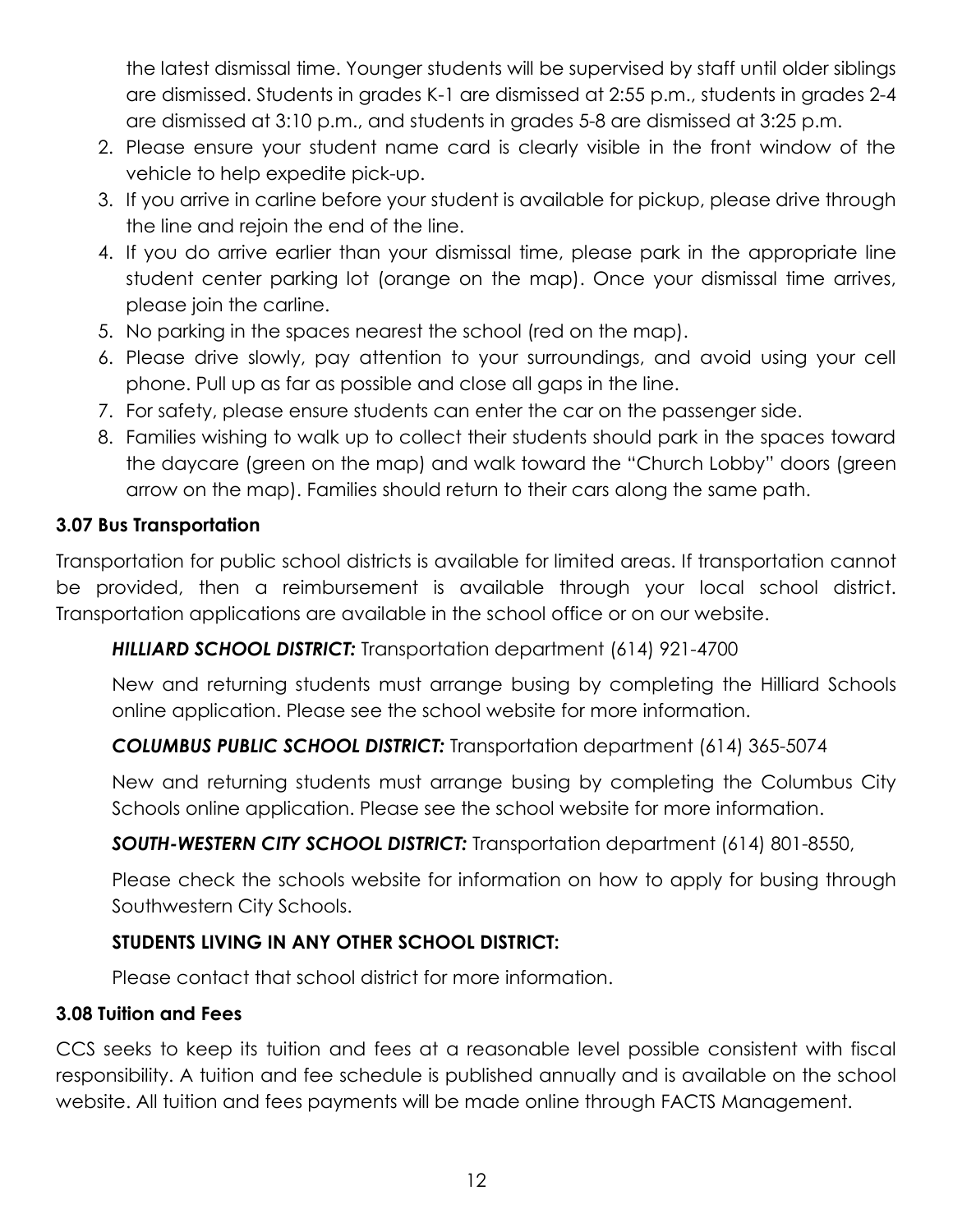The following are the fees at CCS for the 2021/22 school year. Please note that all fees are non-refundable. However, a refund of fees may be considered if a student withdraws due to a job loss, a major medical hardship, or a move out of the area. Refunds in these circumstances are at the discretion of the school administration and are not guaranteed. Please contact the School Finance Office at (614) 878-8192 for more information.

# Instructional Fee

The instructional fee covers school supplies, technology purchases and repairs, lab supplies, field trips (excluding 8<sup>th</sup> grade trip), Bible curriculum, and classroom incidentals.

\$350 per student

## Re-enrollment Fee

Re-enrollment fees are due at the time of student re-enrollment to hold the student's enrollment place at Cypress for the following school year.

\$70 per student, \$140 family maximum

## Application Fee

The application fee is a one-time, non-refundable fee due at the time a school application is received for enrollment consideration. The fee covers processing of the application and screening of students.

\$125 for first student, \$75 for each additional student, \$275 family maximum Athletic Fee

The athletic fee applies to students in grades 6-8 who are selected to represent CCS in interscholastic competitions.

\$75 per student per sport

Withdrawal Fee

A fee assessed when withdrawing from CCS. The withdrawal fee will be calculated depending on date of withdrawal of students (see section 3.12 for more details).

# <span id="page-12-0"></span>**3.09 Student Release Policy**

Families must supply CCS with a list of people who are authorized to pick up their child during or after school. Unfamiliar persons will be asked to provide identification when picking up a student. If the school is unable to verify the identity of this person, the child will not be released. Please ensure any individual picking up your student is prepared to provide this identification. To ensure student safety, final decision on releasing students will be made by the administration and school personnel.

# <span id="page-12-1"></span>**3.10 Change in Personal Information**

If any changes occur in a student, parent, or guardian's name, address, telephone number (home or work), or employment, please update this information through ParentsWeb. Please keep emergency contact information current, including any individuals who are authorized to pick up students.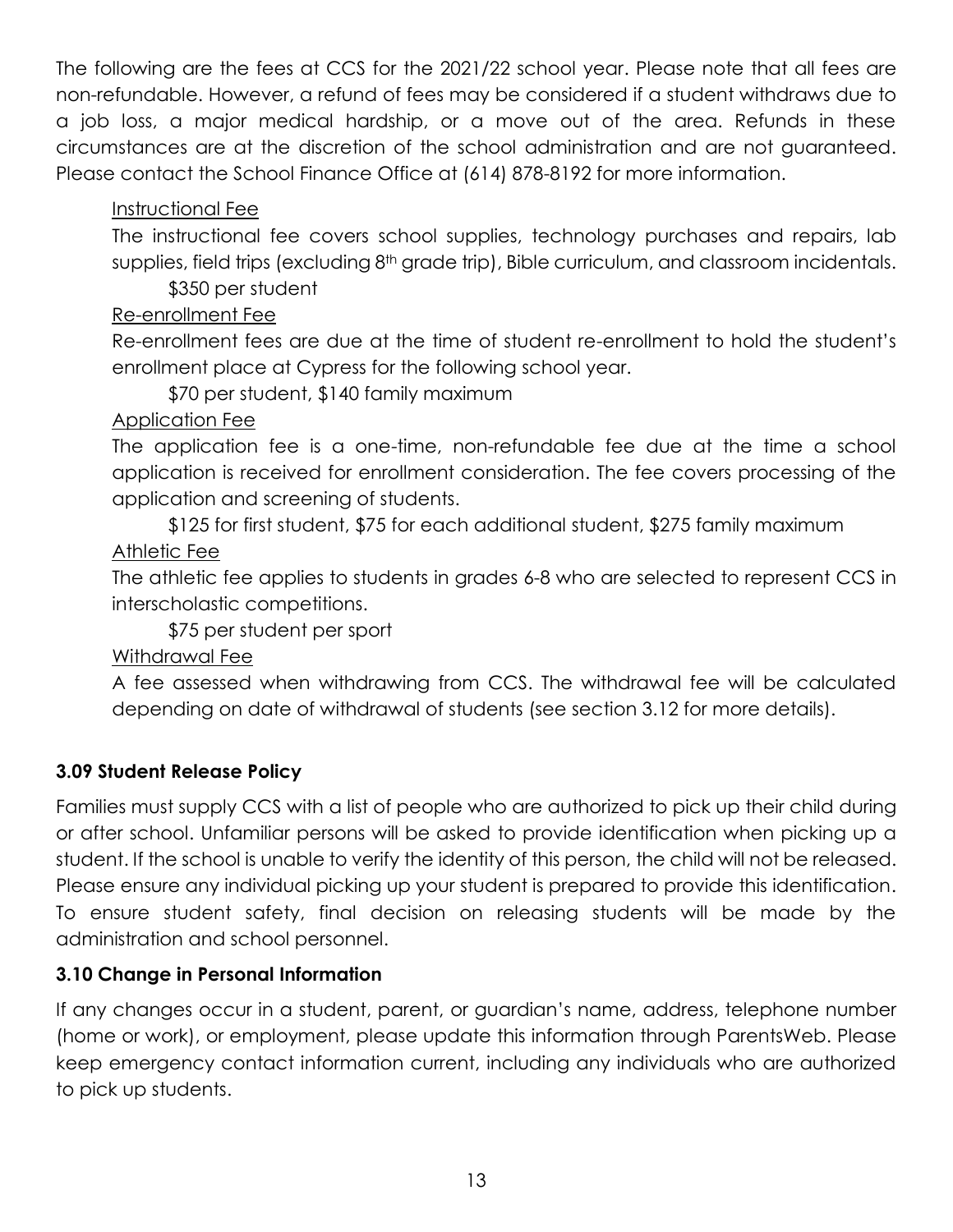# <span id="page-13-0"></span>**3.11 Court Documents**

Families will ensure that CCS receives a copy of any court documents that impact students in a timely manner.

#### <span id="page-13-1"></span>**3.12 Student Withdrawal**

If it becomes necessary for students to withdraw from CCS, such intention shall be reported to the administration by means of a statement signed by the parent/guardian, or by contacting the school office via email. Families will complete a withdrawal form and the withdrawal will be granted only after all school books and other school property has been returned. Upon request of the school to which the student is transferring, an official report of performance marks and grades, together with other pupil records, will be forwarded after all financial obligations have been met.

The following criteria are used in determining Withdrawal Fee for the student(s):

- **Students withdrawing on or before June 30** No Withdrawal Fee.
- **Students withdrawing between July 1 and July 31** Withdrawal Fee equivalent to 50 % of Instructional Fees per student.
- **Students withdrawing between August 1 and August 31** Withdrawal Fee equivalent to one month's tuition plus 50% of instructional Fees per student.
- **Students withdrawing on or after September 1** Withdrawal Fee equivalent to 100% of the instructional fee plus prorated tuition based upon date of withdrawal.

The Withdrawal Fee is in place to cover costs incurred by CCS. Student records may not be released until all financial obligations have been met (Ohio Revised Code, Section 3313.642). For the purposes of withdrawal fees, monthly amounts are calculated based on a 9 month school year (September through May)

#### <span id="page-13-2"></span>**3.13 Lunch**

Children in school all day should bring a nutritious and balanced packed lunch. No refrigeration is available, so please plan lunches that will hold for several hours. Please do not pack any red drinks or carbonated drinks. Due to codes and liability, the heating of student lunches is prohibited.

Lunchroom Rules

- No excessive noise or loud talking.
- No leaving your seat without permission.
- No sharing of food.
- **Students must remain seated at all times.**
- **Absolutely no throwing of food.**
- Pick up all papers and garbage around the eating area and dispose of it properly as the teacher or lunchroom monitor instructs.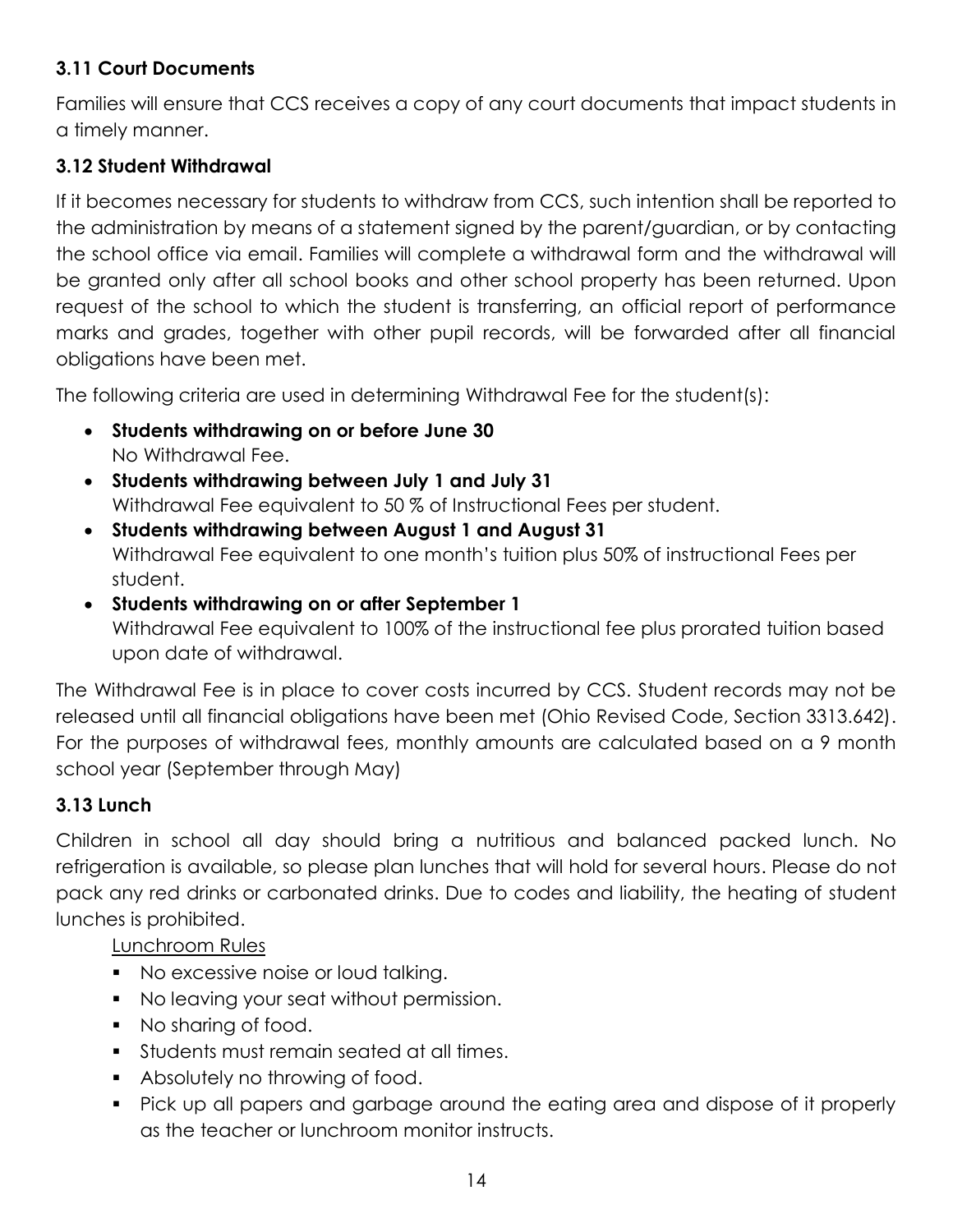# <span id="page-14-0"></span>**3.14 Hot Lunch**

The CCS PTO offers hot lunch for student purchase. The schedule for the year is determined based on volunteer numbers and is shared with families on ParentsWeb.

# <span id="page-14-1"></span>**3.15 Chapel**

Chapel services are held once a week at 8:30am. Middle school chapel is on Tuesday and elementary school is on Thursday. At several points in the year, CCS holds an all school chapel. Chapel is a time of Worship, including musical praise and special speakers. Students are expected to attend chapel in an orderly way and worshipful manner. Visitors are invited to join us for chapel at any time. Those interested in attending chapel should contact the school office in advance to confirm the chapel schedule.

## <span id="page-14-2"></span>**3.16 Communication with Families**

Families can expect regular communication from their classroom teacher. Specifics on this communication will be shared by homeroom teachers during the back-to-school period. Conferences are scheduled at several times during the school year. Families or the teacher may request a conference any time there is a special concern. Families may contact teachers via email or by leaving a message with the school office. Teachers cannot leave their classrooms during the school day to speak on the phone. Teachers will return emails and call as soon as they are able. Emergency situations and calls will be handled by the school office staff. The office will utilize emails, phone calls, social media posts, and Remind text notifications to communicate with families.

#### <span id="page-14-3"></span>**3.17 Newsletter**

School-wide e-newsletters are sent weekly to keep families updated on school activities and events. Reading the e-newsletter is the best way to keep informed of school events, dress down days, and other important information.

# <span id="page-14-4"></span>**3.18 Medications**

The school is not authorized to dispense medication to a student unless the following requirements are met:

- 1. The school receives a completed medication authorization form. The form must be completed by parent/guardian and a physician (for prescription medication) before being returned to school. This form can be found in Appendix C or obtained from the school office.
- 2. Medication forms must include dosage information and times when medications are to be administered.
- 3. The medication must be in the original container and labeled with the student's name.

No student should carry or administer his/her own medication. Exceptions apply to asthma inhalers, Epipens, and diabetic supplies. Students requiring medication to be carried with them must have a medication form on file in the school office. Over the counter drugs such as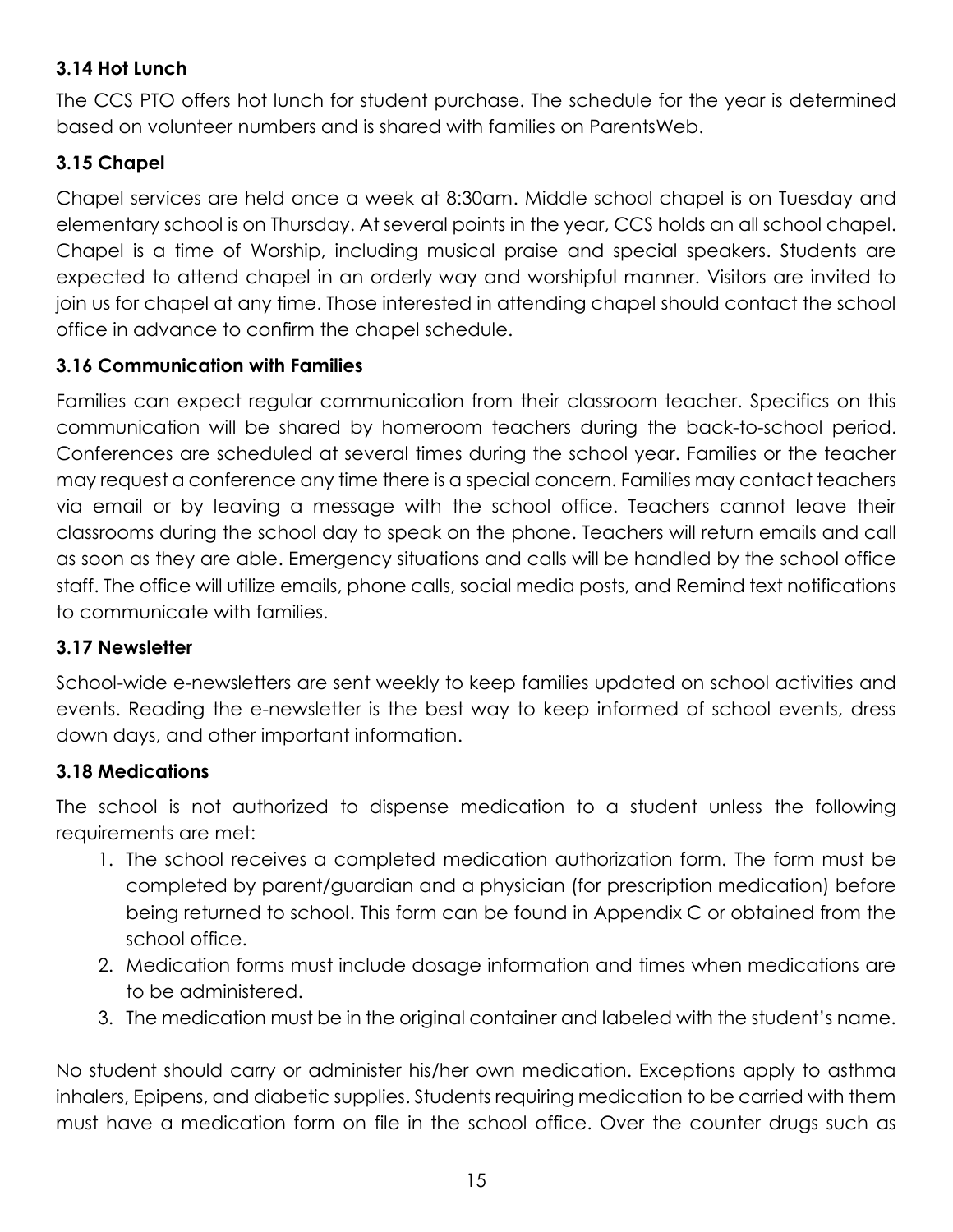Tylenol, Advil, Motrin, and natural remedies are considered medication and cannot be dispensed without the proper form being on file in the school office.

# <span id="page-15-0"></span>**3.19 Immunizations**

Per Ohio Revised Code 3313.671 and the Ohio Department of Health, your child must have a minimum number of required doses of vaccine to attend school or complete a waiver (contact the school office for more information). Please be aware that failure to submit documentation within two weeks of beginning to attend CCS will result in your student being unable to attend classes until documentation is received.

The State Requirements for immunization are listed below:

Diphtheria/Tetanus/Pertussis (DPT, DTaP, DT, Td):

- A minimum of 4 doses are required for K and 3 doses for Gr. 1-12.
- If the 4th dose was administered before the 4th birthday, a 5th dose is required.
- One booster dose of Tdap vaccine must be administered before entry to 7th grade (effective for grades 7-10).

Poliomyelitis (OPV, IPV):

- Kindergarten Grade 3: A minimum of three doses is required; the final dose must be administered after the 4th birthday.
- Students in grades 4-12: 4 doses if a combination of OPV or IPV was administered; 4 doses of all OPV or all IPV is required if the third dose of either vaccine was administered prior to the 4th birthday.

MMR (Measles, Mumps, Rubella):

 Two doses of measles, mumps, rubella (MMR) vaccine are required; the first dose must have been received on or after the first birthday, and the second at least 28 days after the first dose.

Hepatitis B Vaccine:

 K-12: A minimum of 3 doses is required: the second dose must be administered at least 28 days after the first dose. The 3rd dose must be administered at least 8 weeks after the second dose and at least 16 weeks after the first dose and must not be administered before 24 weeks of age.

Meningococcal

1 does of meningococcal (serogroup A, C, W, and Y) vaccine administered.

Varicella (Chicken Pox) Vaccine:

- Students grades Kindergarten-3 require two doses. A valid immunization is one that is given on or after the first birthday.
- Students Grades 4-7: one dose of the Varicella vaccine on or after their 1st birthday.
- Written verification of disease history from a parent or physician is also acceptable.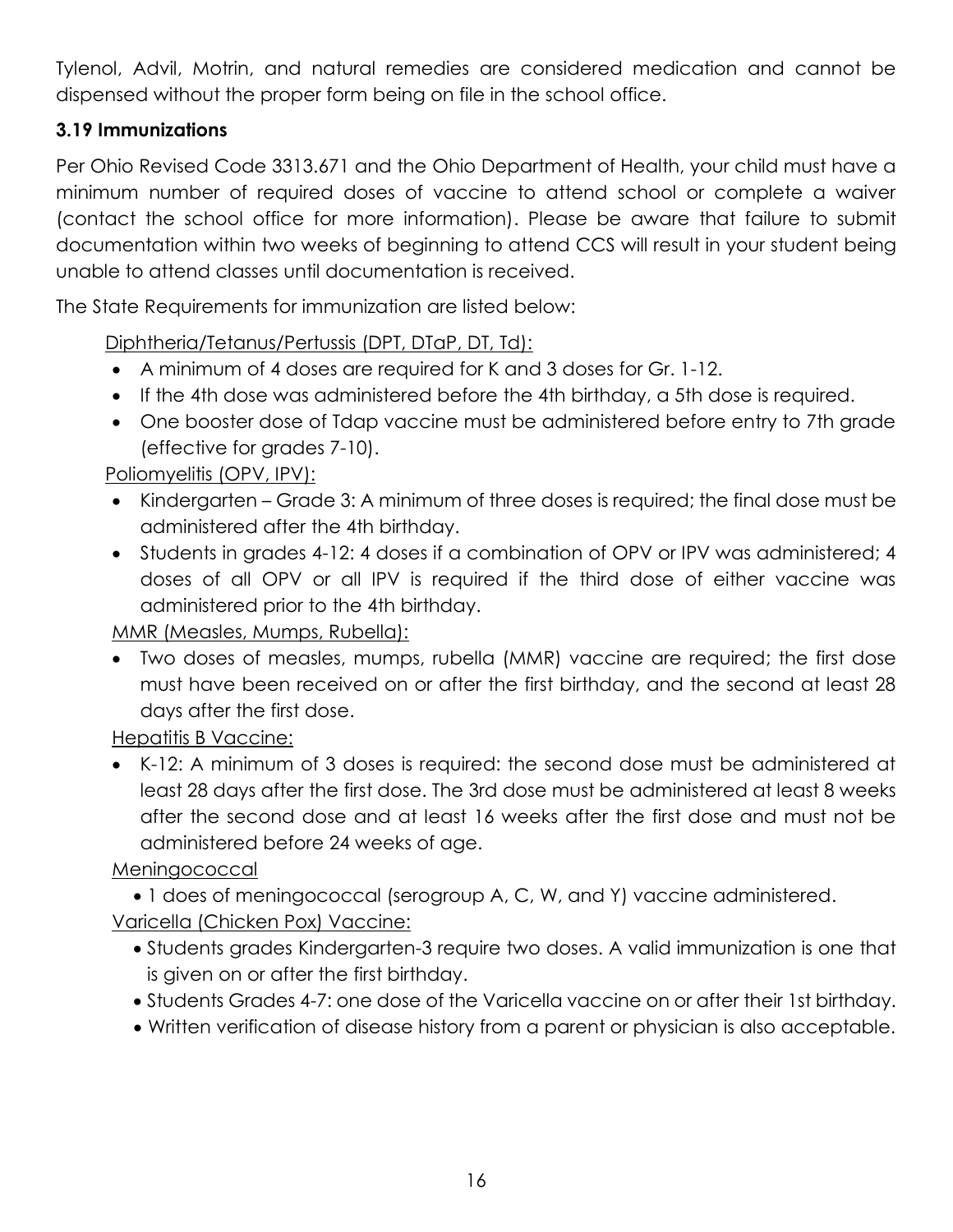# <span id="page-16-0"></span>**3.20 Emergency Operations Plan (EOP)**

CCS has a comprehensive EOP on file with Ohio Department of Education, Ohio Department of Homeland Security, Columbus Police and Columbus Fire. Families with questions or concerns should contact the school office.

#### <span id="page-16-1"></span>**3.21 Emergency Drills**

Monthly fire drills and scheduled tornado drills are handled and carried out in complete compliance with all local codes and guidelines. Other emergency drills will be conducted at various times during the school year. The office will communicate with families when other drills are held after they are completed.

#### <span id="page-16-2"></span>**3.22 Medical Emergency Plan**

Precautions are taken to prevent accidents and to ensure the safety of all children and adults. Should an accident occur, CCS faculty and staff are equipped to care for minor wounds and illnesses. Families will be contacted by the school office to be updated on the situation as soon as possible. When a student comes into the school office for care, a staff member will determine whether or not the student should remain at school or go home. If the student should need to go home, the appropriate person will be called, and the student will remain in the school office until being picked up. No student is to leave school premises for illness without first reporting to the school office.

The CCS administration will determine if it is necessary to seek further medical assistance. In these situations, the school will call an emergency squad and follow their guidance on further actions. If necessary, students will be transported to the nearest appropriate medical facility. Families, or persons responsible for the child involved, will be notified immediately. Subsequent medical supervision, if necessary, is the responsibility of the parent/guardian.

A report of any accident or illness will be completed and signed by the staff member(s) supervising at the time of the incident. A copy will be kept by the school and a copy provided to the families.

More information about student illness and attendance is located in Section 5.

# <span id="page-16-3"></span>**3.23 Confidentiality of Records**

Student records are kept secure in the school office and are open only to the child's teacher, the administration, an authorized agent of the Ohio Department of Education, representative of a court presenting a valid court order, or the child's parent/guardian.

# <span id="page-16-4"></span>**3.24 Student Photographs/Videos**

Throughout the school year, CCS will have the opportunity to photograph and video various student activities. Opportunities where students may be photographed and/or recorded include, but are not limited to, student recognition programs, school assemblies, athletic events, field trips, classroom activities, special activities, fine arts programs, and service opportunities. CCS reserves the right to use these photographs and videos to help tell our story and applaud the efforts of our students. Photographs and videos may be used in various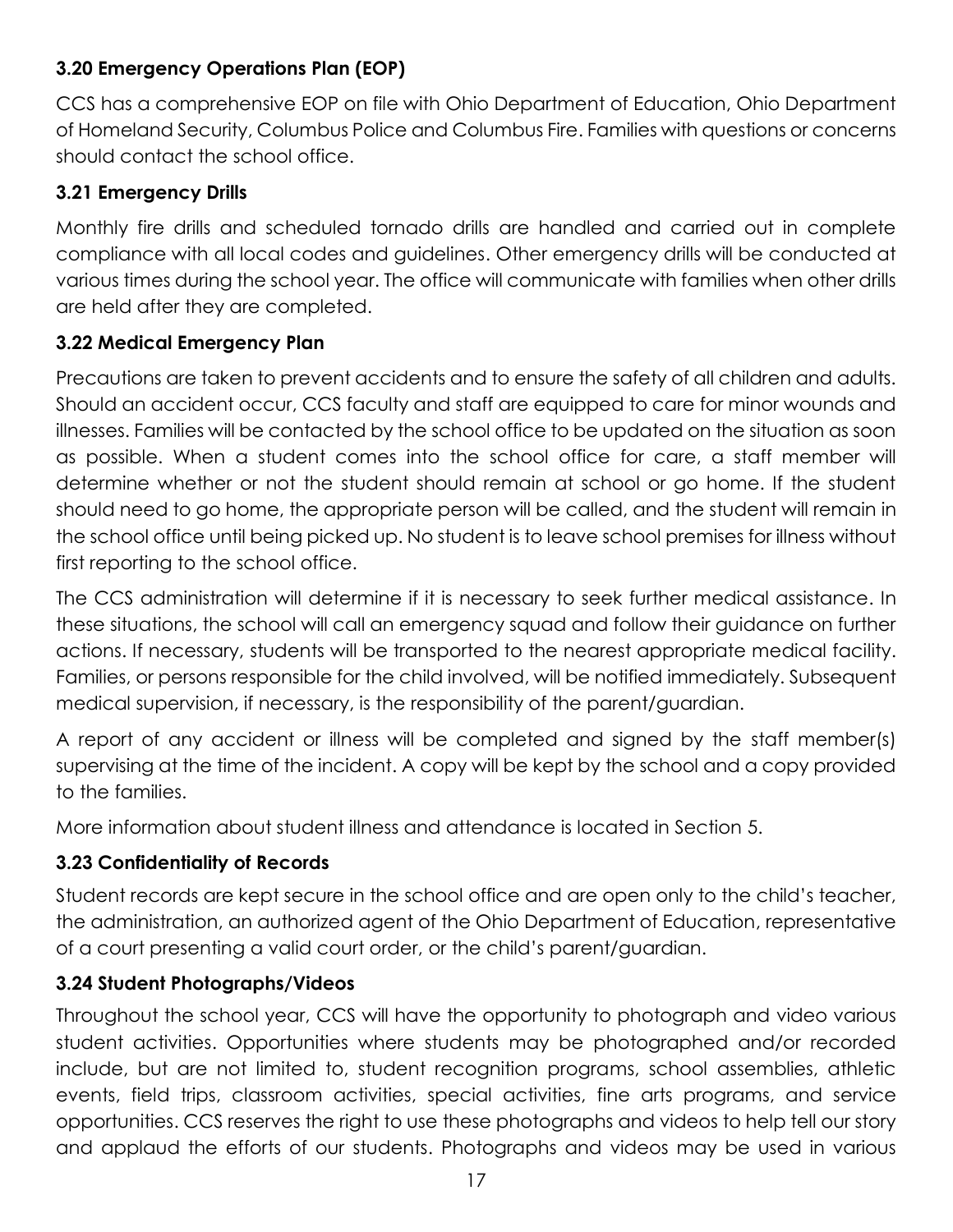school publications included but not limited to our website, social media sites, promotional materials, print materials, and displays on campus. In all publications it is our intent to highlight and celebrate the success of our students. Students will not be identified by name in photographs or videos by the school. If you would prefer for your student not to be included in these photographs, a request must be submitted in writing to the school office each school year.

## <span id="page-17-0"></span>**3.25 Student Needs**

CCS continually monitors the needs of our students from the time of application through their leaving Cypress. This includes evaluating their academic, social, emotional, behavioral, and spiritual, and physical needs. If at any time Cypress believes that they can no longer meet the needs of a student, a meeting will be held with families to discuss changes that need to be made. This may include requiring students to withdraw from Cypress.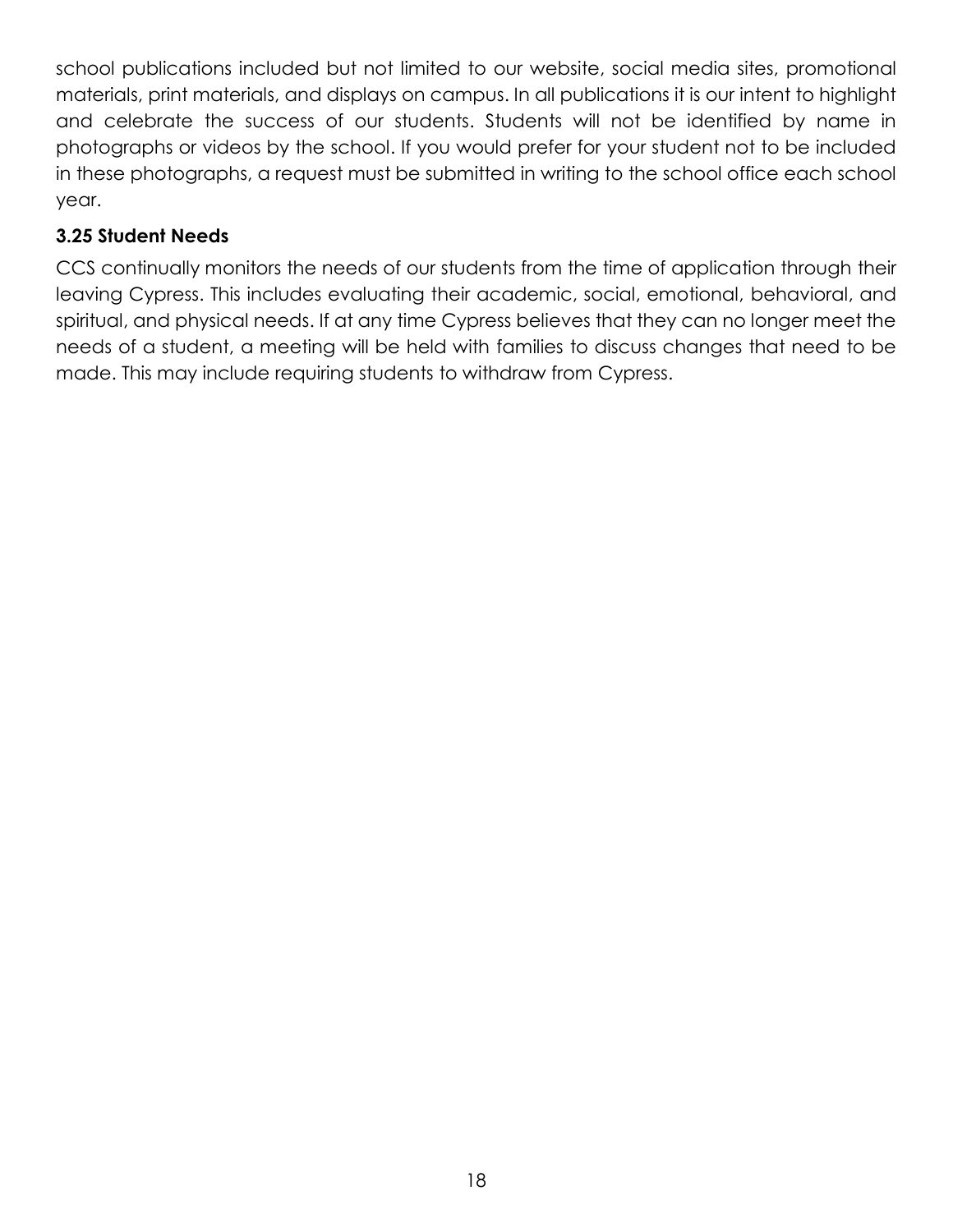# <span id="page-18-0"></span>**Section 4: Admissions Policies**

#### <span id="page-18-1"></span>**4.01 Admissions Philosophy and Policies**

CCS is a chartered nonpublic K-8 school that is committed to partner with families to provide students a high quality, Christ-centered education. For this reason, CCS has established specific admissions criteria, policies, and procedures to provide a Christ-centered safe, secure, and wholesome learning environment. These policies and procedures are designed to ensure that students receive the correct grade-level placement, and that CCS can meet the academic, social, behavioral, and spiritual needs of the student.

CCS admits students of any race, color, or ethnic origin to all the rights, privileges, programs, and activities offered at the school. In addition, CCS will not discriminate based on race, color, or ethnic origin in the administration of its educational policies, tuition assistance, educational programs, athletics, and/or extracurricular activities.

By enrolling children at CCS, families pledge cooperation in paying tuition and fees regularly and on time, encouraging their children to follow the Christian teachings of the school, and to respect the authority of the teachers, staff, and administration.

CCS desires every student and family to come to a saving knowledge of Jesus Christ but this is not a requirement for admission. Families enrolling at CCS must be supportive of and agree to have their children taught in accordance with the "Statement of Beliefs". In addition, CCS encourages families to recognize their scriptural responsibility to "…bring them (children) up in the training and instruction of the Lord" (Ephesians 6:4 NIV), and that the primary responsibility for this rests with the family

#### <span id="page-18-2"></span>**4.02 Kindergarten Age Requirements**

In accordance with State Law, CCS will consider a student for admission to Kindergarten if they turn five (5) years old on or before September 30 of their Kindergarten school year.

# <span id="page-18-3"></span>**4.03 Third Grade Reading Guarantee**

CCS is required to ensure all incoming fourth grade students meet the Ohio Third Grade Reading Guarantee (Ohio Revised Code 3301.163). Any student applying for admission to fourth grade at CCS cannot be enrolled until CCS receives confirmation that the student has met the Third Grade Reading Guarantee requirements from their previous school.

#### <span id="page-18-4"></span>**4.04 Admission Process**

Families wishing to apply for admission to CCS must follow the steps listed below:

1. Initial Application

Families must submit a completed application form for each student. In addition, families must provide a copy of the birth certificate for each student and the nonrefundable application fee (\$125 for first student, \$75 for each additional student, \$275family maximum).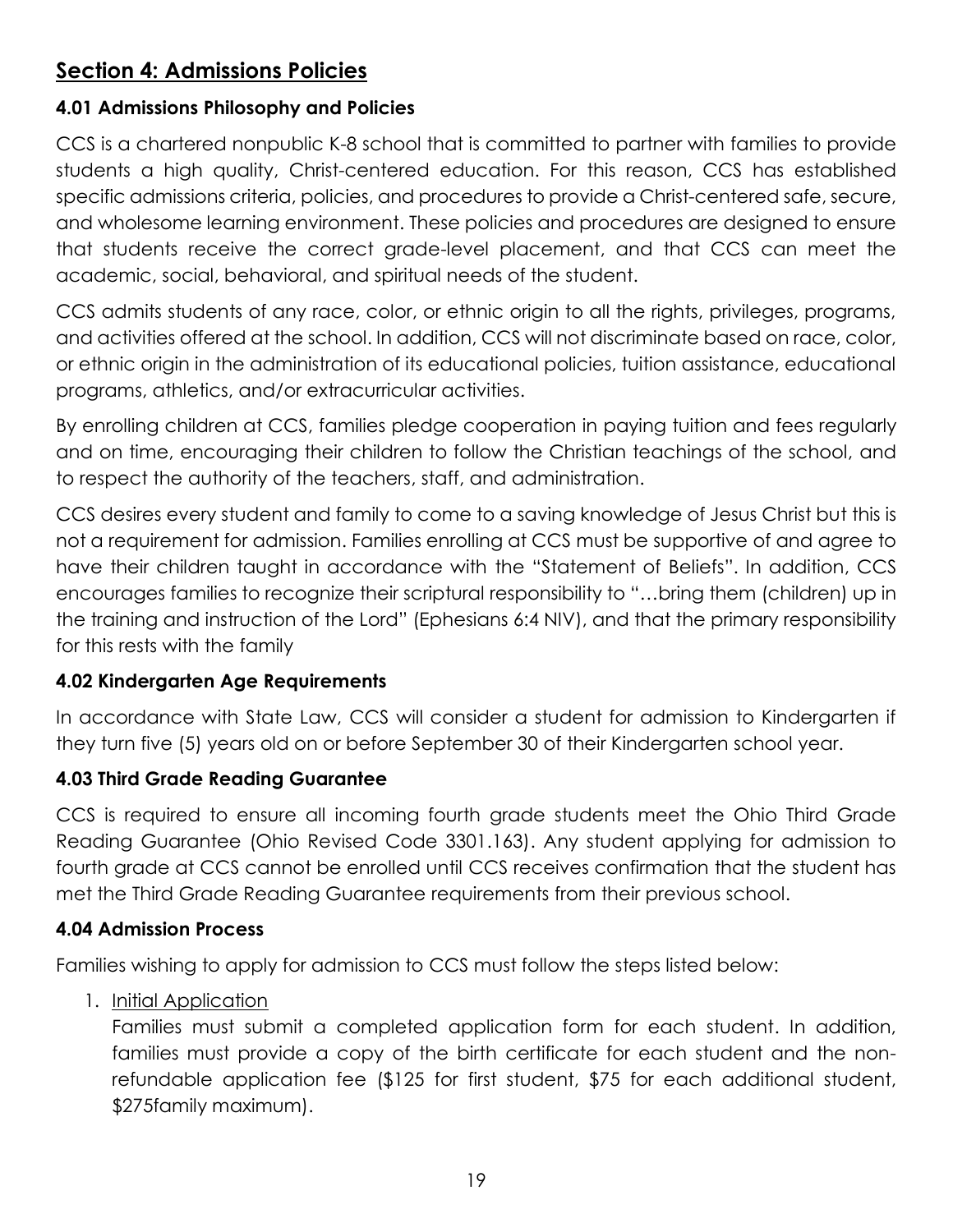2. Applicant Screening

Each student will be screened by CCS to ensure correct grade placement. Test results from current/previous schools may be accepted in place of a screening at the discretion of the administration.

3. Letter of Reference

A letter of reference from a teacher, preschool/daycare teacher, Sunday school/church teacher, or sports/other coach will be submitted directly to CCS.

4. Interview

Each new applicant and/or family may be interviewed by the administration.

5. Application Decision

A decision on the application will be made by the administration following a review of all application documents.

## <span id="page-19-0"></span>**4.05 Probation for New Students**

First-time students are automatically on probation for one academic quarter. During that time, their academic, behavioral, and social progress will be monitored with special care to determine the correctness of their grade placement and their compatibility with the purposes and program of CCS. In addition, school records will be requested from previous school districts and reviewed by the administration. During this probation period, the administration, after consultation with families, reserves the right to alter grade level placement or withdraw the student from CCS.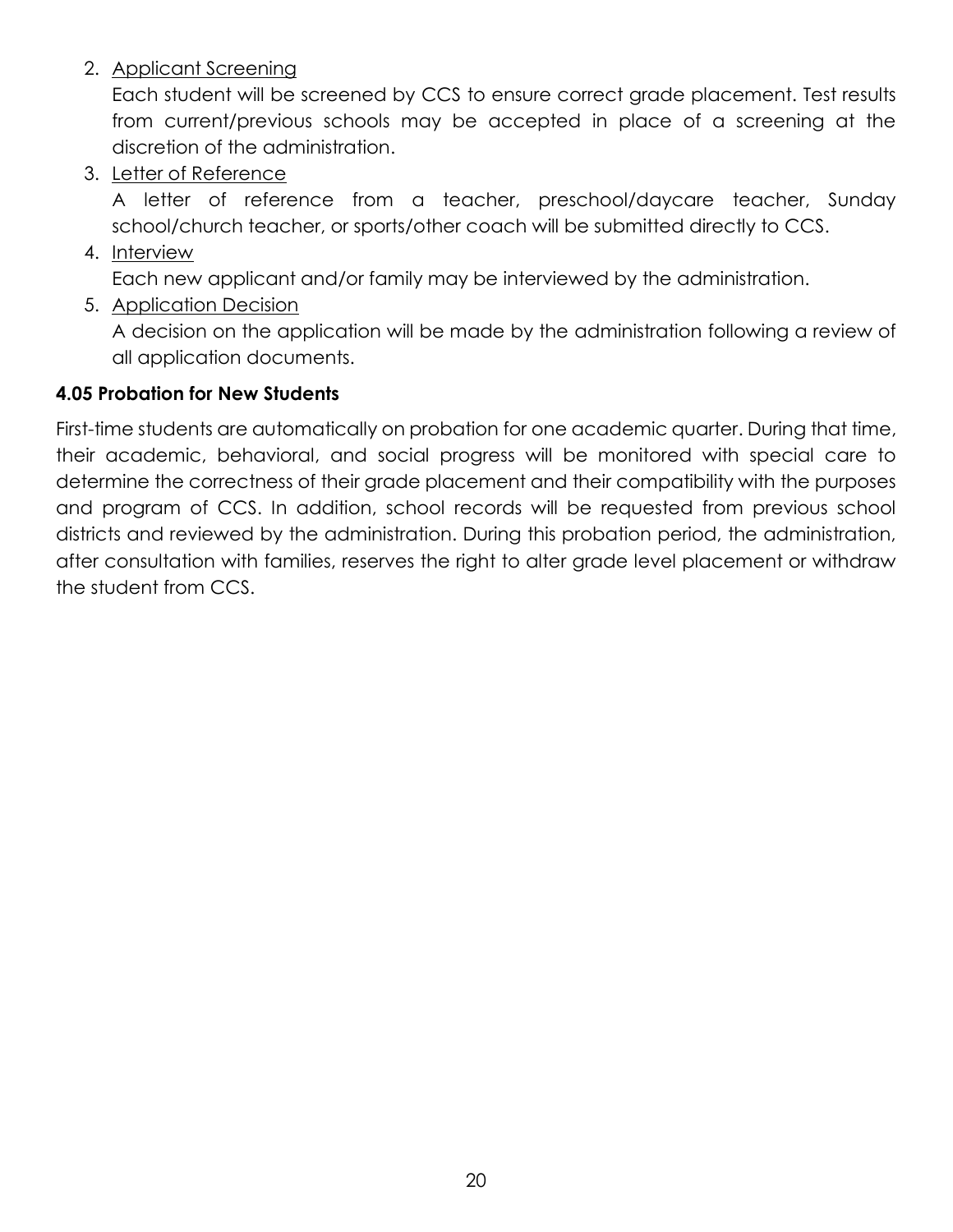# <span id="page-20-0"></span>**Section 5: Attendance Policies**

## <span id="page-20-1"></span>**5.01 Attendance Policy Overview**

Section 3321.04 of the Ohio Revised Code provides that every parent, guardian or other person having charge of any child of compulsory school age must send such child to a school which conforms to the minimum standards prescribed by the State Board of Education for the time the school attended is in session. Regular school attendance is vital for success. For this reason, CCS does everything in its power to encourage regular and punctual attendance. Families should email CCS if a student is ill, will be late, or will not be attending school. The tardy and one-half day absence policies are as follows:

- A tardy will be recorded for any student who misses up to one hour of the school day.
- Half-day absences will be recorded for any student who misses more than one hour of a school day.

## <span id="page-20-2"></span>**5.02 Student Absence Reporting**

All student absence reports from families musr be submitted through our attendance email address, attendance@cypressschools.tv. Please include student names, grades, teachers, and a reasons for the absence. In the case of student illness, please include symptoms and/or any medical diagnosis as appropriate.

Please note that this email is checked by office staff daily and not by teachers. If your child will be absent for two or more school days, please email the appropriate teachers to request work. For more information on make-up work, please see section 5.05.

# <span id="page-20-3"></span>**5.03 Definite Reasons for Keeping a Child Home from School**

Please notify the school office as soon as possible with the reason for a student remaining home. Students must be fever free and/or have had no vomiting/diarrhea for 24 hours before returning to school. If your child has a communicable illness such as pinkeye, lice, strep or impetigo, please contact the school office so we can use the appropriate measures to contain the spread of the disease. Students with the following symptoms should be kept home from school.

- 1. Fever of 100.4°F and above (student must be fever free without medication for 24 hours before returning to school).
- 2. Vomiting (student must be symptom free for 24 hours before returning to school).
- 3. Diarrhea (student must be symptom free for 24 hours before returning to school).
- 4. Severe coughing.
- 5. Difficulty breathing.
- 6. Conjunctivitis (pink eye).
- 7. Untreated infected skin patches.
- 8. Evidence of lice or scabies.
- 9. Sore throat associated with a fever.
- 10. Skin rashes associated with a fever.
- 11. Covid-19 symptoms per current Covid-19 Policies (see Appendix F or school website).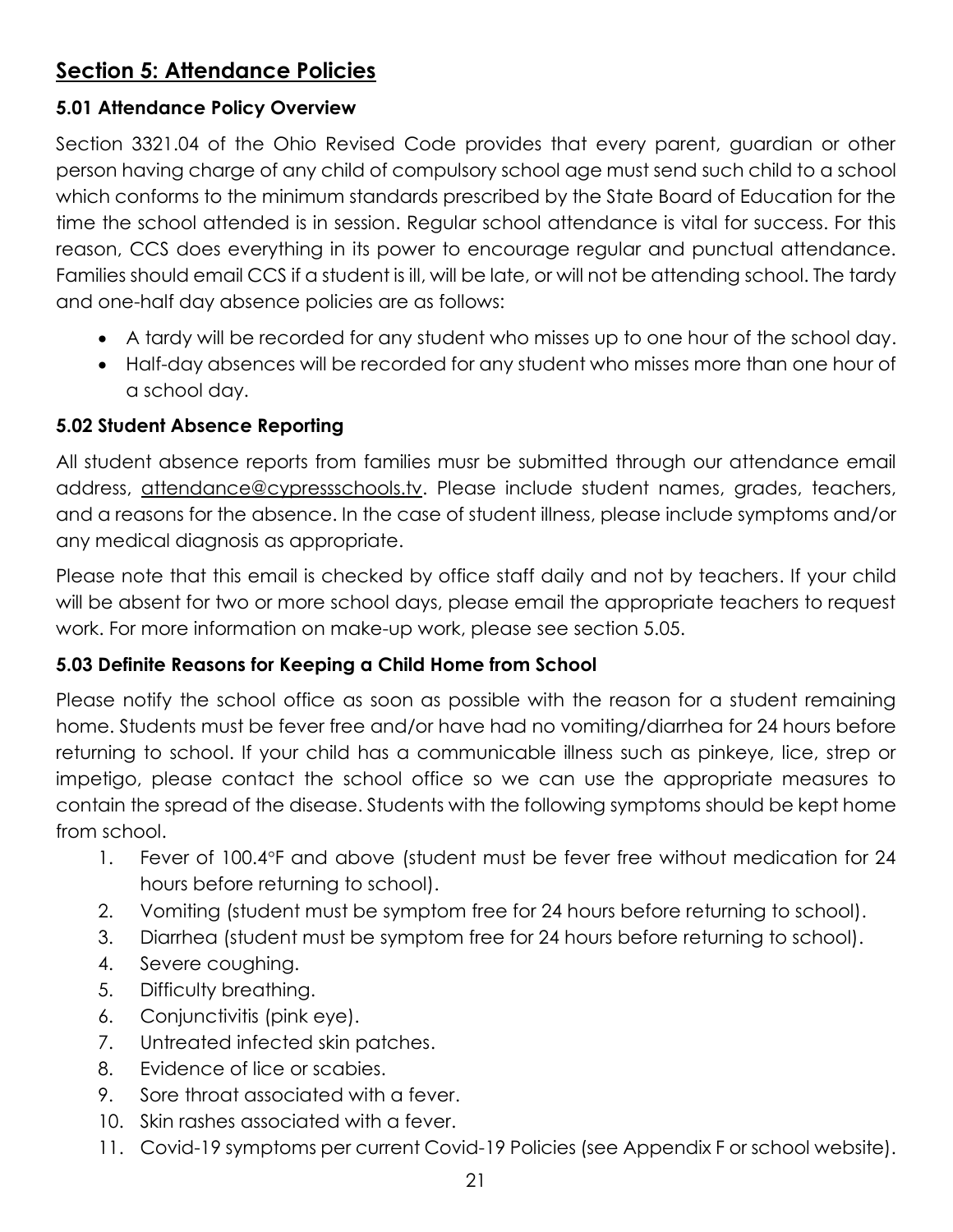# <span id="page-21-0"></span>**5.04 Excused Absences**

The following are CCS's reasons for recording an excused absence for students. Families receiving the EdChoice Scholarship should take note of the EdChoice Student Absences policy outlined in section 5.08.

- 1. Student Illness: Please email the attendance email (attendance@cypressschools.tv) with dates the student will miss and any symptoms that are being shown. Please provide a doctor's note for students when returning to school if one was received.
- 2. Family Emergency: Please send an email to attendance@cypressschools.tv when possible with dates the student will miss and the reason.
- 3. Personal Circumstances (up to three school days missed) –an excused absence will be considered if an email is received from families *in advance*, stating the reason for the absence. Please email the attendance email (attendance@cypressschools.tv). For absences of four or more days, please refer to section 5.07.

#### <span id="page-21-1"></span>**5.05 Make-up Work**

- 1. A student absent for the above reasons will have the same number of calendar days as the absence to complete make-up work. Deadlines for long-term projects/papers may be extended at the teachers discretion.
- 2. For one day absences, students will be given make-up work on the day they return to school.
- 3. For two or more days of absence, your child's make-up work may be obtained by either:
	- a. Waiting until your child returns to school and is given missed assignments by the teacher.
	- b. Calling the office by 10:00 a.m. on the second day of the absence and requesting that your child's make-up work be either
		- i. Sent to the office for you to pick up after 3:30 p.m.
		- ii. Sent home with a sibling.
- 4. Please note that we will NOT disrupt student learning to ask your child's teacher to prepare homework while you wait for it. Families must call the school office before 10:00 a.m. to request work. The teacher will do their best to get it ready by the end of the day. The school office will call once work is available to be picked up.
- 5. If your child must leave school early, please do not ask the teacher to give the work that will be missed before the child leaves. Make-up work will be given to the student the following school day.

#### <span id="page-21-2"></span>**5.06 Unexcused Absences**

A student absence outside of the reasons listed in section 5.04 will be recorded as an unexcused absence. Students will receive zeroes for all work missed due to unexcused absences. If an absence excuse is received within 5 days, students will be given an opportunity to make-up work. The administration may take additional disciplinary action after reviewing the specifics of the situation.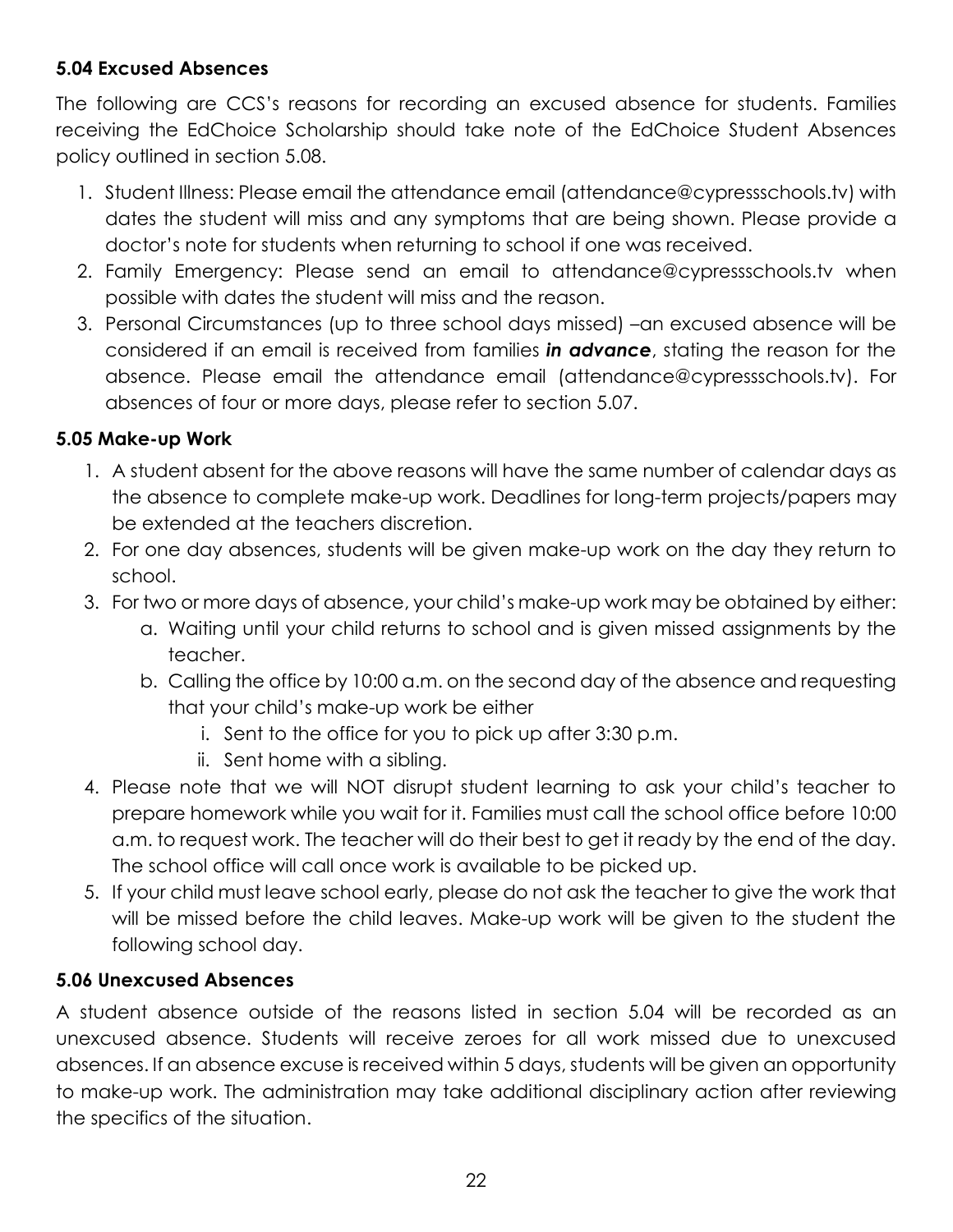#### <span id="page-22-0"></span>**5.07 Extended Student Absences**

CCS recognizes the fact that circumstances may lead to students needing to take an extended absence from school. This could include serious illness, a medical procedure, or out of town funeral. If a family believes that their student will need to take an extended absence, please complete the Extended Student Absence form for each student who will be absent and submit to the school office as soon as is possible. The administrator will review each request to determine if these absences will be excused.

#### <span id="page-22-1"></span>**5.08 Family Education Trip**

Families are encouraged to take vacations during regularly scheduled school breaks. However CCS recognizes the fact that family vacations may be necessary during the term and that family experiences, as well as travel itself, are valuable learning experiences. Any student missing four or more school days for this type of trip must submit a Family Education Trip form to the office at least *7 calendar days* before the absence is scheduled to begin. Please note that family education trips *cannot* be taken during the annual testing period (see school calendar). Failure to provide the appropriate notice may result in the absence being recorded as unexcused.

Each form will be reviewed by the administration and a decision made on whether to approve the request. Approved requests will be given to the classroom teacher(s) to complete a list of missing work. Completed forms will be sent home with the students. Any make-up work provided must be completed by the student and turned in on the day they return to school. Work turned in late or completed by someone other than the student may receive zeros.

#### <span id="page-22-2"></span>**5.09 Student Appointments**

CCS recognizes that there are various appointments that need to be made by families throughout the year. CCS encourages families to schedule these appointments during times when school is not in session to minimize disruption to student learning. When this is not possible, please communicate appointments with teachers so accommodations can be made where possible.

# <span id="page-22-3"></span>**5.10 EdChoice Student Absences**

Students receiving the EdChoice scholarship that exceed 20 unexcused absences as defined in section 5.06 will lose their eligibility to renew their scholarship.

#### <span id="page-22-4"></span>**5.11 Excessive Absences**

Regular attendance at school is vital to the success of our students. The following policies will be followed for students with excessive absences.

- 1. A mandatory conference may be required if a student is absent, excused or unexcused, 5 days per quarter (20 absences, excused or unexcused, per year).
- 2. A student may be placed on Academic Probation (an individualized contract with the student, guardians, and administration) if a student is absent, excused or unexcused, 8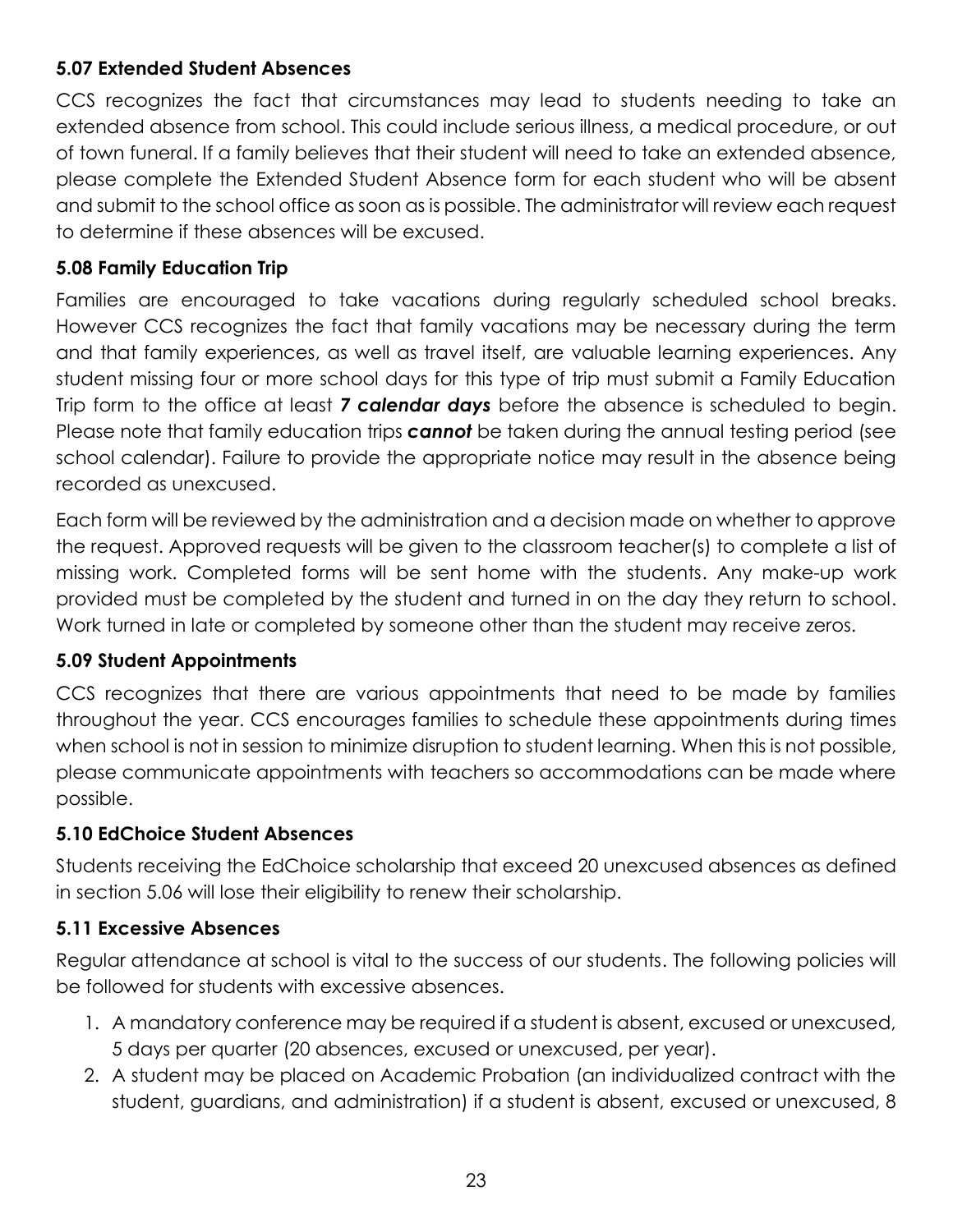days per quarter. Once this occurs, any further absences will only be excused with a physician's note for a student to receive full credit for his/her make-up work.

- 3. Students in grades 6-8 may fail the quarter if they are absent 15 days, excused or unexcused during the quarter.
- 4. A student missing 20 or more days, excused or unexcused, during the school year may not be advanced to the following grade level.

#### <span id="page-23-0"></span>**5.12 Tardiness**

Students arriving to school after 8:15 a.m. are considered tardy and must be signed in at the main office by a parent/guardian. Tardiness for doctor and dentist visits will not be counted against the student if verified by a written excuse from the physician or dentist. Students receiving five tardies may be assigned a lunch detention. Tardy numbers are reset at the end of the quarter.

Students are expected to be in their seats ready to learn by 8:20 a.m. Students who do not meet this expectation may be disciplined in accordance with the teacher's classroom management procedure. Students in grades 6-8 who are tardy to their class periods may also be disciplined according to the classroom teacher's classroom management procedure.

Chronic tardiness may result in additional consequences per the school's discipline policy.

## <span id="page-23-1"></span>**5.13 Attendance and After-School Activities**

A student must attend school a minimum of half a day to be eligible to participate in after school activities.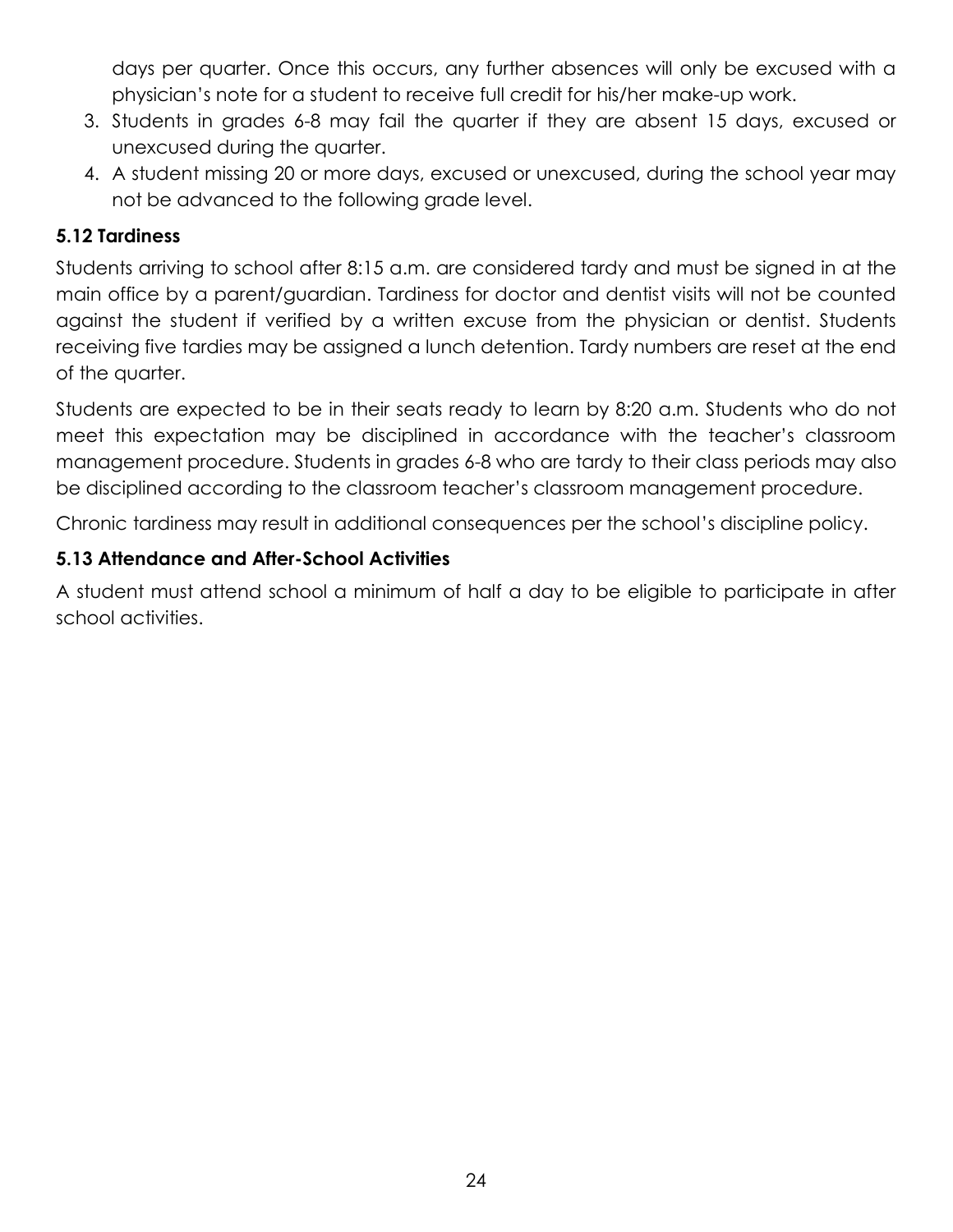# <span id="page-24-0"></span>**Section 6: Academic Policies**

# <span id="page-24-1"></span>**6.01 Curriculum**

CCS meets or exceeds all of the curriculum standards for Chartered Non-Public Schools as set forth by the Ohio Department of Education. CCS has a curriculum committee that evaluates our curriculum materials from both Christian and secular publishers to ensure the best curriculum is available for students to help meet the learning standards.

# <span id="page-24-2"></span>**6.02 Bibles**

Every student should have their own copy of the Bible. The school provides a student copy in second grade that can be used for many years. The translation that is suggested for all school memory work and study is the New International Version (NIV).

# <span id="page-24-3"></span>**6.03 Report Cards**

Report cards are issued via email to families after the completion of each quarter. Fourth quarter report cards will be emailed provided there are no outstanding financial obligations.

# <span id="page-24-4"></span>**6.04 Grading System**

For language arts classes, CCS provides performance feedback for students based on progress toward standards. Student performance is reported on the following scale.

- *4 Accelerated Student demonstrates mastery above grade level expectations.*
- *3 Proficient Student demonstrates mastery at grade level without assistance.*
- *2 Basic Student demonstrates grade level expectations with assistance.*
- *1 Below Basic Student is not currently demonstrating grade level expectations.*

A system of performance marks is used to indicate student progress in Kindergarten and Grade 1, as well as selected subjects in Grades 2-5. The performance marks are as follows:

- *E Excellent.*
- *G Good.*
- *S Satisfactory.*
- *N Needs improvement.*
- *U Unsatisfactory.*

As students progress through the elementary school, a system of letter grades corresponding to numerical averages is gradually introduced for selected subjects. This grading scale is also used for all middle school classes except language arts. The grading scale is:

- *A 90-100*
- *B 80-89*
- *C 70-79*
- *D 60-69*
- *F 0-59*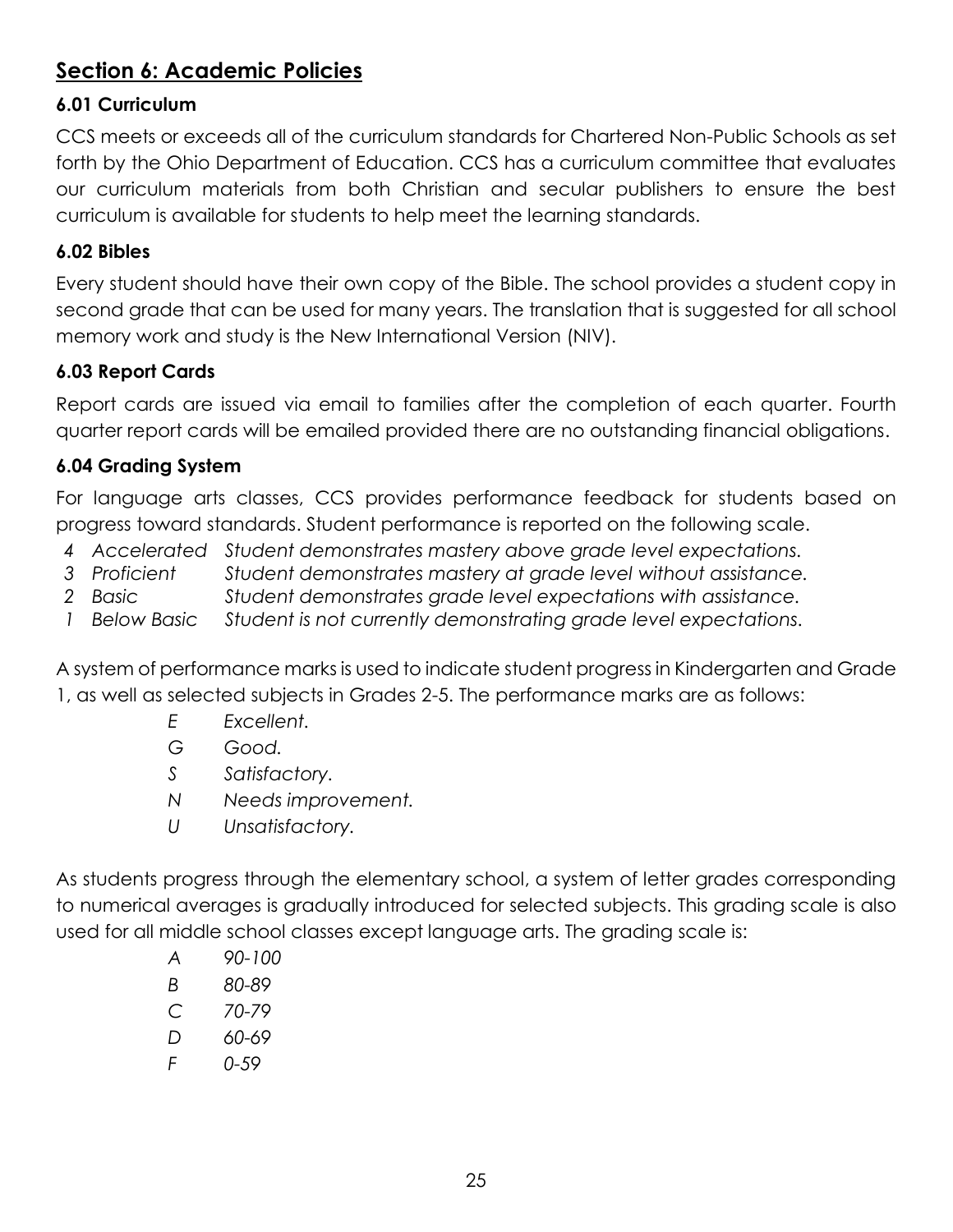# <span id="page-25-0"></span>**6.05 Advancing to the Next Grade**

A decision regarding promotion to the next grade will be based upon student progress on grade level learning standards, standardized tests results, and the student's overall ability and age. The decision will be made by the administration in consultation with the teacher and families. Student performance will be monitored closely throughout the year to ensure no unexpected decisions are made. Promotion and/or retention decisions are generally finalized at the end of the fourth grading period.

# <span id="page-25-1"></span>**6.06 Achievement Testing**

Our students are administered standardized testing several times a year. Students complete Star360 assessments in Reading and Math three times a year. Each spring, students complete standardized testing in various subject areas. These assessments serve two basic purposes:

- 1. To monitor the progress of each student.
- 2. To evaluate our classroom instruction and determine areas which need additional concentration, thus strengthening our overall program.

Please keep in mind that any achievement test is merely one indicator of a child's ability.

# <span id="page-25-2"></span>**6.07 Elementary Special Subjects**

Art

One class per week. Various projects will be undertaken throughout the course of the year. An art show will be presented each year at the same time as the grade level musical. Music

Two classes per week. Music will consist of singing, movement, playing instruments, composing, and some music theory. CCS will put on three major musical events a year based on grade level. Student attendance at these functions is mandatory and music grades will be reduced if prior arrangements for absence are not made.

Library

One class per week. Each class is given the opportunity to check out books to be used for pleasure reading or the completion of assignments. Families are asked to help see that students return books by the due date. Library classes will work in conjunction with their language arts classes.

#### Physical Education

One class per week. Students will complete various activities and learn the basics of a variety of sports. The physical education teacher will communicate what is suitable attire for each activity.

# <span id="page-25-3"></span>**6.08 Middle School Specials**

# Band/Choir

Students will participate in at least one music class, either band or choir. Students will be permitted to take both. The band and choir will perform at various times throughout the school year.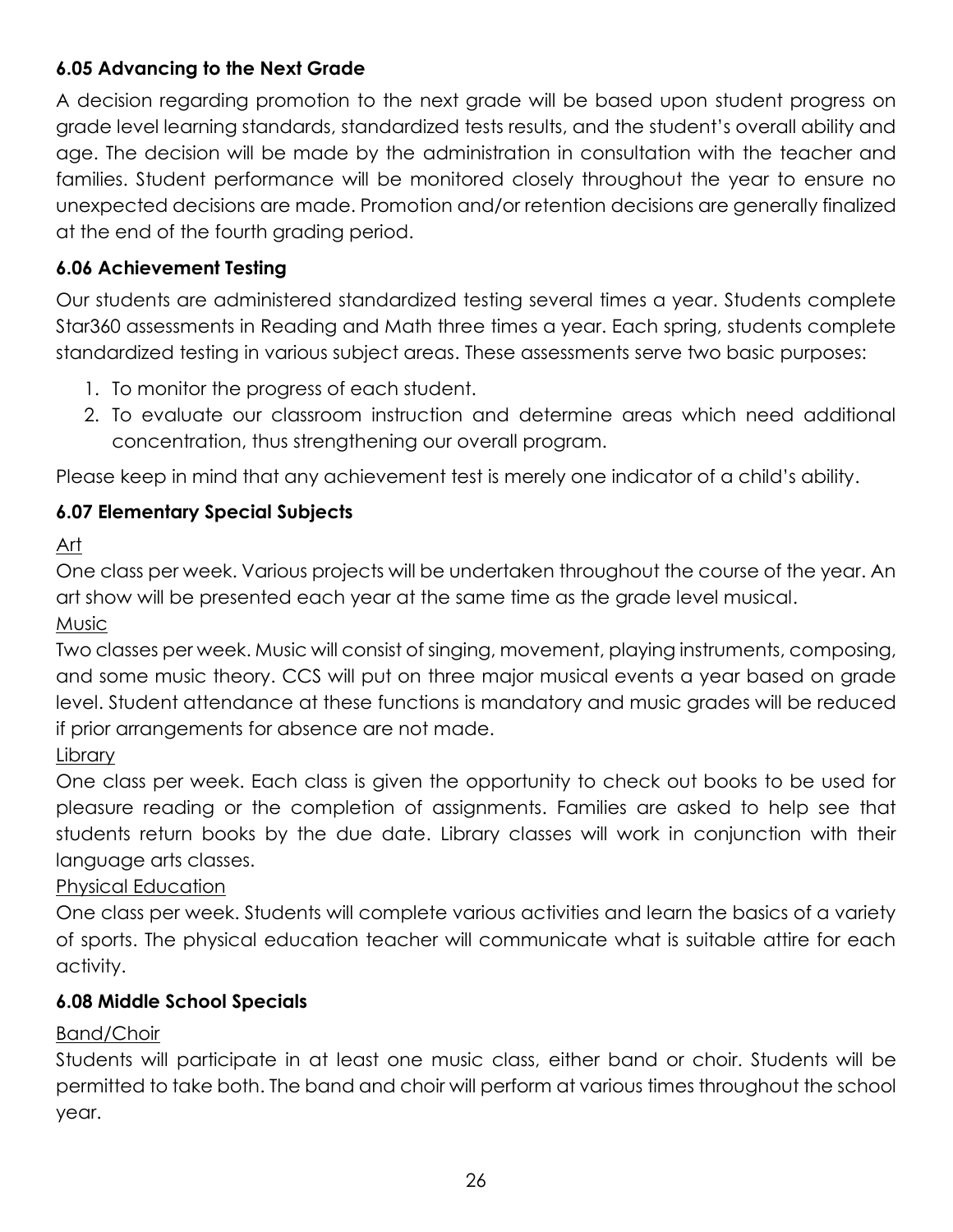# Art

One class per week. These classes will encourage students to develop skills and knowledge in a variety of art techniques.

Health

Two classes per week during the second and third quarters. These classes focus on developing healthy lifestyle habits and are presented from a Christian worldview.

Physical Education

Two classes per week during the first and fourth quarters. These classes will focus on various sports and encourage students to discover the gifts and talents with which God has blessed them.

Spanish

One class per week depending on grade level. Students will be introduced to the basics of Spanish to prepare them for high school

# <span id="page-26-0"></span>**6.09 Textbooks and Library Books**

The Bible should be the main textbook in every subject and students will develop an understanding that all other texts are understood and studied in the light of Biblical principles. Textbooks and library books used at CCS are owned by the school and they may be covered at the request of the teacher. CCS has put a large investment in reading materials and they must be treated with care. Writing in any school owned book is to be done only at the discretion of the teacher. Workbooks, usually owned by the student, are consumable. Families may be held responsible for the replacement cost of any damaged or missing textbooks or library books.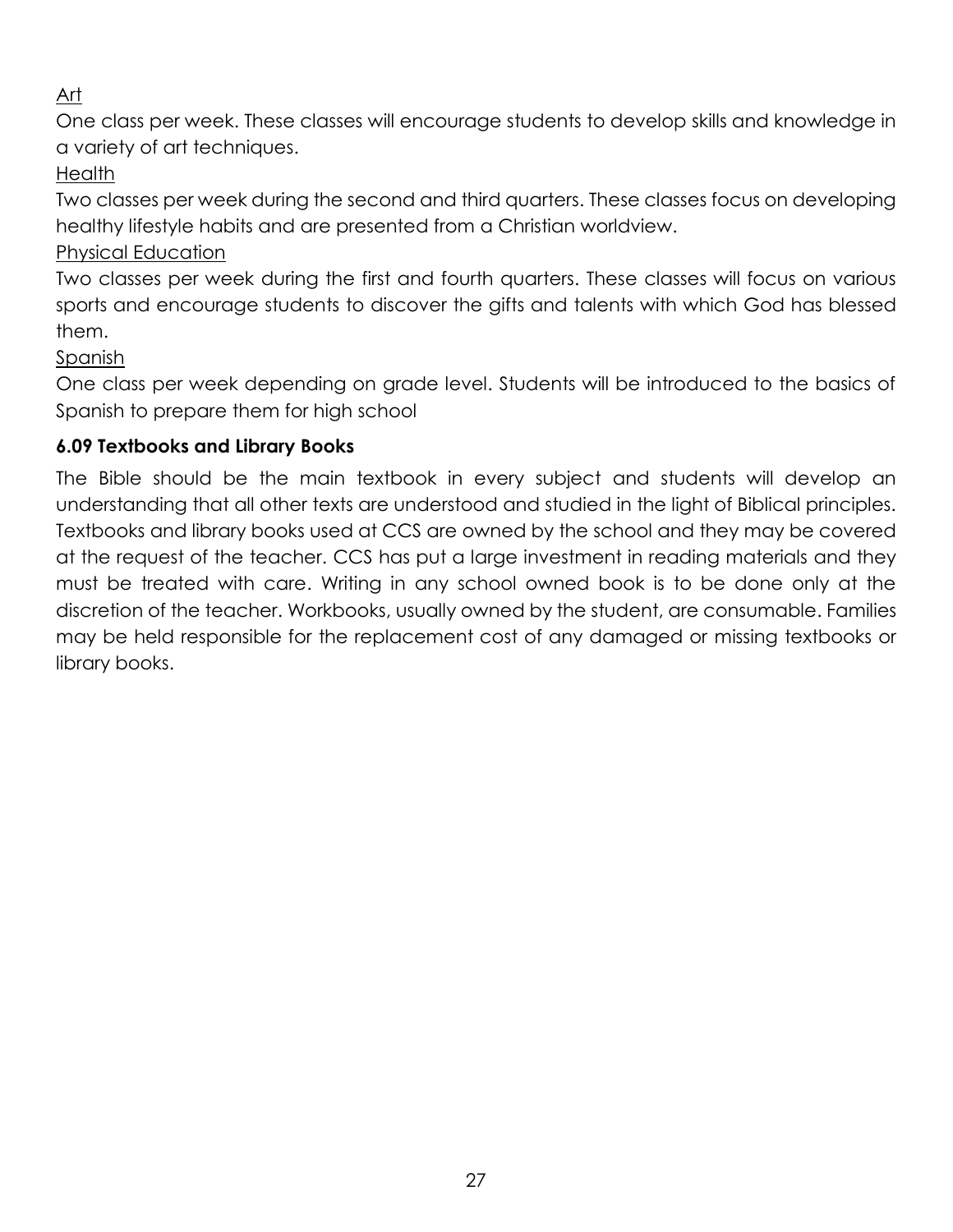# <span id="page-27-0"></span>**Section 7: Discipline and School Order**

# <span id="page-27-1"></span>**7.01 Discipline Philosophy**

Believing that discipline is a process by which students are guided to develop Christ-like characteristics, each teacher maintains classroom behavior in a manner in accordance with Christian principles as set forth in Scripture and stated in our school policy. All discipline is designed to show the child their basic nature and lead them to submit themselves to God's will and to develop self-discipline under the guidance of the Holy Spirit. Discipline includes both direction and restriction. In an atmosphere of clear Christian standards, there is the opportunity for development of strong Christian character.

# <span id="page-27-2"></span>**7.02 Discipline Principles**

The enforcement of all discipline policies will be at the discretion of the administrator according to the specific needs of the student and/or CCS. CCS may take disciplinary action against a student for behavior or actions that occur both during and outside of the school day/year.

It is vital that there be order in the classroom and that the rules of the school be upheld. This is important both from a teacher's point of view as well as the student's. In a school community it is necessary for mutual respect and order to prevail so that all students can feel comfortable and secure. A teaching-learning situation can exist only in an orderly environment where problems do not create barriers to student learning.

It is always essential that the teacher be in command of the classroom. Rewards, incentives, and encouragement are important tools in establishing good behavior patterns. We promote the ideal of "catch a student doing something good", and we build on those happy occasions. This is the positive side of discipline. The negative side would be correcting and chastening. Love and firmness must be balanced. Firmness without love leads to harsh treatment, while love without firmness produces sentimentality. Faculty and administration will seek to apply the school's rules fairly with compassion and wisdom.

Discipline is progressive. If a discipline problem becomes more serious and cannot be resolved in the school, a family conference will be held. Close communication with the home should help avert a more serious problem. "Plans fail for lack of counsel, but with many advisors, they succeed." (Proverbs 15:22 NIV)

Discipline should build self-esteem and a self-developing value system based upon the principles of the Word of God. Students should never be "put down" or demeaned before their peers. Throughout the whole discipline process the student should be aware of the teacher's unconditional love and respect.

# <span id="page-27-3"></span>**7.03 Schoolwide Merits**

Positive behaviors will be recognized by the awarding of a merit by any member of the faculty, staff, or administration. Merits will be recorded on FACTS-SIS and an email sent home when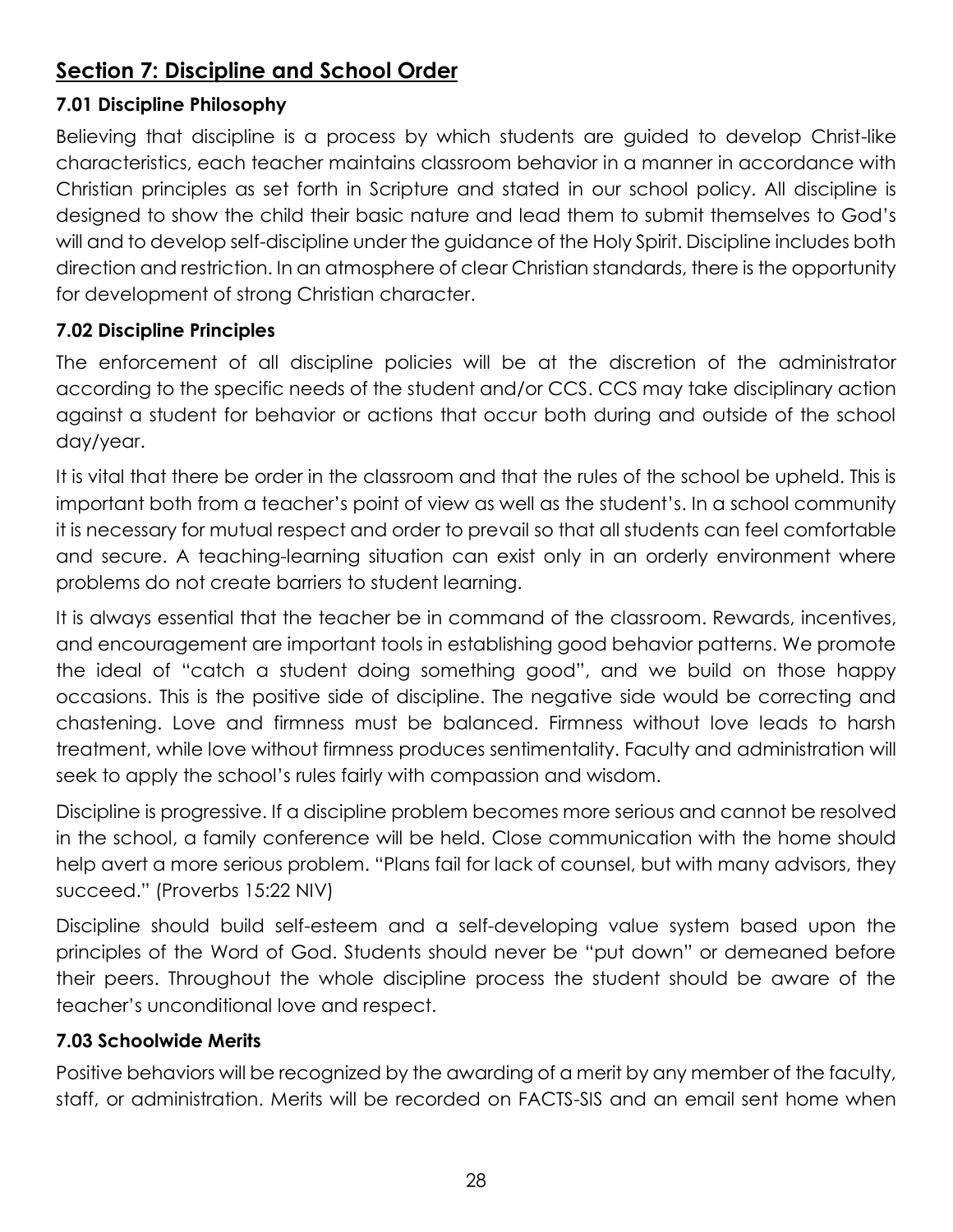they are assigned. Students receiving five or more merits in a quarter will be recognized at our awards assemblies.

#### <span id="page-28-0"></span>**7.04 Schoolwide Disciplinary Progression**

Each teacher sets up his/her own system of classroom discipline under the guidance of the administrator. It is important to understand that every teacher will evaluate and handle discipline a little differently. This discipline system will be shared with families during the backto-school meetings.

Each situation requiring discipline will be evaluated on its own merits and appropriate consequences assigned. Families understand that a first infraction by a student may result in an immediate assignment of more severe consequences if deemed appropriate by teachers and/or administration. Families understand that infractions occurring outside of the school day/year will be handle in accordance with the progression outlined below.

#### Progression of Discipline

The following steps of the Progression of Discipline can be assigned by teachers, staff, and administration.

## Step 1: Classroom Discipline System

The first step in the discipline procedure will be the individual teacher's classroom discipline system. The Classroom Discipline System will apply when in classrooms, at lunch, or at recess. The following are examples of behaviors that will be addressed by this step:

- a) talking out of turn
- b) writing/passing notes
- c) throwing objects
- d) "horseplay"
- e) loud/disruptive talking
- f) writing on desks & school equipment
- g) chewing gum
- h) food or drink in the wrong location
- i) inappropriate/unkind language or gestures
- j) dress code violation
- k) other minor behavior issues

The remaining steps in the progression will be recorded in FACTS-SIS and emailed home to parents/guardians by the individual assigning the consequence. For situations resulting in a suspension or expulsion, the administration will contact families to discuss the situation.

#### Step 2: Warnings

Warnings are earned by students and the following are examples of behaviors that would be addressed by this step:

- a) repeated incidents of behaviors listed in the "Classroom Discipline System"
- b) students who are tardy to class (middle school)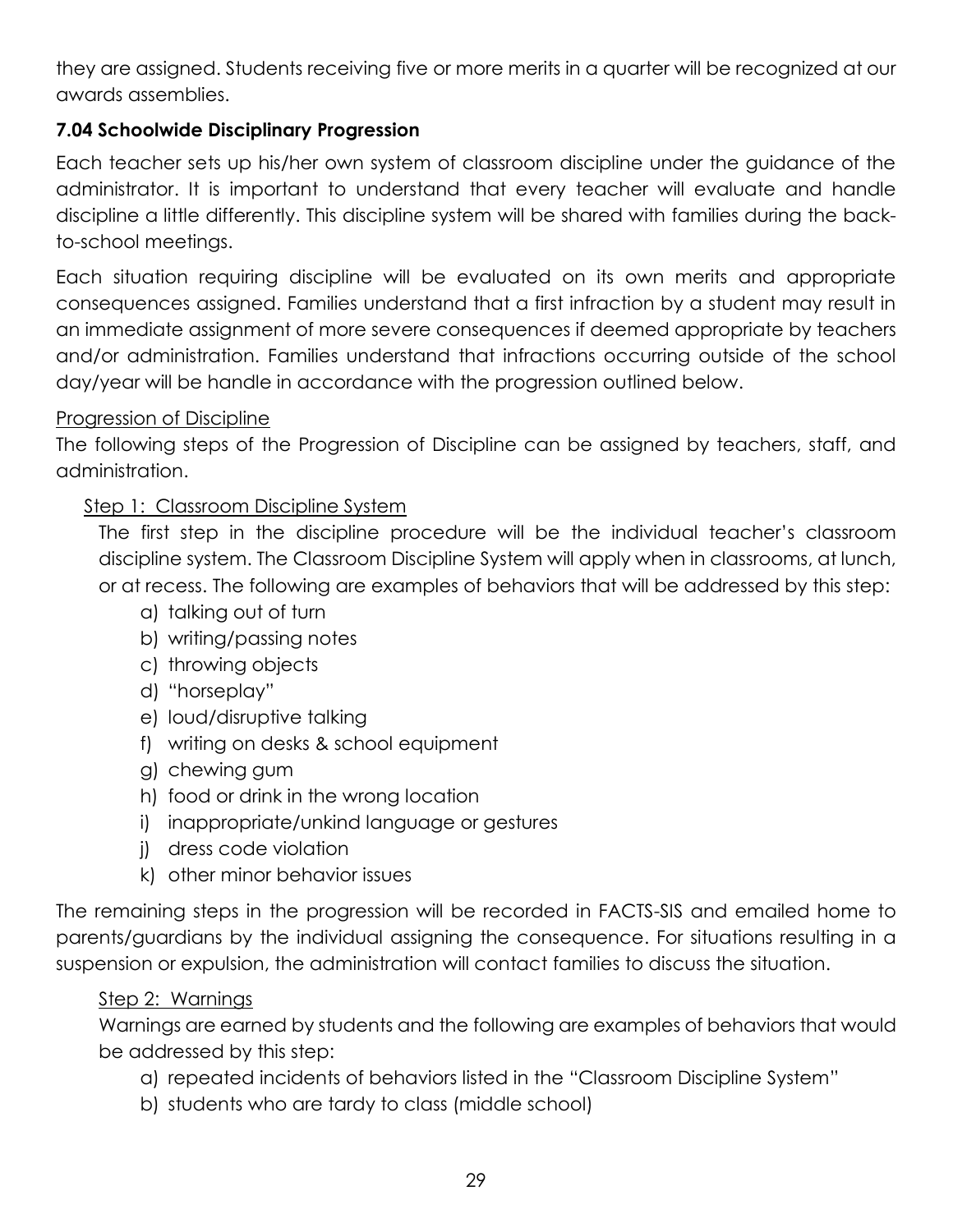## Step 3: Demerits

Demerits are earned by students and the following are examples of behaviors that would be addressed by this step:

- a) repeated incidents of behaviors listed in the "Classroom Discipline System" and "Warnings"
- b) cheating/academic dishonesty
- c) skipping class/leaving without permission
- d) violation of AUP (see section 8)
- e) lying
- f) pushing and shoving
- g) profanity or obscene gestures
- h) disrespect to students and staff

## Step 4: Lunch Detention

Lunch detentions are earned by students and will be assigned in following situations:

- a) receiving three demerits in a quarter
- b) repeated incidents of behavior in the "Demerit" section
- c) at the discretion of the teacher or administrator

## Step 5: After School Detention

After school detentions are earned by the student and will be assigned in the following situations:

- a) receiving 5 demerits in a quarter
- b) repeated incidents of behaviors in the "Demerit" section
- c) at the discretion of the teacher or administrator

The remaining steps of the "Progression of Discipline" may be assigned by the administration for behaviors including.

- a) repeated behaviors after being assigned an after school detention
- b) fighting
- c) threats
- d) vandalism
- e) destruction of property
- f) theft
- g) possession or distribution of alcohol, tobacco, or drugs
- h) bullying, intimidation, or harassment
- i) possession of a weapon or firearm, imitation or genuine
- j) inappropriate use of technology

# Step 6: In School Suspension (ISS)

Students assigned ISS are permitted to attend school but will not attend regularly scheduled classes. During their ISS, students will be supervised by staff and will be given the opportunity to complete classwork.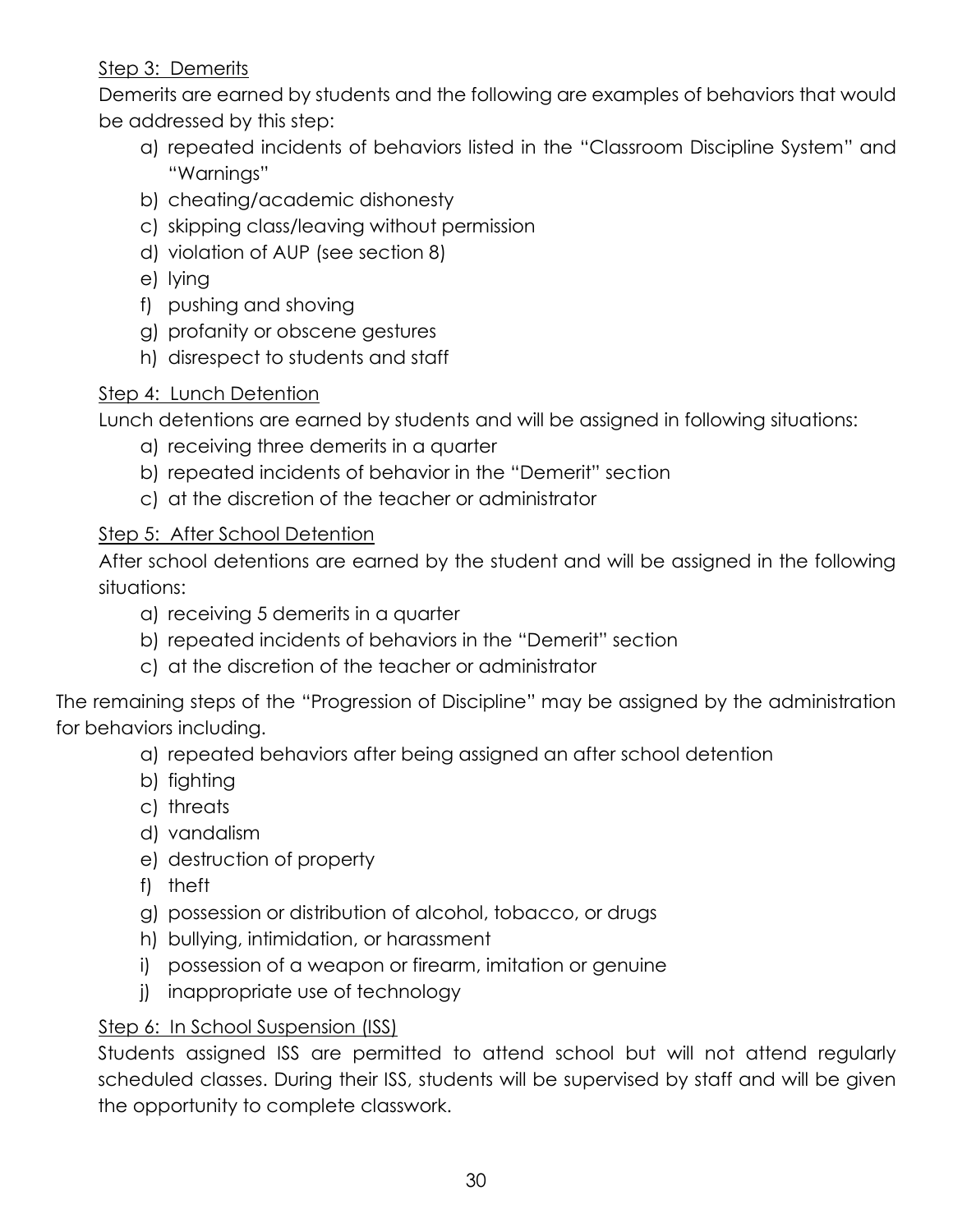# Step 7: Out of School Suspension (OSS)

Students assigned OSS will need to be kept home by families. Students will receive a zero for all assignments missed during their OSS.

#### Step 8: Expulsion

The administration may expel any student who has been found to be a continual discipline problem, involved in an activity serious enough to mandate expulsion, or engaged in behavior or lifestyle inconsistent with Biblical guidelines as prescribed by the Cypress Wesleyan Church. This policy applies to behavior on and off campus and throughout the calendar year.

#### <span id="page-30-0"></span>**7.05 Disciplinary Probation**

A student may be placed on disciplinary probation by the recommendation of the faculty and the approval of the administration due to continual lack of compliance to classroom rules, continued deliberate disobedience, a continued and persistent rebellious attitude, a negative influence on other students, committing a serious breach of conduct outside or inside the school, failure of the families to comply with school policies, or failure of the families to get recommended professional help for students when needed.

A student assigned to disciplinary probation will be subject to a behavior plan. This plan will be shared with families at a conference at the start of the probation period. The conference will include the familiy, student, teacher, and administration. Following the conference, failure by the student to adhere to the behavior plan may result in expulsion from CCS.

#### <span id="page-30-1"></span>**7.06 Bullying, Intimidation, and Harassment Policy**

Biblical illustration of relationships: John 15:12-"My command is this: Love each other as I have loved you." In an effort to instill Biblical values and create a more loving environment the school has adopted this policy. From time to time, conflict can occur. CCS realizes that while bullying may occur, it is never acceptable. The school's response to bullying is based on the pattern of relating to one another found in the Bible. God intended for us to live in a way that acknowledges differences and accepts others because we are all made in God's image.

CCS is committed to providing a safe, positive, productive, and nurturing educational environment for all of its students. Bullying, harassment and intimidation is an intentional written, verbal, electronic or physical act that a student has exhibited toward another particular student over a period of time. The behavior causes mental or physical harm to the other student and is sufficiently severe, persistent or pervasive that it creates an intimidating, threatening or abusive educational environment for the other student.

Harassment, intimidation, or bullying toward a student, whether by other students, staff, or third parties is strictly prohibited and will not be tolerated. This prohibition includes aggressive behavior, physical, verbal, and psychological abuse. This policy applies to all activities including activities on school property, on a school bus, or while traveling to or from school, and those occurring off school property, such as field trips, retreat, class trips, or athletic events where students are under the school's control. This policy also applies to behaviors and actions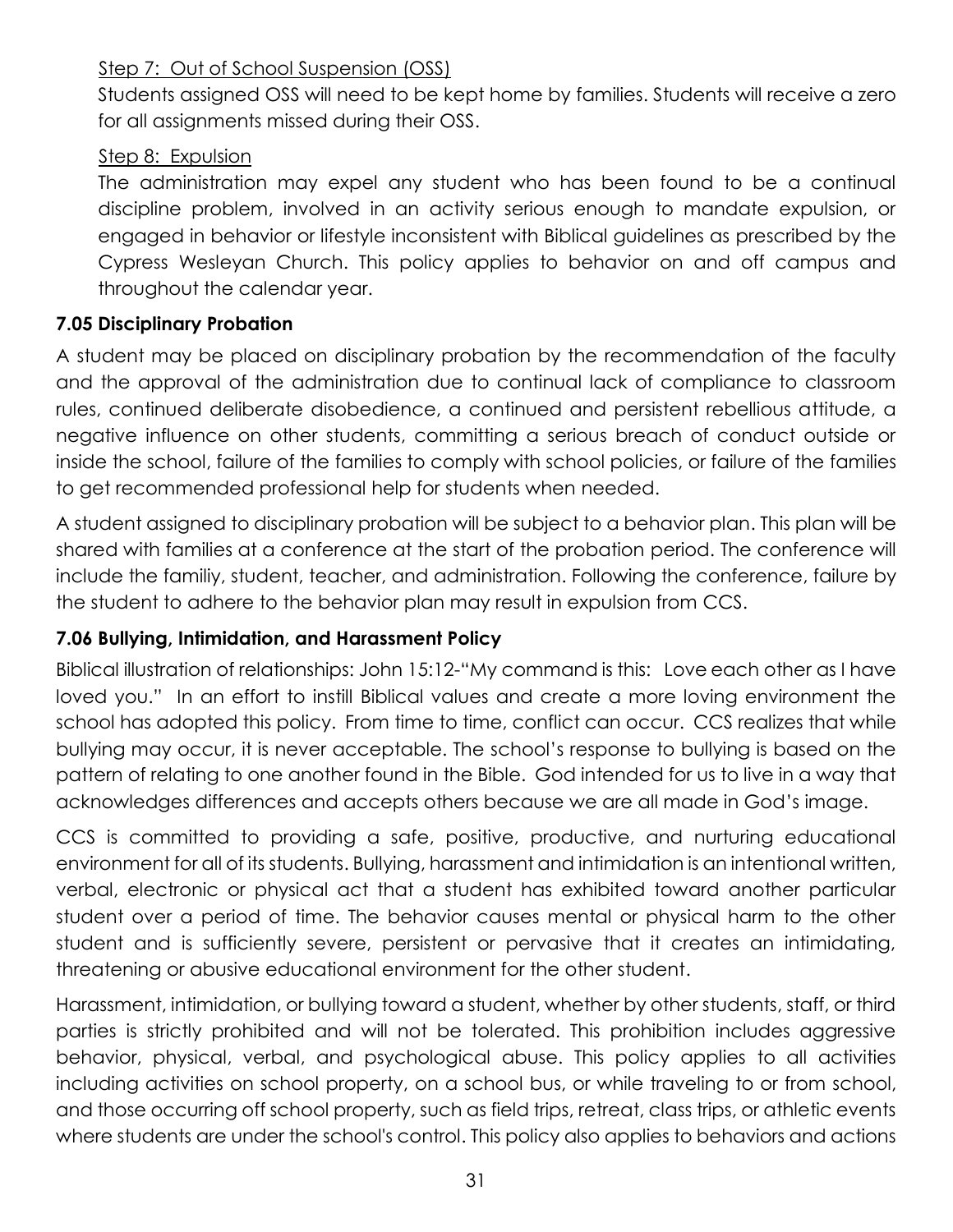that occur outside of the school day/year. Students found responsible for harassment, intimidation or bullying will be disciplined in accordance with the school's student disciplinary procedures.

Students and families are encouraged to immediately report conduct they consider to be harassment, intimidation or bullying to a teacher, aide, coach, or administration, Likewise, all school personnel who become aware of harassment, intimidation or bullying shall immediately report such behavior to school administration.

## <span id="page-31-0"></span>**7.07 Dress Code**

## **Objective**

The goal of the dress code is to assist students in developing the skills needed to present themselves as Christian witnesses in the world, with an outward appearance that reflects modesty, neatness, and simplicity.

#### General Guidelines

**Tops:** must be solid color with collar and sleeves; a small logo or monogram is permitted; solid color, long-sleeved shirts may be worn under short-sleeved shirts; shirts should be buttoned appropriately and bare midriffs are prohibited.

**Bottoms:** solid color slacks, capris, shorts, dresses, skirts, or skorts; shorts, dresses, skirts, and skorts must be fingertip length or longer and may be plaid; skirts must have athletic shorts or leggings underneath; cargo pants and jeans are not permitted; pants should not be torn or ripped; pants should be neither form-fitting nor extremely baggy; leggings cannot be worn as pants but are permitted under skirts and shorts; leggings can be any color or appropriate pattern.

**Footwear:** traditional dress, casual, or athletic shoes; must be closed toed and have a back; socks or hosiery required; no heelies, crocs, sandals, slippers or flip flops.

**Jewelry:** should be worn in moderation; only ear piercing is permitted; students are limited to a single pair of earrings.

**Hair:** no extreme styles; hair must be above the eyes.

**Outerwear/Sweater/Vests:** sweaters and vests worn during the school day are to be solid in color; a small logo or monogram is permitted; jackets and coats worn to and from school can be any style as long as they are appropriate but may not be worn in/between classes; only CCS brand hoodies are permitted.

#### Casual Days

Casual Days are scheduled to allow students the opportunity to wear clothing that is not included in the dress code. Any items not covered below remain the same on casual days.

**Tops:** t-shirts, shirts and/or sweatshirts displaying artwork, slogans, or messages are permitted as long as they are appropriate.

**Bottoms:** students may wear jeans, sweat pants, track/wind pants, athletic shorts, skirts, or skorts; shorts, skirts, and skorts must be fingertip length or longer; pants that are distressed (torn, ripped, etc.) cannot show skin through the distress above fingertip length; pants should be neither form-fitting nor extremely baggy; yoga pants, workout pants, jeggings, and other form fitting pants are prohibited; leggings cannot be worn as pants but are permitted under skirts and shorts; leggings can be any color or appropriate pattern; no pajamas or onesies allowed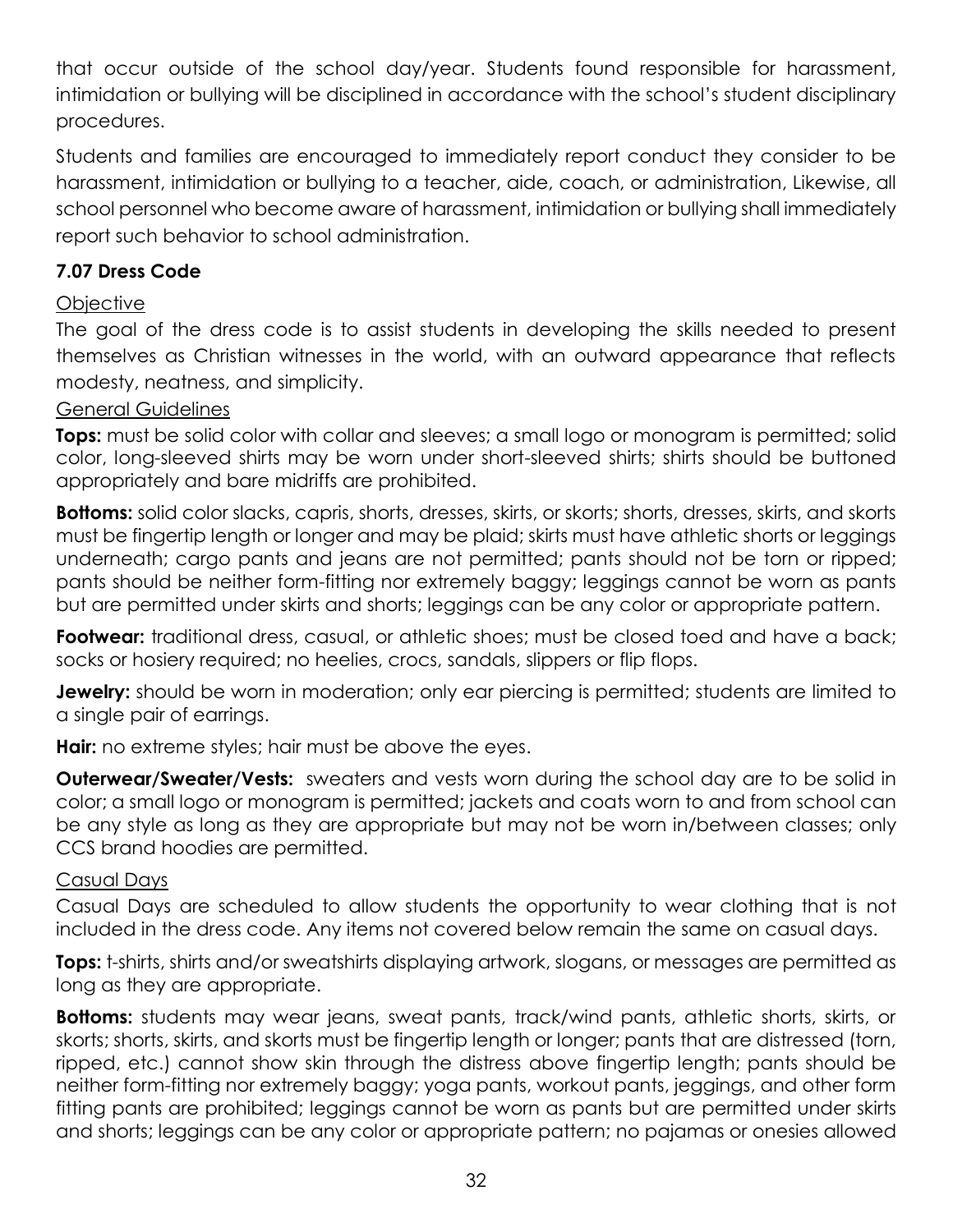#### Violations

Family support is vital to the success of the dress code. Final decisions regarding dress code issues will be made by the administration. Cypress has a small supply of dress code appropriate clothes. Students out of dress code may need to call home for a change of clothes if no appropriate clothes are available. Students out of dress code may be removed from the classroom until the issue is resolved.

# <span id="page-32-0"></span>**7.08 Child Abuse Reporting**

In accordance with state law and school policy, school staff are obligated under penalty of fine and jail term to report the reasonable suspicion of physical abuse, sexual abuse, or child neglect. In this very serious and legally narrow area, the school will not contact families in advance of making a report to authorities, which would be the procedure followed in most other legal matters. The clear intent of the law, based on the seriousness of the crimes listed above, is to mandate that a report of reasonable suspicion of abuse be made. School staff will make such reports in the best interest of the affected child and do not, once reasonable suspicion is established, have any legal alternative except to make the report to the proper authorities for their investigation and review.

# <span id="page-32-1"></span>**7.09 Care of School Facilities**

All areas being used by CCS have been provided by Cypress Wesleyan Church involving the efforts of many dedicated people. They are likewise maintained at considerable expenses and with dedicated effort. It is our job as a school to use these facilities in a wise way that evidences great care and concern. Strong disciplinary procedures will be implemented for anyone who deliberately defaces, destroys, or misuses church and school equipment and buildings.

# <span id="page-32-2"></span>**7.10 Off-limits Areas**

The following areas are off-limits without special permission:

- 1. The platform areas in the Activity and Children's Center.
- 2. Any furnace room, mechanical room, janitorial/supply closet, and storage areas.
- 3. The cafés and kitchen.
- 4. Main church administration hallway, preschool, and daycare hallways.
- 5. The youth center.
- 6. School office areas without permission.
- 7. The Worship Center and lobby area.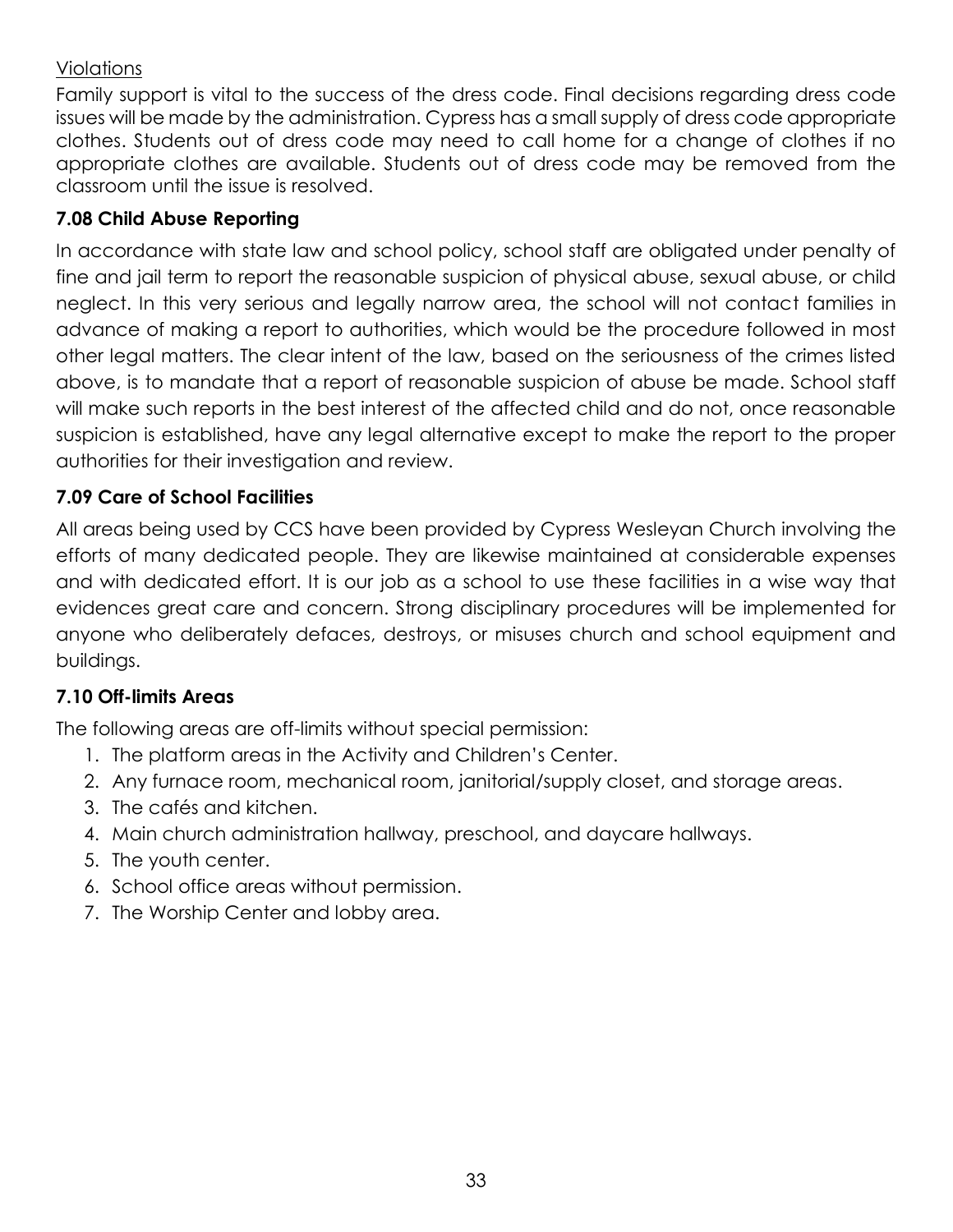# <span id="page-33-0"></span>**Section 8: Acceptable Use Policy (AUP) and Internet/Network Safety**

#### <span id="page-33-1"></span>**8.01 Statement of Purpose**

The purpose of providing technology, internet access, and network access is to support the school's educational objectives of CCS. For a student to be allowed access to and use of the CCS computer system, computer network, the internet, and other technology, parents/guardians must sign the AUP agreement when completing the online enrollment process.

#### <span id="page-33-2"></span>**8.02 Rules for Internet/Network Usage**

CCS is providing access to its school computer systems, computer networks, and the internet for educational purposes only. If there is any doubt about whether a contemplated activity is educational, students should consult with the classroom teacher. Use of the computer network and internet is a privilege, not a right. A student who violates this agreement shall, at a minimum, have his or her access to the network and internet terminated and is subject to disciplinary action by the school administrator.

## <span id="page-33-3"></span>**8.03 Student Safety/Education**

## *Cyber-bullying*

Cyber-bullying is defined as a situation when a person is repeatedly tormented, threatened, harassed, humiliated, embarrassed or otherwise targeted using text messaging, email, instant messaging, posting text or images, by means of electronic technology. Any cyber-bullying, harassment, or intimidation is strictly prohibited. If a student is found to have engaged in cyber-bullying, disciplinary action will be taken in accordance with CCS policies (see section 7). If a student believes they are the victim of cyber-bullying, the situation should be reported to a teacher, administrator, or other staff member. Additionally, students are encouraged to notify school staff if they suspect another student is being victimized.

#### *Social Media Networks/Chat Rooms*

Students are prohibited from utilizing social media and chat rooms on school devices unless directed to do so by a teacher as part of an educational assignment.

#### <span id="page-33-4"></span>**8.04 Basic Internet/Network Etiquette & Safety Rules**

- Be polite. Use appropriate language and graphics.
- Never post personal information such as full name, social security number, address, telephone number, bank or credit card number, etc.
- Consider not posting photographs of yourself and do not ever post sensitive photos. If you do post a photo, consider whether it's one you would display at home.
- Assume that anything you post is on the internet permanently and cannot be removed upon any requests.
- Do not ever agree to meet in person someone you've met on a social networking site or chat room.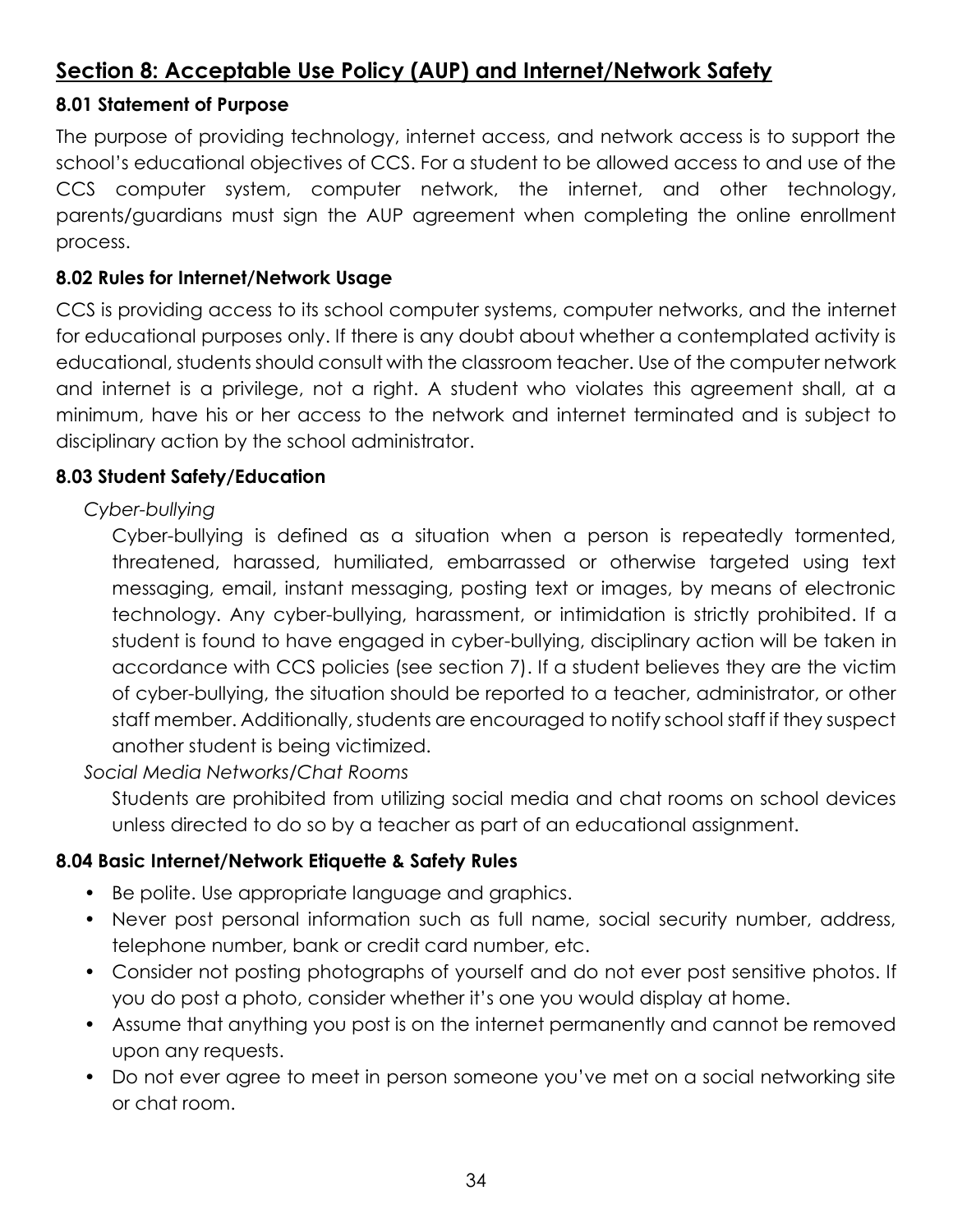- Don't use network or internet access to make, distribute, or redistribute jokes, stories, or other material which is based on slurs or stereotypes relating to race, gender, ethnicity, nationality, religion, or sexual orientation.
- Teachers may allow individual students to use email, electronic chat rooms, instant messaging, social networking sites and other forms of direct electronic communications for educational purposes only and with proper supervision.
- Publishing student pictures and work on websites promotes learning, collaboration and provides an opportunity to share the achievements of students. Images and products of K-8 students may be included on the school website or Facebook page without identifying captions or names. Parents/guardians who do not wish for their students work to be published should indicate this on the consent form at the end of the handbook.
- Network and internet access is provided as a tool for education. CCS reserves the right to monitor, inspect, copy, review and store at any time and without prior notice any and all usage of the computer network, internet access as well as any and all information transmitted or received in connection with such usage. All such information files shall be and remain the property of CCS, and no user shall have any expectation of privacy regarding such materials.
- All students and faculty must adhere to the copyright laws of the United States (P.L. 94- 553) and the Congressional Guidelines that delineate it regarding software, authorship, and copying information. Do not download or use copyrighted material or software without permission of the owner.
- Students may not sell or buy anything over the internet using school devices.
- Do not transmit or access obscene or pornographic material. Should you receive such material, students should notify a teacher as soon as possible.
- Any subscription to on-line services, shall be reviewed by a school appointed official and approved prior to any such usage.
- CCS policies on "Plagiarism/Cheating" and "Harassment/Intimidation" apply to conduct when using technology.
- Access to the network or internet by any means/device other than that approved by the administration is prohibited.
- The use of blogs, podcasts or other web tools is considered an extension of the classroom. Therefore, any speech that is considered inappropriate in the classroom is also inappropriate in all uses of blogs, podcasts, or other web tools. This includes but is not limited to profanity, racist, sexist, or discriminatory remarks. Comments made on blogs will be monitored and disciplinary action may be taken where appropriate.
- Use of the internet/network for any illegal activity is prohibited. Illegal activities include (a) tampering with computer hardware, software or data, (b) unauthorized entry into computers and files (hacking/cracking), (c) purposeful vandalism or destruction of equipment, and (d) deletion of computer files. Do not use the network or internet to send messages relating to or in any way supporting illegal activities such as sale or use of drugs or alcohol or supporting of criminal or gang activity; threats, intimidation or harassment.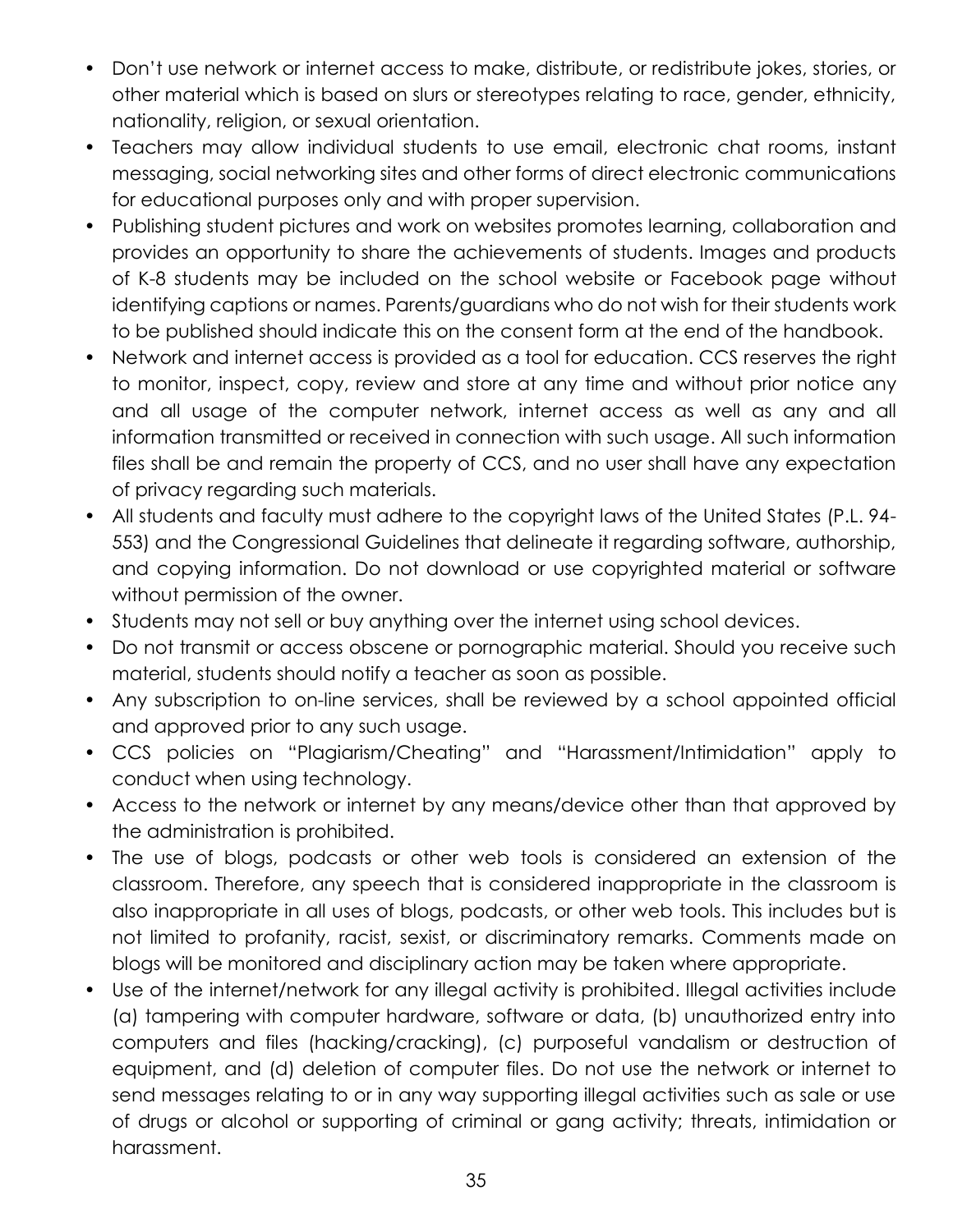## <span id="page-35-0"></span>**8.05 Network/System Security/Content Filtering**

- If an internet/network security problem is identified, the user must immediately notify the administration. The problem should not be demonstrated to other users.
- Attempts to log on as a system administrator will result in disciplinary action.
- The use of anonymous proxies to circumvent CCS implemented content filtering is strictly prohibited.
- No user is permitted to knowingly or inadvertently load or create a computer virus or load any software that destroys files and programs, confuses users, or disrupts the performance of the system.
- No third-party software will be installed without the consent of the administrator.
- Do not share passwords.
- Do not use another person's accounts or passwords.
- Do not participate in hacking/cracking activities or any form of unauthorized access to other computers, networks, or information systems.

## <span id="page-35-1"></span>**8.06 Teacher Responsibilities**

- Will provide developmentally appropriate guidance to students as they make use of technology to conduct research and other studies related to the school curriculum.
- Use of networked resources will be in support of educational goals.
- Treat student infractions of the AUP according to the school discipline policy.
- Provide alternate activities for students who do not have permission to use the internet.

#### <span id="page-35-2"></span>**8.07 Administration Responsibilities**

- Include the AUP in student handbook.
- Distribute handbooks to all families electronically.
- Treat student infractions of the AUP according to the school discipline policy.
- Identify, to the teaching staff, students who do not have permission to use the internet.

# <span id="page-35-3"></span>**8.08 School Responsibilities**

- Ensure that filtering/blocking software is in use to block access to sites and materials that are inappropriate, offensive, and obscene, contain pornography, or are harmful to minors.
- Restrict unauthorized disclosure, use, and dissemination of personal information regarding minors.
- Have AUP approved by the school board.
- Have AUP available on the school's website as part of the handbook.
- Submit the AUP to the FCC upon request by the commission.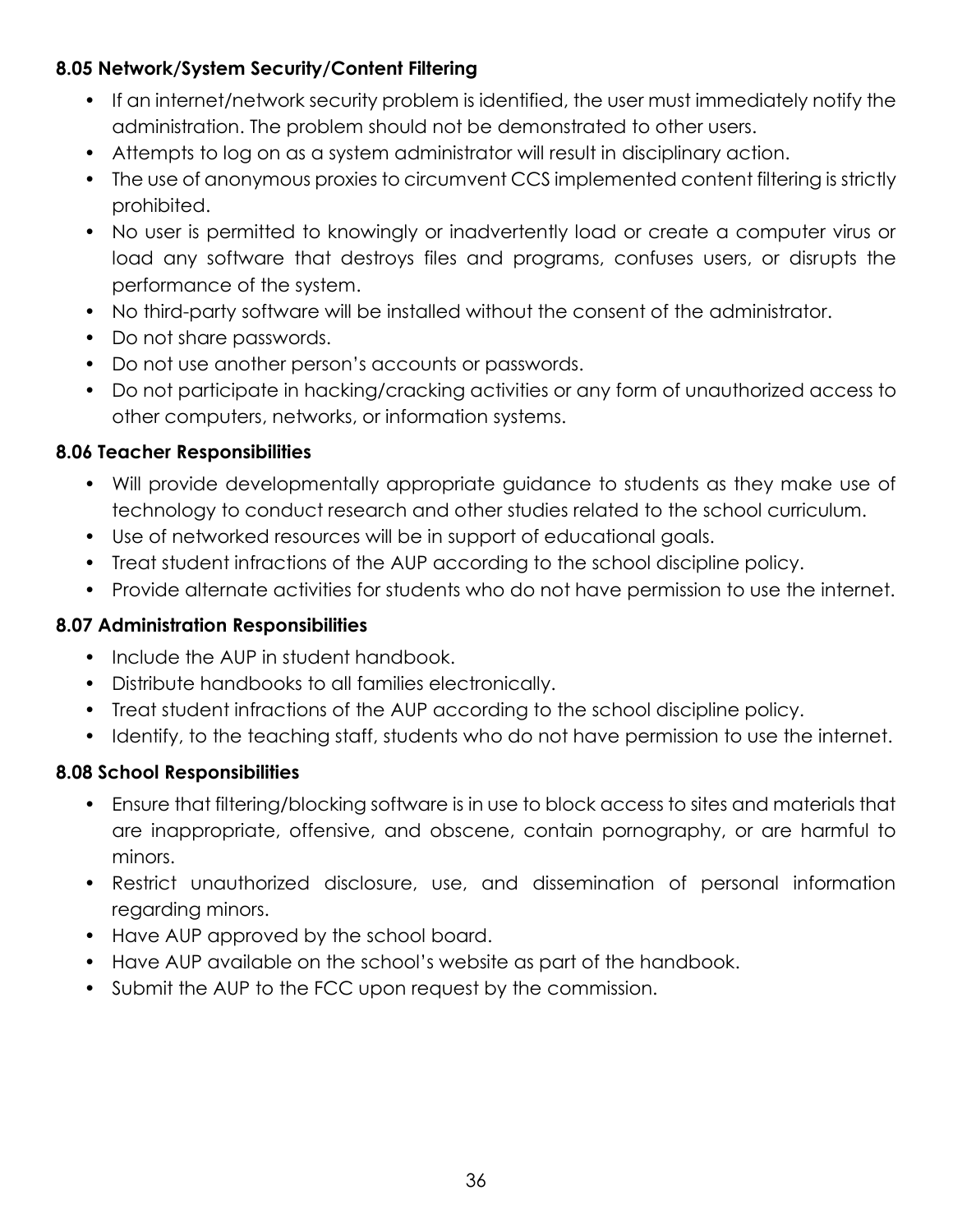# <span id="page-36-0"></span>**Section 9: Other School Information**

## <span id="page-36-1"></span>**9.01 Class Parties and Treats**

Individual teachers will establish procedures for class parties and birthday celebrations. Teachers will also inform families of any food allergies that students may have.

## <span id="page-36-2"></span>**9.02 Class Requests**

CCS teachers prayerfully create class lists for the school year to provide every student with the best academic and social setting to succeed. Many factors are considered in this process, including classroom observations based on their training and expertise. families wishing to request a specific teacher for the following school year may do so by completing the Class Request form (available from the school office) and returning to the school office by April 15. Please note that CCS does not guarantee that requests will be honored.

# <span id="page-36-3"></span>**9.03 Lockers**

Lockers will be assigned to students in grades 5 to 8 at the beginning of the school year. No student is to change this assignment without approval from their homeroom teacher. Students are permitted to decorate the inside of their locker appropriately. At no time, should students write directly on or inside the locker. Students will be asked to remove items that the administration deems inappropriate. No open containers of candy, food, or drink may be stored in lockers. CCS does not assume responsibility for items left in lockers. The administration will conduct random locker checks throughout the school year. In addition, the school administration reserves the right to inspect lockers at any time.

# <span id="page-36-4"></span>**9.04 Lost and Found**

Lost and found items are kept in the hallway near the main school office and the K-1 modular office. Families and students should carefully keep track of the student's belongings. Teachers do not maintain their own collection of lost and found items. We encourage families to mark their child's name in their garments and on personal items. This will enable us to return items to their proper owner. The Lost and Found box will be emptied and items donated every quarter.

# <span id="page-36-5"></span>**9.05 National Memberships**

CCS holds membership in the Association of Christian Schools International (ACSI).

# <span id="page-36-6"></span>**9.06 Parent Teacher Organization (PTO)**

CCS is blessed with an active PTO. The PTO hosts a variety of events as well as holding regular meetings. Attendance at meetings is welcomed and needed. Look for several key mailings and events throughout the course of the school year. Find the Cypress PTO Facebook page for more information.

# <span id="page-36-7"></span>**9.07 Personal Electronics**

Any student bringing a cell phone to school does so at the discretion of the parents/guardians and at their own risk. The cell phones should be kept in student book bags/lockers and should be turned off. Students should not use their cell phones during the school day unless given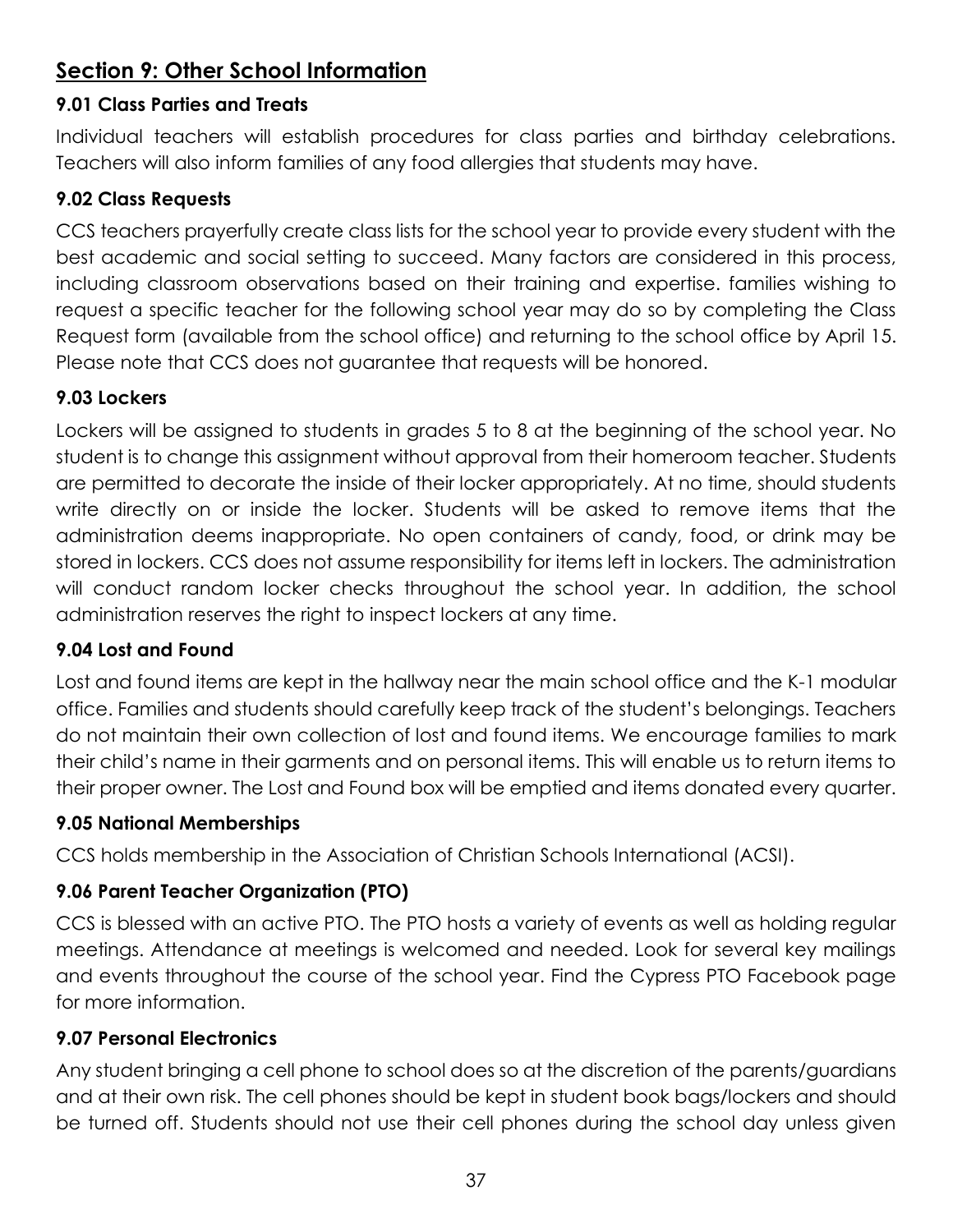consent by a teacher or staff member. All other personal electronics are prohibited from school and from BASK. Families agree that CCS is not liable for any loss or damage to personal electronics.

# <span id="page-37-0"></span>**9.08 Playground Rules**

- All students are under the authority of the teachers/aides on duty.
- Remain in locations assigned by staff member supervising the group.
- No hitting, fighting, pushing or shoving, whether for real or for play.
- No throwing stones or other objects.
- Permission to leave the area must be granted by the teacher/aide on duty.

# <span id="page-37-1"></span>**9.09 Problem Resolution**

CCS encourages families to create a partnership with teachers and school staff focused on the development of their child. Open and frequent communication between teachers and families benefits the students. Families are asked to communicate directly with their child's teacher about any questions or concerns regarding their child's performance, school programs, class activities, etc. The school staff is committed to assist parents in answering their questions or resolving their concerns.

If families have difficulty in reaching resolution of an issue with their child's teacher/person of concern or if they reach an impasse over an issue, it is recommended that they use the following guidelines to seek further resolution. These guidelines are based on biblical principles for conflict resolution found in Matthew 18:15-17. It is our hope that everyone works well together, communicates honestly with each other and maintains a mutual respect that will allow everyone to be examples of integrity.

If families are concerned about a specific issue and they believe it needs to be resolved, they may use the following guidelines:

- 1. Notify the teacher and/or person of concern and meet to try to resolve the issue.
- 2. If after repeated meetings between these parties, the issue is not resolved, the family may request a meeting with both the teacher and administration to discuss the issue. At this level the concerns should be documented, with a clear explanation of the problem and the recommended resolution submitted in advance to the administration.
- 3. If after this meeting the issue is still not resolved, the family may request a joint meeting with the teacher, administration and the Executive Director of Cypress Church.
- 4. If the family can show that the school staff has violated a biblical principle or established policy or failed to follow established procedures in managing this matter, they may appeal to the school board in writing.

We ask families to support the school with their prayers and with a positive attitude. Please refrain from lodging complaints or making negative comments to students, other individuals, or about the school via social media.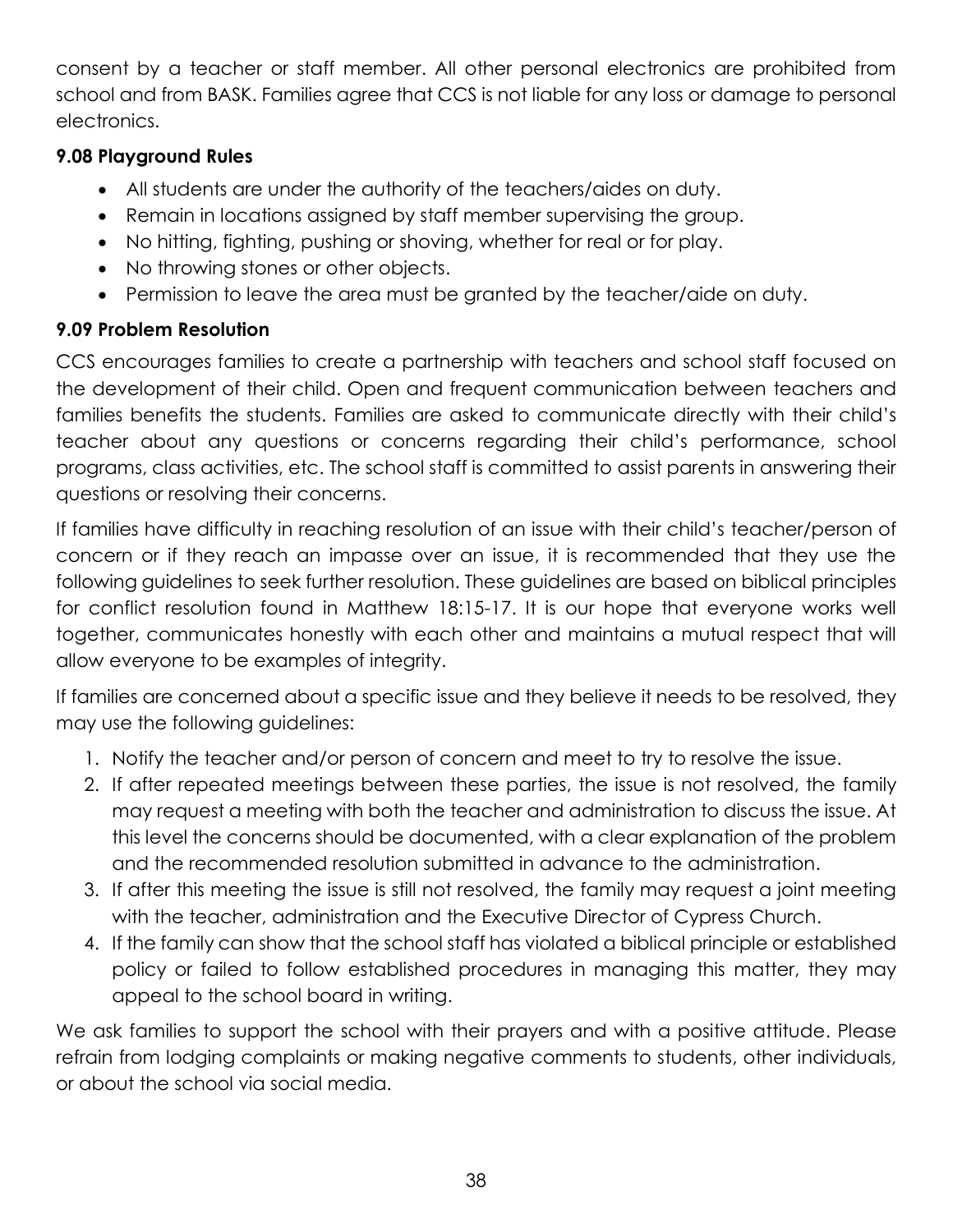While we do not expect this to happen, if at any time the administration determines that a family member's actions do not support the ministry, or that they reflect a lack of cooperation in this partnership, the school has the right to request the withdrawal of the student(s).

# <span id="page-38-0"></span>**9.10 Recess (temperature guidelines)**

Students will have a full recess period outside unless:

- The temperature is 100 degrees or above factoring in the heat index
- The temperature is 32 degrees or below, factoring in the wind chill
- There is heavy precipitation

When it is dry and temperature is between 20 and 32 degrees (factoring in wind chill), students may be taken outside for a shortened recess period. Please dress your student appropriately for the current weather conditions in case of outdoor activities.

# <span id="page-38-1"></span>**9.11 School Calendar**

The CCS calendar is created and published each year. It highlights all major school events. The school calendar is accessible through the school website. The CCS school year exceeds the minimum number of instructional hours required by Ohio Revised Code 3313.48.

# <span id="page-38-2"></span>**9.12 Soliciting and Selling**

Soliciting and selling are not permitted on the premises of CCS for any purpose by staff, families, students, or outsiders. Solicitation for charitable drives will be permitted only with prior permission of the administration.

# <span id="page-38-3"></span>**9.13 State Charter**

CCS has been officially granted a State Charter by the Ohio Department of Education for Grades K-8. The charter is dated July 27, 2001. An official copy is kept in the school office.

# <span id="page-38-4"></span>**9.14 Telephone Use**

The use of the school telephone by students is permitted at the discretion of the school office staff in cases of extreme urgency. Please note that forgotten homework or band instruments, after-school social arrangements and the like are not considered to be extremely urgent. Students should not be using cell phones or other electronics to contact their family during the school day.

# <span id="page-38-5"></span>**9.15 Visitation Guidelines**

For security reasons, visitors must report to the school office upon arrival. CCS welcomes families visiting their students at lunch. Anyone wishing to visit at other times must contact the teacher and school office to schedule a time for their visit at least 48 hours prior to the visit. Former students may visit during designated lunch periods only. Due to the importance of drop off and dismissal times, family members are not permitted to be in classroom hallways from 7:45 a.m. to 8:15 a.m. and during the grade level dismissal times.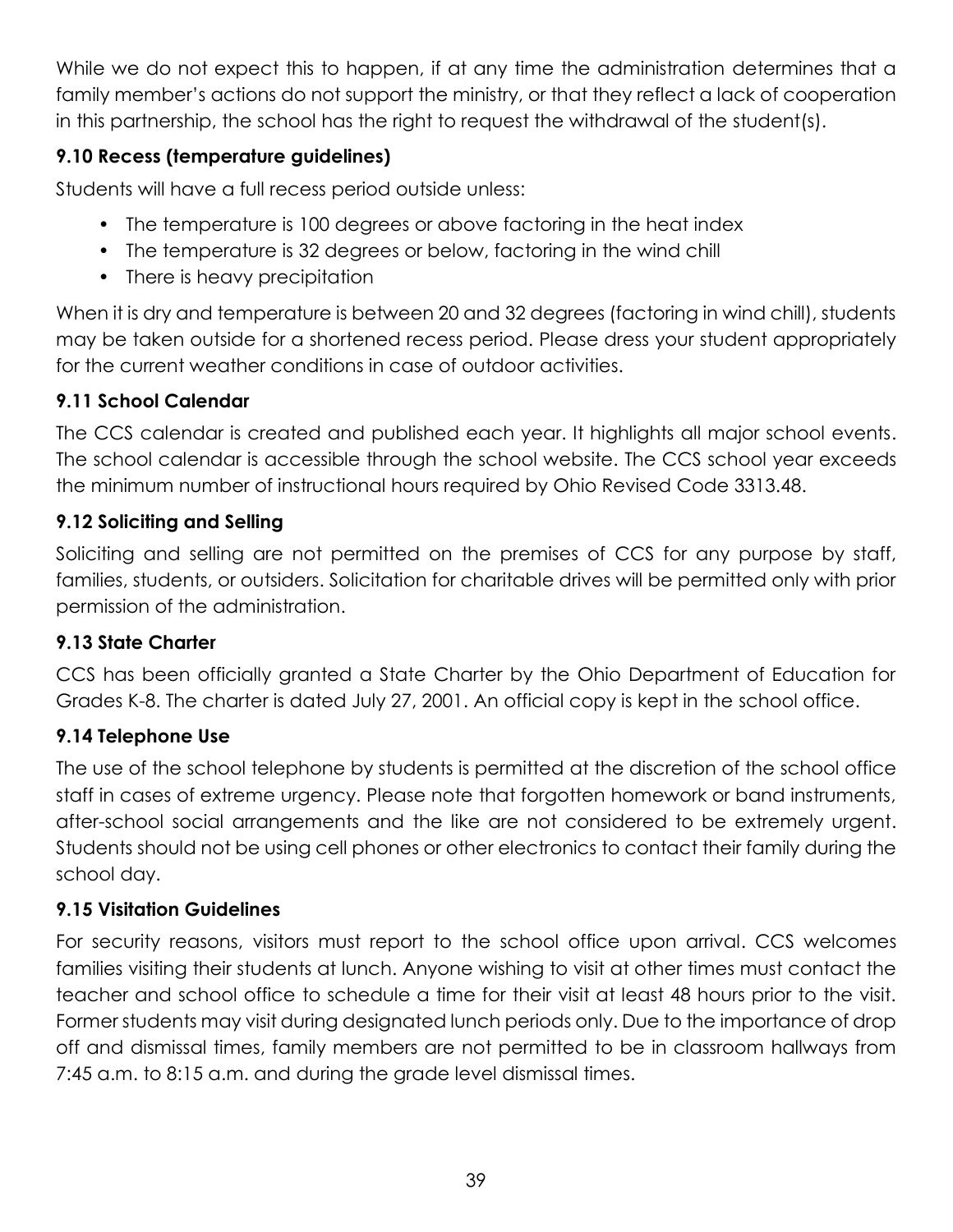#### <span id="page-39-0"></span>**9.16 Volunteer/Chaperone Guidelines**

Family members wishing to volunteer at CCS must complete a volunteer form to allow a background check to be completed. This form must be submitted to the school office *at least 7 days* prior to the volunteer date. Those chaperoning field trips who intend to drive students must submit proof of appropriate automobile insurance to the school office *at least 7 days* prior to the field trip date.

#### <span id="page-39-1"></span>**9.17 Yearbook**

A yearbook is published highlighting the events of the school year. Yearbook orders are available with spring pictures. Yearbooks are typically delivered in the fall.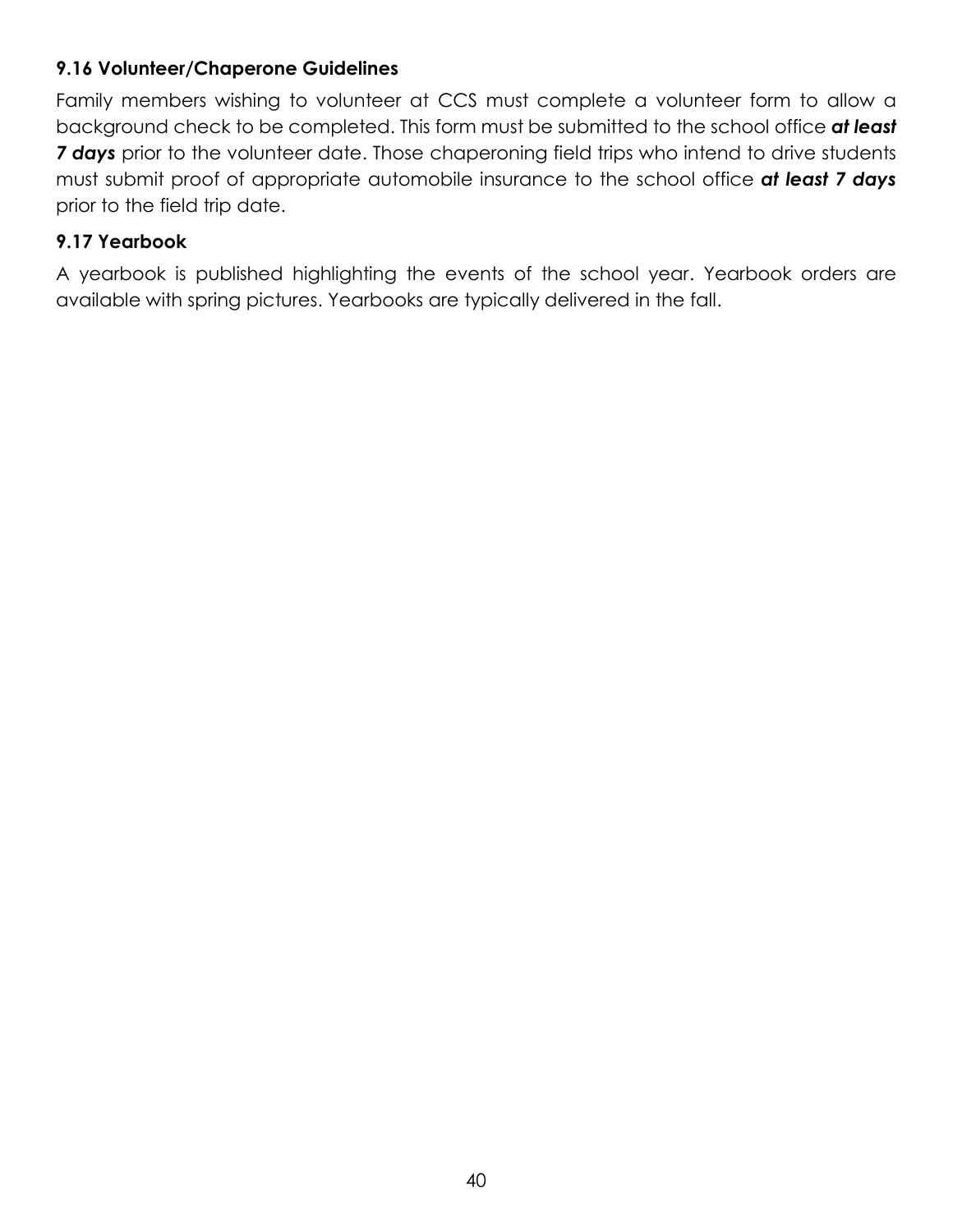# <span id="page-40-0"></span>**Appendix A – Parking Lot Map – Morning Arrival**

Student Drop-off – 7:50am to 8:15am



# **Key**

No Parking during drop-off Parking Area for those walking students to entrance Pathway for those entering the building during drop-off or dismissal Car line to student drop-off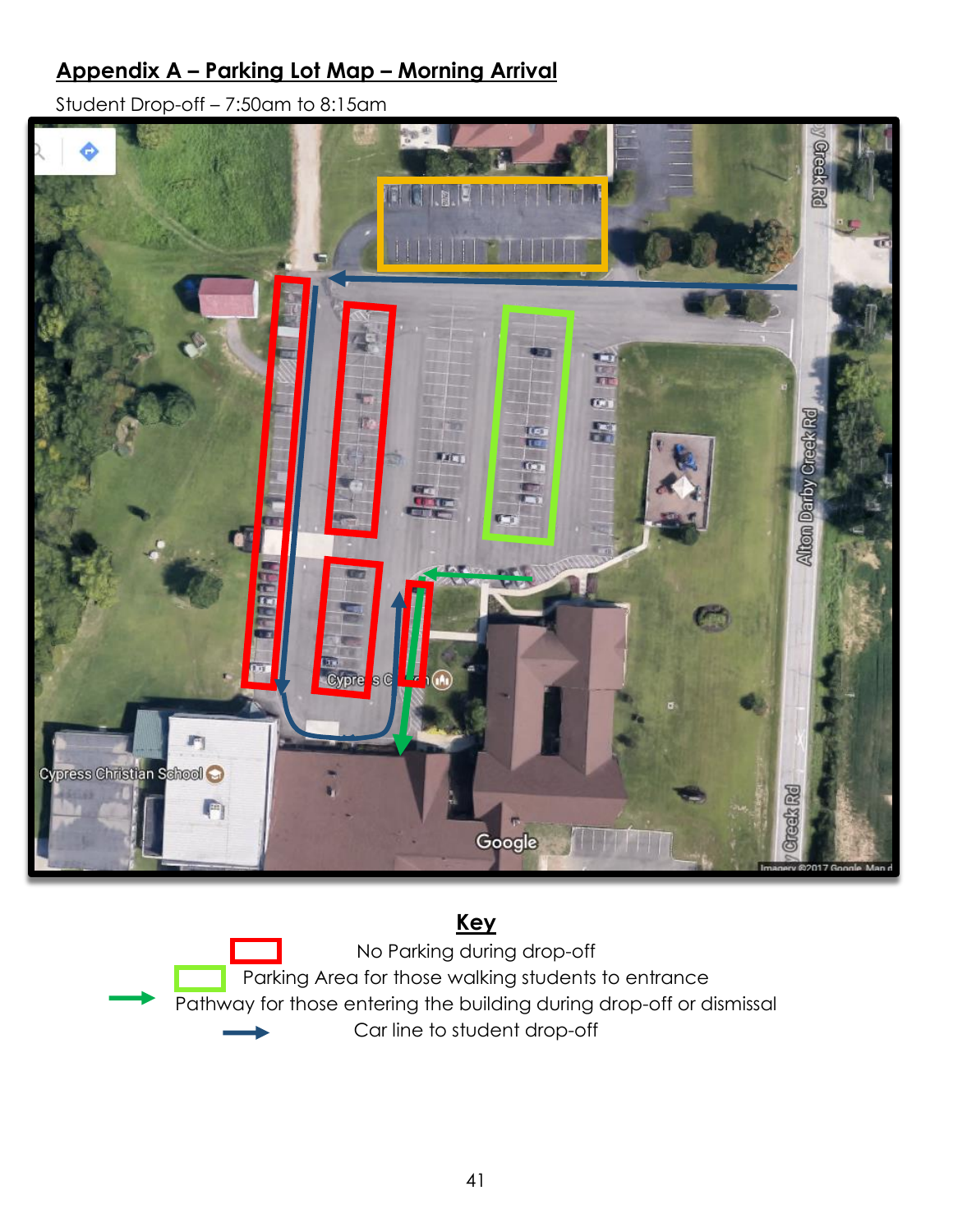# <span id="page-41-0"></span>**Appendix B – Parking Lot Map – Afternoon Dismissal**

**Grade**=Dismissal Times: **K-1**=2:55pm, **2-4**=3:10pm, **5-8**=3:25pm



# **Key** No Parking during dismissal K-1 car line 2-4 car line

5-8 overflow for those arriving early; will follow K-1 line once called forward Parking Area for those walking to pick up students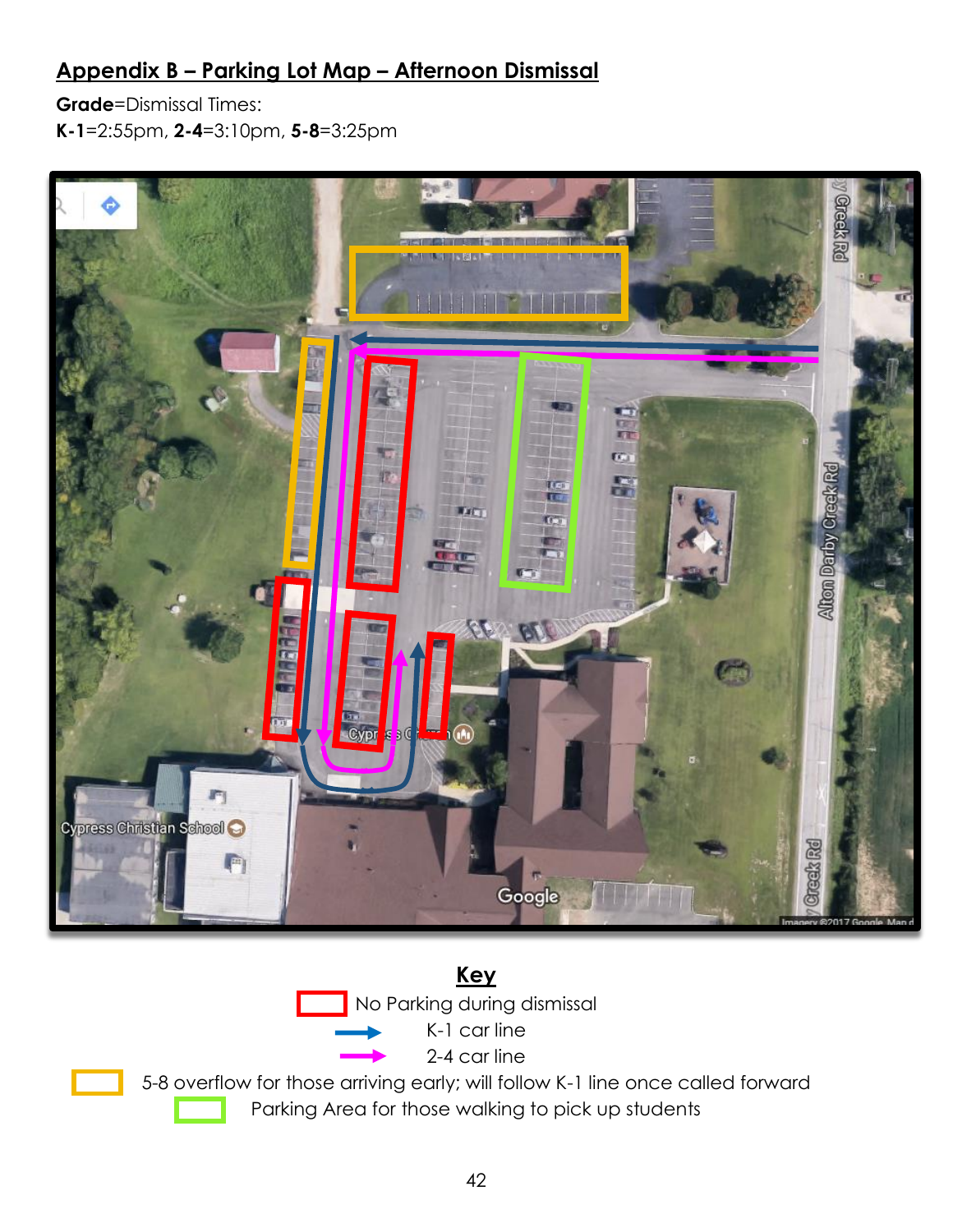# <span id="page-42-0"></span>**Appendix C – Medication Form**



# **2021/22 Medication Administration Form**

|                                                                                                                                                                        |  | Grade: ___________ |  |
|------------------------------------------------------------------------------------------------------------------------------------------------------------------------|--|--------------------|--|
|                                                                                                                                                                        |  | Route: __________  |  |
| Medication must be taken at the following time(s): _____________________________                                                                                       |  |                    |  |
| Other specific instructions for administration: ________________________________                                                                                       |  |                    |  |
|                                                                                                                                                                        |  |                    |  |
| Beginning date: ______________________Ending date: ______________________________Require refrigeration? ______Yes ______No                                             |  |                    |  |
| As the student's parent or guardian, I agree to the statements below:<br>1. Lunderstand this request must be signed by both the physician (if prescribed medicine) and |  |                    |  |

- **1.** I understand this request must be signed by *both* the physician (if prescribed medicine) and parent/guardian before administration of the medication will begin.
- **2.** I will assume responsibility for the safe delivery of the medication to the school in the *original container* (as labeled by the pharmacy if prescription) and will assure an adequate supply of the medication has been provided to the school.
- **3.** I agree to submit another form if there is any change in medication, dosage, and/or time medication is to be given.
- 4. I acknowledge that school personnel are under no obligation to administer the above drug and that such assistance may be rendered by a school employee who is not medically trained.
- 5. I release and agree to hold CCS, its officials, and its employees harmless from any and all liability for damages or injury resulting directly or indirectly from this authorization.

Parent/Guardian Name and Signature Signature Date

\_\_\_\_\_\_\_\_\_\_\_\_\_\_\_\_\_\_\_\_\_\_\_\_\_\_\_\_\_\_\_\_\_\_\_\_\_\_\_\_ \_\_\_\_\_\_\_\_\_\_\_\_\_\_\_\_\_\_\_\_\_\_\_\_\_\_\_\_\_ \_\_\_\_\_\_\_\_\_\_\_\_\_

#### **REQUIRED FOR PRESCRIPTION MEDICATION ONLY AND TO BE COMPLETED BY A PRESCRIBER**

*Epinephrine Autoinjector*? \_\_\_\_\_\_ No \_\_\_\_\_\_ Yes, as the prescriber I have determined that this student is capable of possessing and using this autoinjector appropriately and have provided the student with training in the proper use of the autoinjector.

*Asthma Inhaler?* \_\_\_\_\_\_ No \_\_\_\_\_\_ Yes, if conditions are satisfied per ORC 3317.716, the student may possess and use the inhaler at school or any activity event or program sponsored by or in which Cypress School is a participant.

*I agree the information listed on this form is accurate and this student is under my care.*

\_\_\_\_\_\_\_\_\_\_\_\_\_\_\_\_\_\_\_\_\_\_\_\_\_\_\_\_\_\_\_\_\_\_\_\_\_\_\_\_ \_\_\_\_\_\_\_\_\_\_\_\_\_\_\_\_\_\_\_\_\_\_\_\_\_\_\_\_\_ \_\_\_\_\_\_\_\_\_\_\_\_\_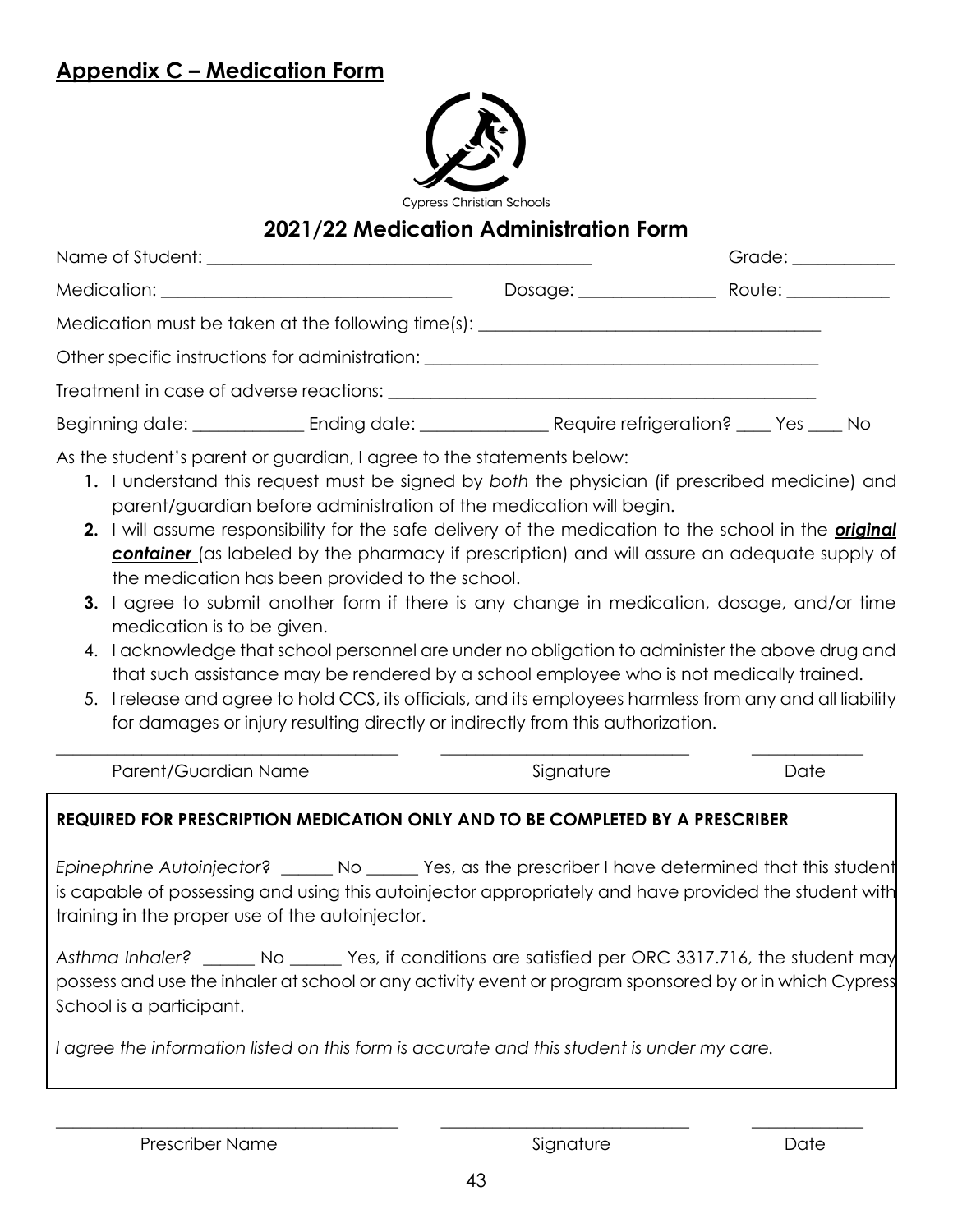# <span id="page-43-0"></span>**Appendix D – Family Education Trip Form**



# **Family Education Trip Form – Page 1 of 2**

CCS recognizes the fact that family vacations may be necessary during the term and that family experiences, as well as travel itself, are valuable learning experiences. Please complete one form for each student who will be absent and submit to the school office at least *7 calendar days* before the absence is scheduled to begin.

| Grade:                             | <b>Homeroom Teacher:</b><br><u> 1989 - Johann Barn, mars ann an t-Amhain Aonaich an t-Aonaich an t-Aonaich an t-Aonaich an t-Aonaich an t-Aon</u>                      |
|------------------------------------|------------------------------------------------------------------------------------------------------------------------------------------------------------------------|
| Date Absence Begins: _____________ | Date of Return:<br><u> 1989 - Andrea Station Barbara, amerikan per</u>                                                                                                 |
| <b>Reason for Absence:</b>         |                                                                                                                                                                        |
|                                    | In the space below, please explain the educational components of your trip:                                                                                            |
|                                    | ,我们也不能在这里的时候,我们也不能在这里的时候,我们也不能不能不能不能不能不能不能不能不能不能不能不能不能不能不能。""我们不能不能不能不能不能不能不能不能不能<br>,我们也不能在这里的人,我们也不能在这里的人,我们也不能在这里的人,我们也不能在这里的人,我们也不能在这里的人,我们也不能在这里的人,我们也不能在这里的人,我们也 |
|                                    | ,我们也不能在这里的时候,我们也不能在这里的时候,我们也不能在这里的时候,我们也不能会不能会不能会不能会不能会不能会不能会不能会。<br>第2012章 我们的时候,我们的时候,我们的时候,我们的时候,我们的时候,我们的时候,我们的时候,我们的时候,我们的时候,我们的时候,我们的时候,我们的时候,我                  |
|                                    |                                                                                                                                                                        |
|                                    |                                                                                                                                                                        |
|                                    |                                                                                                                                                                        |
|                                    |                                                                                                                                                                        |

By signing below, I am agreeing to ensure my child completes all assignments provided by the teacher. I confirm I have read and agree to the policies outlined in the Family Education Trip section of the Family Handbook.

\_\_\_\_\_\_\_\_\_\_\_\_\_\_\_\_\_\_\_\_\_\_\_\_\_\_\_\_\_\_\_\_\_\_\_\_\_\_ \_\_\_\_\_\_\_\_\_\_\_\_\_\_\_\_\_\_\_\_\_\_\_\_

\_\_\_\_\_\_\_\_\_\_\_\_\_\_\_\_\_\_\_\_\_\_\_\_\_\_\_\_\_\_\_\_\_\_\_\_\_\_ \_\_\_\_\_\_\_\_\_\_\_\_\_\_\_\_\_\_\_\_\_\_\_\_

Parent/Guardian Signature **Date** Date

Administrator Approval Date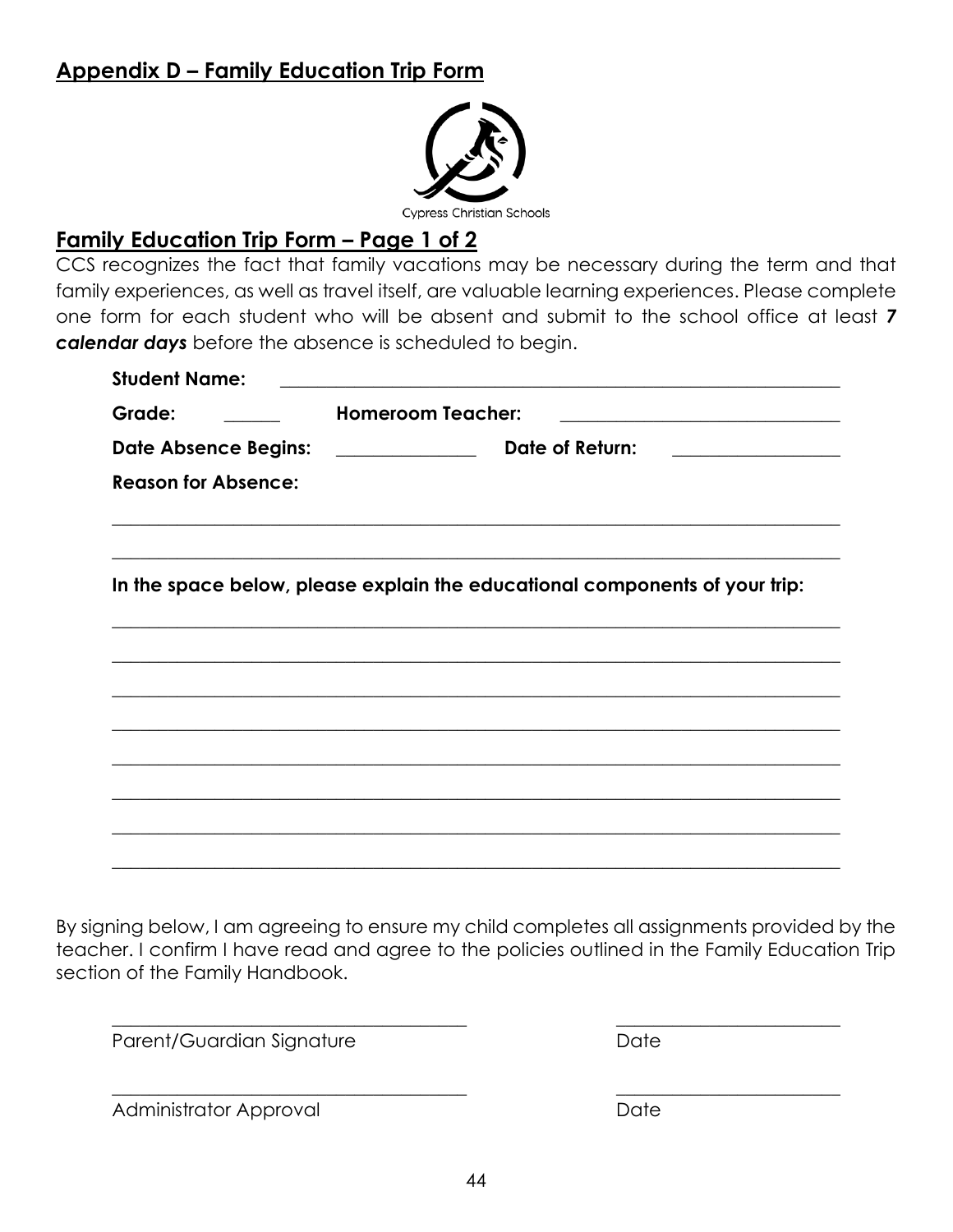

# <u>Family Education Trip Form - Page 2 of 2</u>

This page to be completed by the teacher after administrator approval.

| Subject         | <b>Classwork/Homework</b> |
|-----------------|---------------------------|
| Bible:          |                           |
| Language:       |                           |
| Math:           |                           |
| Science:        |                           |
| Social Studies: |                           |
|                 |                           |
|                 |                           |
|                 |                           |
|                 |                           |
|                 |                           |
|                 |                           |

Teacher Signature

Date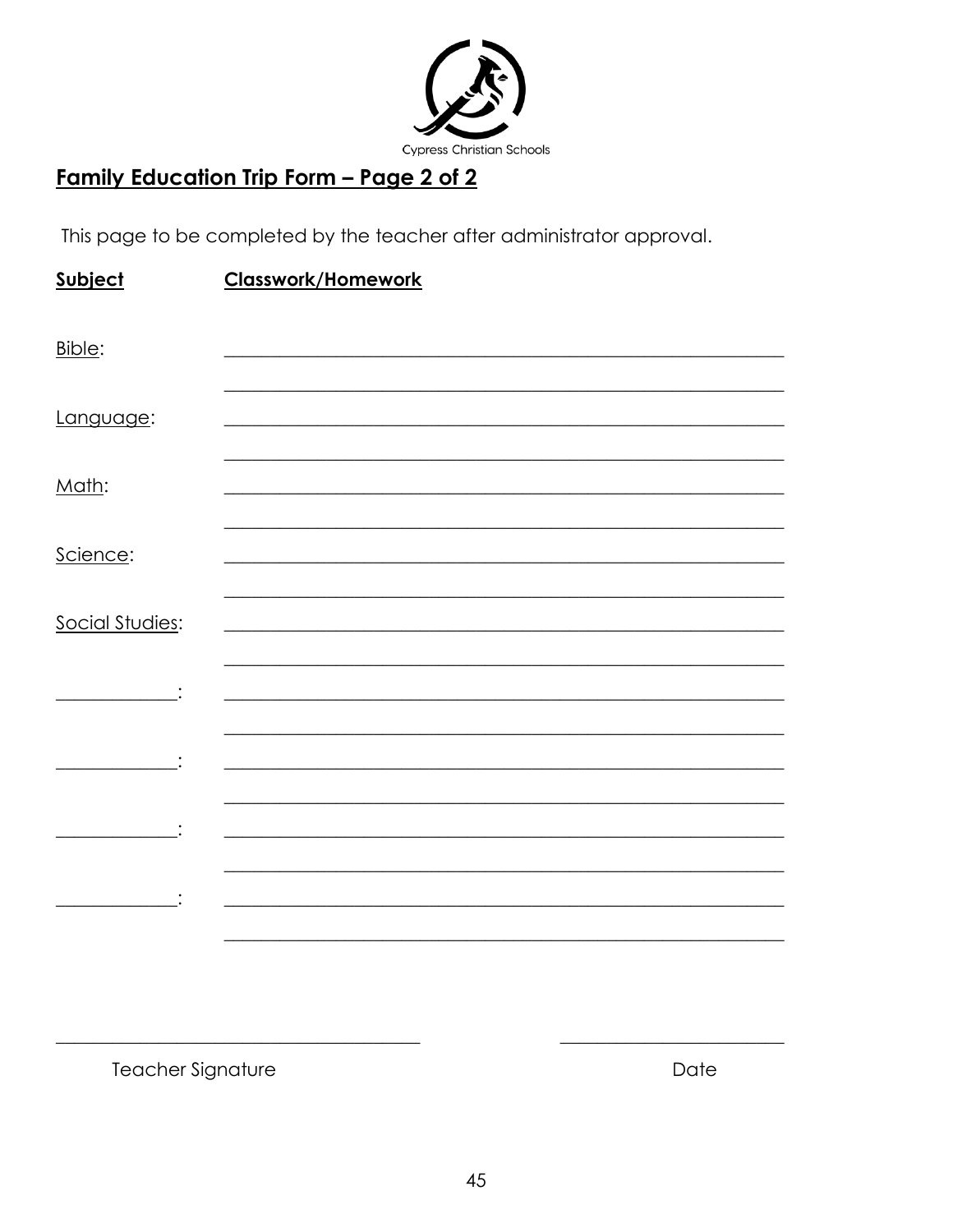# <span id="page-45-0"></span>**Appendix E – Extended Student Absence Form**



## **Extended Student Absence Form**

CCS recognizes the fact that circumstances may lead to students needing to take an extended absence from school. This could include serious illness, medical procedure, and out of town funeral. If a family believes that their student will need to take an extended absence, please complete this form for each student who will be absent and submit to the school office as soon as is possible. This form will be reviewed by the administrator who will determine whether the request will be accepted.

| <b>Student Name:</b>        |                                               |                 |                                              |
|-----------------------------|-----------------------------------------------|-----------------|----------------------------------------------|
| Grade:                      | <b>Homeroom Teacher:</b>                      |                 |                                              |
| <b>Date Absence Begins:</b> | <u> 1986 - Johann Stoff, fransk politik (</u> | Date of Return: | the control of the control of the control of |
| <b>Reason for Absence:</b>  |                                               |                 |                                              |
|                             |                                               |                 |                                              |
|                             |                                               |                 |                                              |
|                             |                                               |                 |                                              |
|                             |                                               |                 |                                              |
| Parent/Guardian Signature   |                                               | Date            |                                              |
| Administrator Approval      |                                               | Date            |                                              |
|                             |                                               |                 |                                              |
| Teacher Signature           |                                               | Date            |                                              |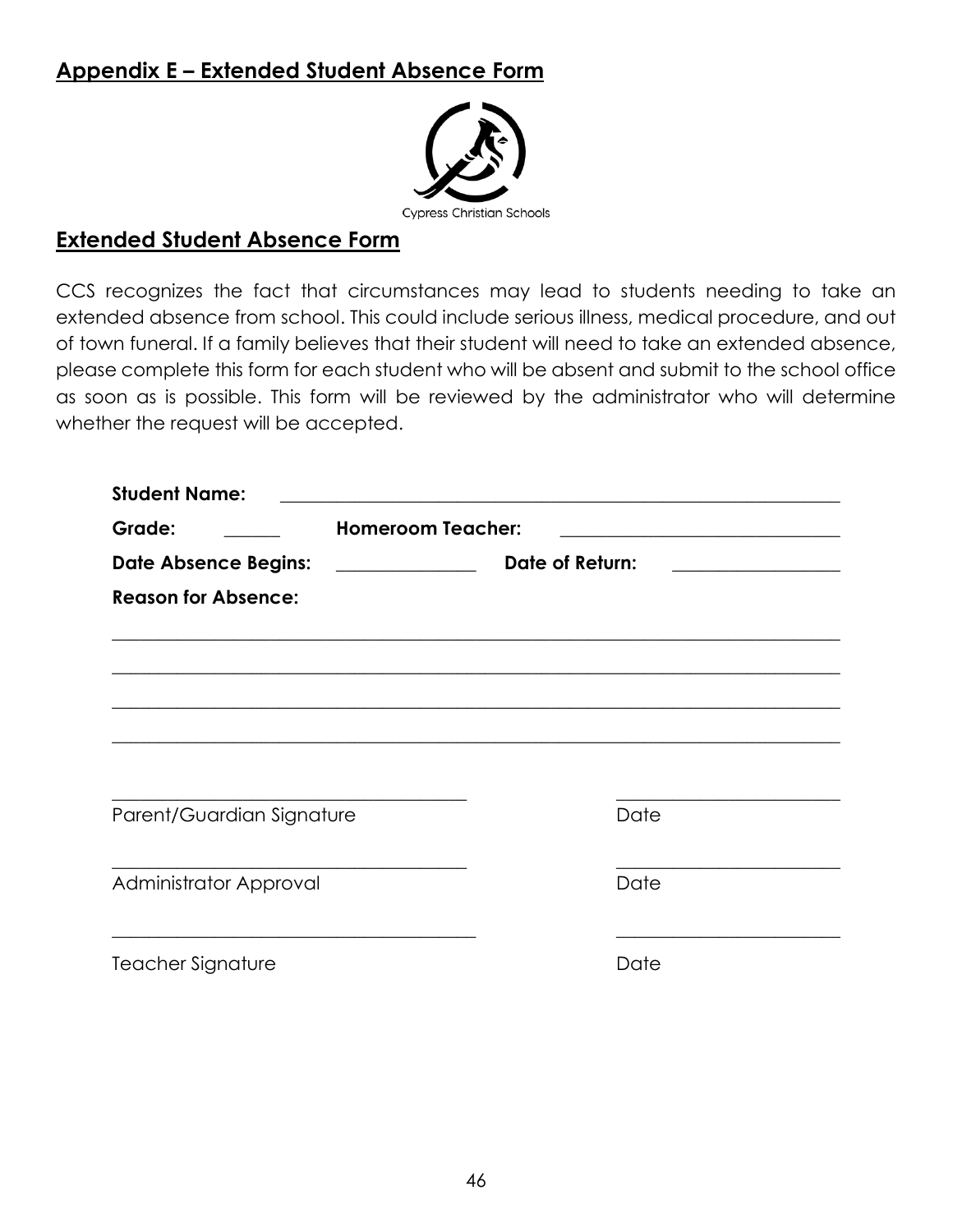# <span id="page-46-0"></span>**Appendix F – Policies Related to Covid-19**

#### **Introduction**

#### **1.01 Purpose**

The purpose of this document is to provide the stakeholders of Cypress Christian School (CCS) with an overview of the policies and procedures that CCS will be implementing in response to Covid-19. These policies and procedures have been prayerfully developed with input from faculty, staff, families, and other community members. The policies and procedures are designed to provide a safe and productive learning environment for students and staff.

#### **1.02 Basis for these Plans**

The policies and procedures that are outlined in this document have been prepared in accordance with the most up to date guidelines from the Center for Disease Control, the American Academy of Pediatrics, the Ohio Department of Health, and the Ohio Department of Education.

## **1.03 Changes to this Document**

The situation around COVID-19 and the guidance for schools is constantly evolving. CCS reserves the right to amend these policies at any time without prior notification. Any changes will be communicated to our staff and families in a timely manner.

#### **1.04 Other School Policies**

This document is not intended to replace the policies outlined in the Family Handbook. Any policy in the Family Handbook that is not covered in this appendix remain in place.

#### **1.05 Questions**

CCS recognizes that there are a variety of viewpoints within our school community regarding how schools should reopen and that this plan will not satisfy all parties. We at CCS respect and value these differences. We value feedback from our families and encourage you to direct this feedback to the school office. We respectfully ask that all of our staff and families follow the guidelines outlined in the Family Handbook when discussing these policies and procedures.

#### **2.0 Cypress Christian School Face Covering Policy**

#### **2.01 Face Covering Definition**

For the purposes of this document, a face covering is defined as a mask or similar item that covers the nose, mouth and chin of an individual that can remain in place unaided.

#### **2.02 Face Coverings**

Effective Monday, September 20, 2021, all individuals within the CCS building will be required to wear a face coverings unless an exemption is on file with the school office.

#### **2.03 Supplying Face Coverings**

Families will be responsible for providing an appropriate face coverings. CCS will have a supply of disposable masks for any student who forgets their face covering.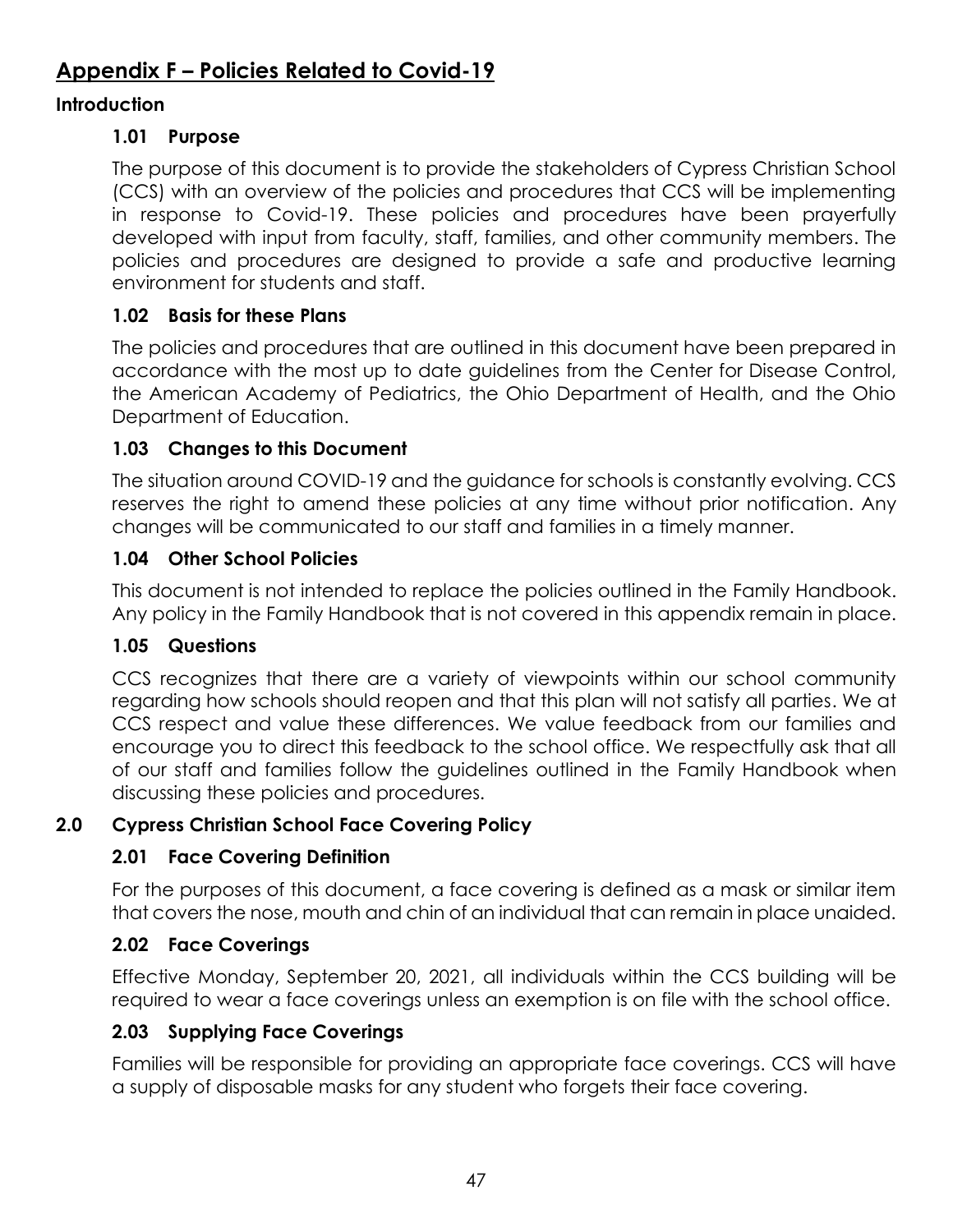#### **2.04 Face Covering Exemptions**

CCS will consider each request for a mask exemption on a case-by-case basis. Information on how to apply for an exemption can be obtained from the school office. Once an exemption request is received, the student will be granted a temporary exemption while the application is considered. Decisions on exemptions will be communicate to families within 14 days.

## **3.0 Illness Policies related to Covid-19**

#### **3.01 Covid-19 Symptoms**

Per the Ohio Department of Health, the symptoms of Covid-19 include

- Fever or chills.
- Cough.
- Shortness of breath or difficulty breathing.
- Fatigue.
- Muscle or body aches.
- Headache.
- Loss of taste or smell.
- Sore throat.
- Congestion or runny nose.
- Nausea or vomiting.
- Diarrhea.

## **3.02 At Home Daily Health Check**

All individuals coming to CCS are asked to conduct a daily health check prior to leaving for school. This includes teachers, staff, students, and visitors. This daily health check should include a temperature check and assessing for the symptoms above.

Anyone showing these symptoms or with a temperature *above 100°F* should stay home.

# **3.03 Illness during the school day**

Any student, beginning to show symptoms during the school day will be immediately separated from other students and monitored by school staff. An in-ear temperature reading will be taken. If the temperature is *at or above 100.4°F*, the individual will be sent home. If the temperature is **between 99.5°F and 100.3°F**, they may remain isolated to be monitored. For students in this range, families will be called to advise them of the situation. If the temperature is **at or below 99.4°F**, the individual may immediately return to their class/workplace.

#### **3.04 Symptomatic Individuals**

Individuals displaying symptoms will be directed to outside health care professionals for further guidance.

#### **3.05 Return to School**

Families should refer to the posted guidelines on the CCS website or contact the school office to determine their return to school date.

#### **3.06 Positive Covid-19 Test**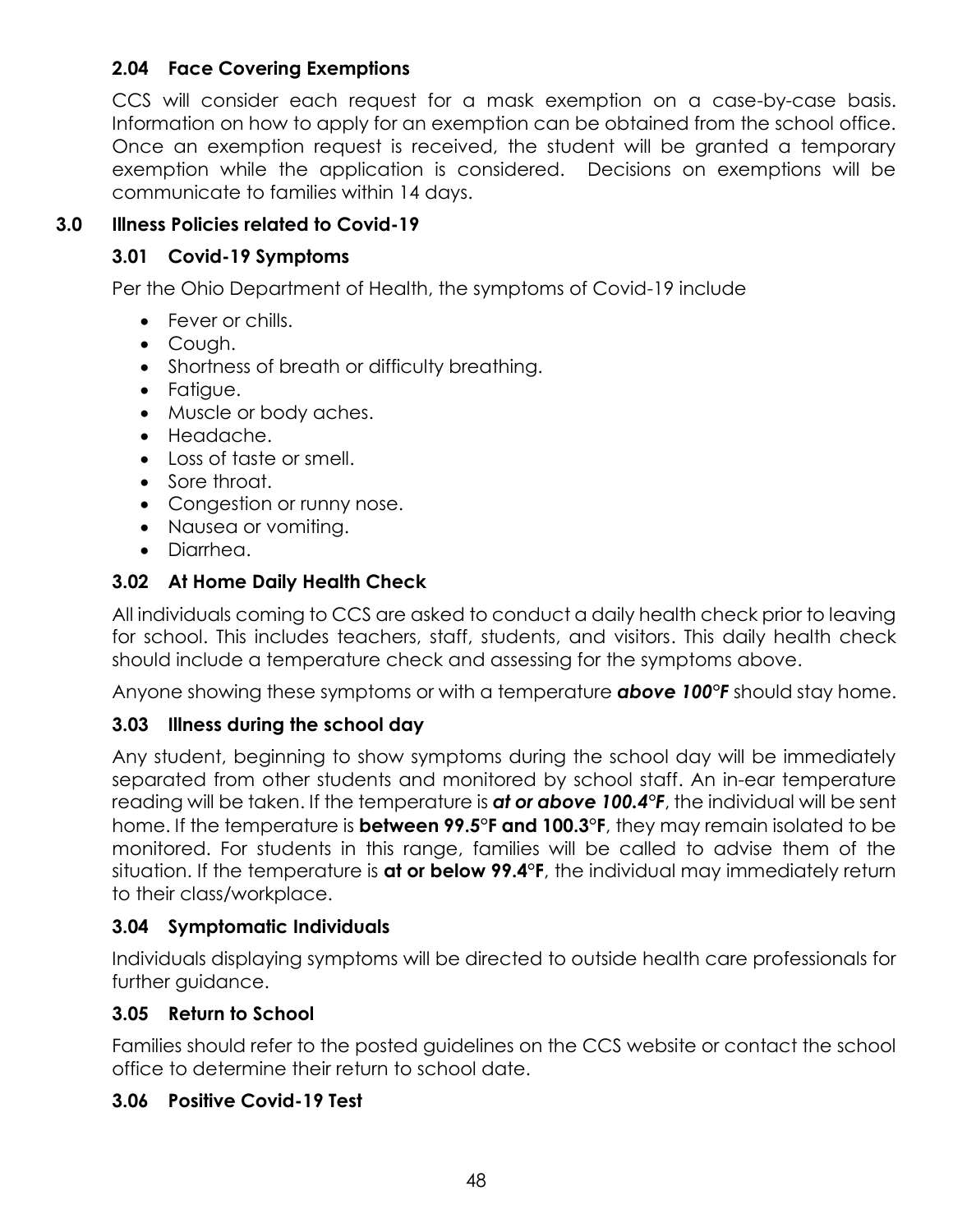In the event of a positive test for an individual at CCS, the school will work with Columbus Public Health to determine the quarantine period for the individual who tested positive.

## **3.07 School Closure**

CCS intends to remain open throughout the school year and continue to offer a fiveday-a week, in-person, Christ-centered education for all students. However, CCS understands that there could be a period of time where the school is mandated to close by the Department of Health. In the event of a mandated school closure, CCS will immediately switch to a remote learning model.

#### **3.08 Student Absences**

No student at CCS will be penalized for missed instructional time due to absences resulting from being symptomatic or testing positive for Covid-19. CCS will provide work in accordance with the policies outlined in the Family Handbook. Additionally, there will be no perfect attendance awards for the 2021/22 school year.

#### **3.10 Other Policies**

Please note that all other CCS policies regarding student illness remain in place. For more information, please refer to the Family handbook.

#### **4.0 General School Policies related to Covid-19**

#### **4.01 Busing**

CCS receives busing from three school districts; Hilliard City Schools, Southwestern City Schools, and Columbus City Schools. CCS does not have any control over the policies that are in place for students riding the buses. Families with questions or concerns regarding these policies should direct these to the appropriate public school districts transportation department. This information can be found on the CCS website.

#### **4.02 Handwashing and Sanitizing**

Students will be encouraged to frequently wash and/or sanitize their hands. No touch hand sanitizer stations will be placed at all entrances and in high-traffic areas. Students will be encouraged to use these stations whenever they pass them. Students will also be encouraged to frequently wash their hands during the day.

#### **4.03 Drinking Fountains**

Traditional drinking fountains will not be used due to the potential for virus spread. CCS is working to install water bottle refill stations in each hallway that can be used to refill water for students. All students must bring a refillable water bottle to use throughout the day. Please ensure that your student can open the water bottle without assistance prior to sending it to school.

#### **4.04 Cleaning**

CCS will work with both the facilities team and the cleaning team to ensure a robust plan is in place to ensure all areas of the school are cleaned and sanitized daily. Restrooms will be sanitized at several points during the school day.

#### **4.05 Visitors**

CCS will be limiting visitors for the 2021/22 school year. Anyone wishing to visit the school building must contact the office and/or teacher *at least 48 hours* before the date of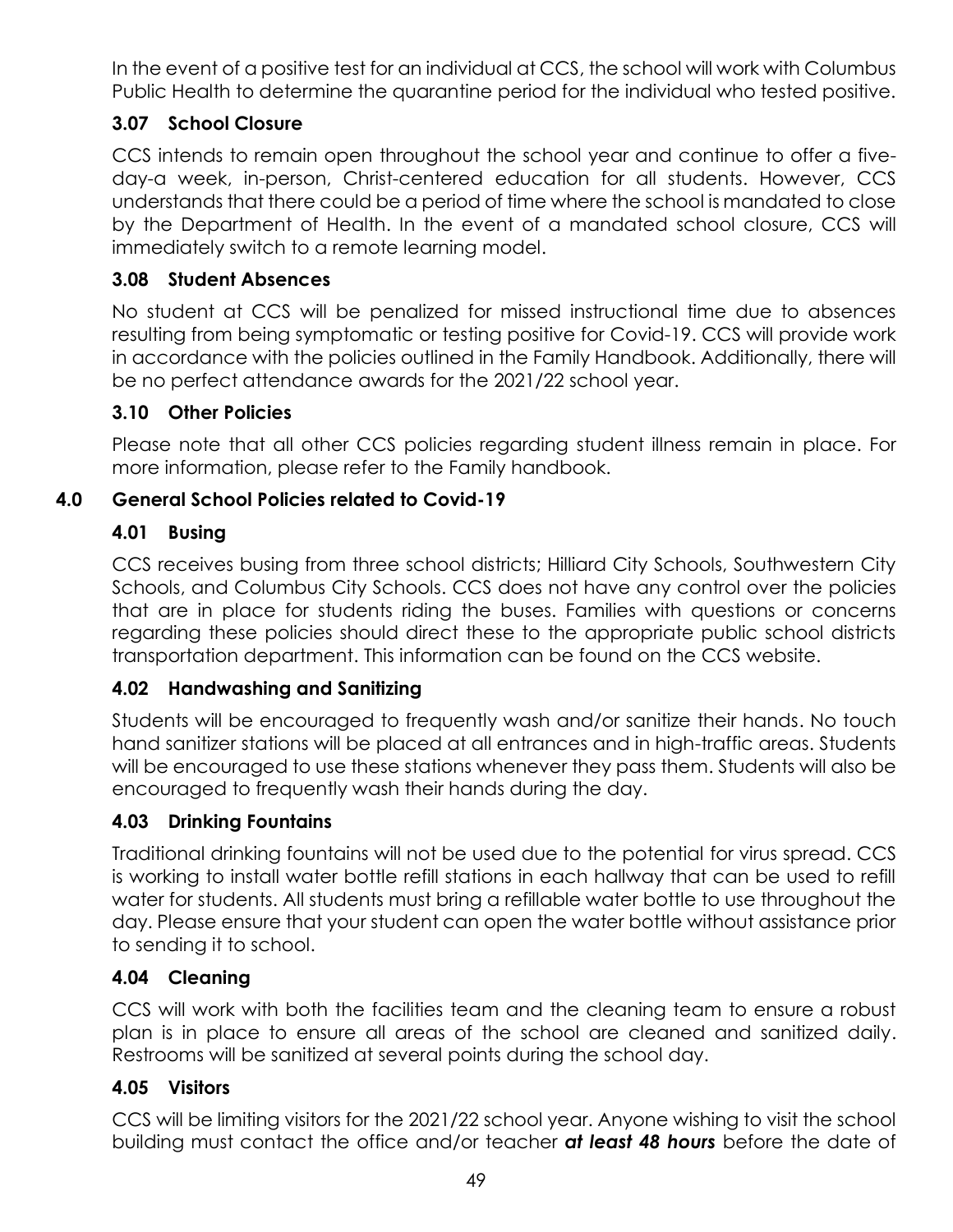visit. Visitors will be required to conduct an at home health check prior to arrival. The administration reserves the right to refuse entry to visitors and/or to request a visitor leave the building at any time.

## **4.06 CCS PTO**

Decisions on reforming the PTO for the 2021/22 school year are being evaluated by CCS. This includes the hot lunch program.

## **5.0 Other Program Policies Related to Covid-19**

#### **5.01 Large Gatherings**

Due to the increased risk posed by large gatherings, CCS is evaluating each event individually to determine if they can be scheduled. Decisions regarding events will be communicated to families in a timely manner.

## **5.01.2 Chapel**

Chapel will continue to be held weekly at CCS beginning after Labor Day. The format and attendance for chapel is being evaluated.

## **5.01.1 Other Events**

Scheduling of other events that include large gatherings such as concerts, plays, and fundraisers are currently under review. More details will be communicated regarding these events in the coming months.

#### **5.02 School Pictures**

CCS has worked with Lifetouch to and will offer school pictures with several additional procedures to ensure a safe environment.

#### **5.03 Field Trips**

CCS is reviewing the scheduling of field trips for all grade levels for the school year. As decisions are made regarding field trips, the details will be communicated to families.